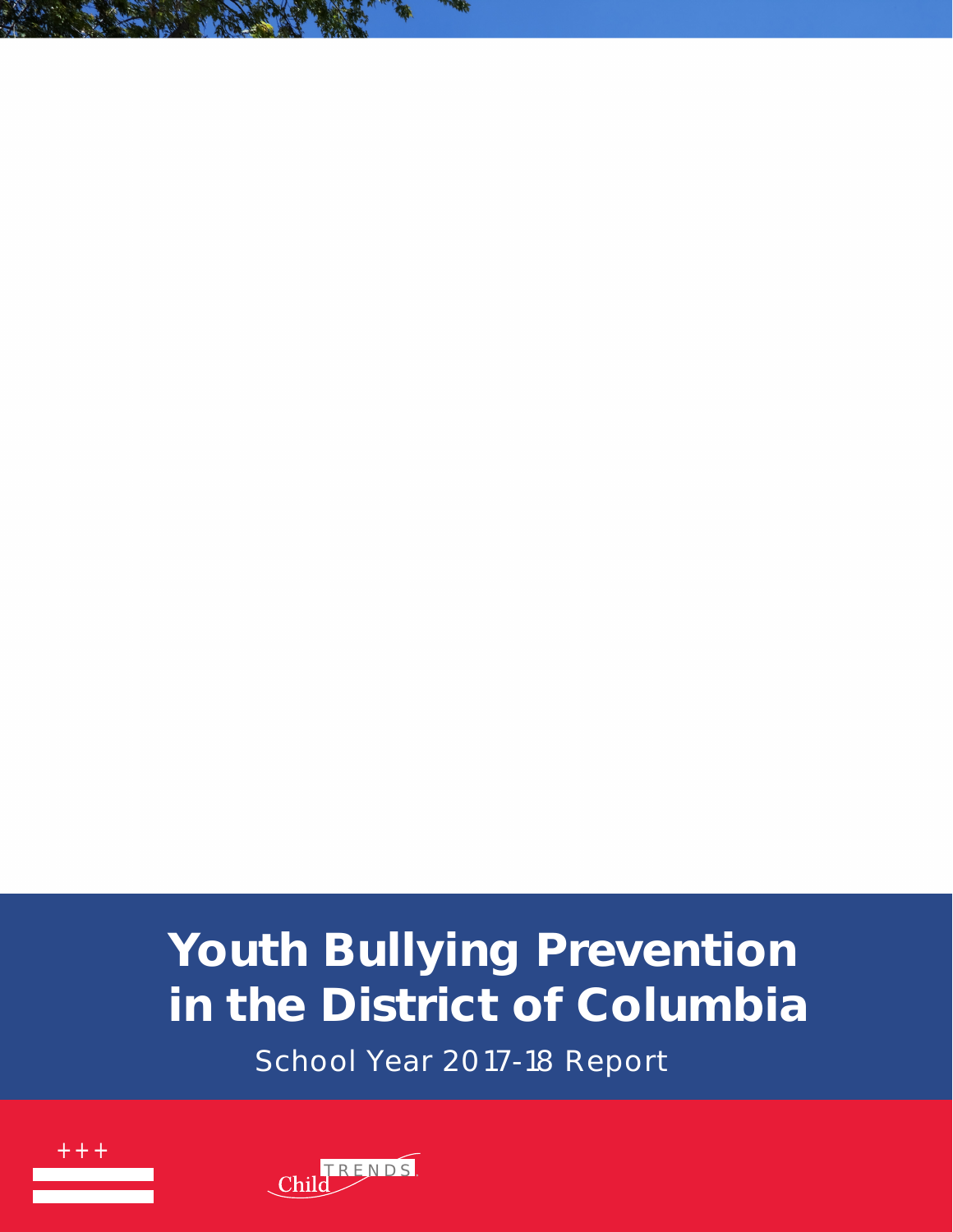## <span id="page-1-0"></span>**Letter from the Director of the Citywide Bullying Prevention Program**

#### **To: The Council of the District of Columbia**

In accordance with the requirements set forth in the Youth Bullying Prevention Act of 2012 (YBPA), I am pleased to submit this report on behalf of the Mayor and the Office of Human Rights. This report covers school year (SY) 2017-2018 and provides an overview of both the current level and nature of bullying in the District of Columbia as well as progress made since enactment of the YBPA.

The YBPA established the Mayor's Youth Bullying Prevention Task Force to provide resources and tools to support the District's youth-serving government agencies, schools, and government grantees to prevent and effectively respond to incidents of bullying. In May 2013, the Office of Human Rights hired a Director to oversee the implementation of the Act and support the Task Force. The Task Force was made up of representatives from District government, youth-serving organizations, community members, and others required by the YBPA, including a student, a teacher, a school administrator and a parent. The group was tasked with creating and implementing a model bullying prevention policy, released in January 2013. Regulations for the Act were finalized in June of 2016. The Task Force was set to sunset in August of 2015, but as part FY16 Budget Support Act, it was renewed for three more years. The extension required the Task Force to: (1) engage parents and guardians in bullying prevention, (2) expand the original referral list included in the model policy with an emphasis on evidence-based programs, and (3) to support the collection of school climate data.

All of the goals of the extension have been or are in the process of being met and the Task Force, based on the law, was disbanded in August of 2018. Members from the Task Force continue to work on the broader issues of bullying prevention and school climate as part of an on-going grant from the National Institute of Justice ("Improving School Climate in DC"), serving as community advisors for schools engaging in the process and identifying and vetting local resources to support school needs.

There is still a great deal of work to do as we move beyond simple compliance with the YBPA to full implementation of the law and the public health approach to bullying prevention. As the findings in this report demonstrate, we must continue to monitor and support schools in these efforts or we risk not accomplishing the goals set forth in the YBPA.

The work of the Citywide Bullying Prevention Program is supported by other initiatives the Council has put forward since the passage of the YBPA. Most relevant is the passage of the Youth Suicide Prevention and School Climate Measurement Act of 2015. We are pleased to serve as partners to OSSE and Child Trends in the implementation of the Improving School Climate in DC project, which serves as the pilot required under that Act. Having comparable, disaggregated, valid and reliable school climate data across all schools in the District would enable the Program to target resources more efficiently. This is only accomplished if a single tool is used across schools and local education agencies. As part of this report, we highlight the potential of uniform school climate data to inform our work going forward and to inform decision-making as OSSE and Council determine strategies to expand school climate data collection to all schools in SY 2020-2021.

I look forward to continuing to work with Council to further support your efforts to ensure our students have safe, healthy, and supportive learning environments.

Sincerely,

Suzanne Greenfield Director, Citywide Bullying Prevention Program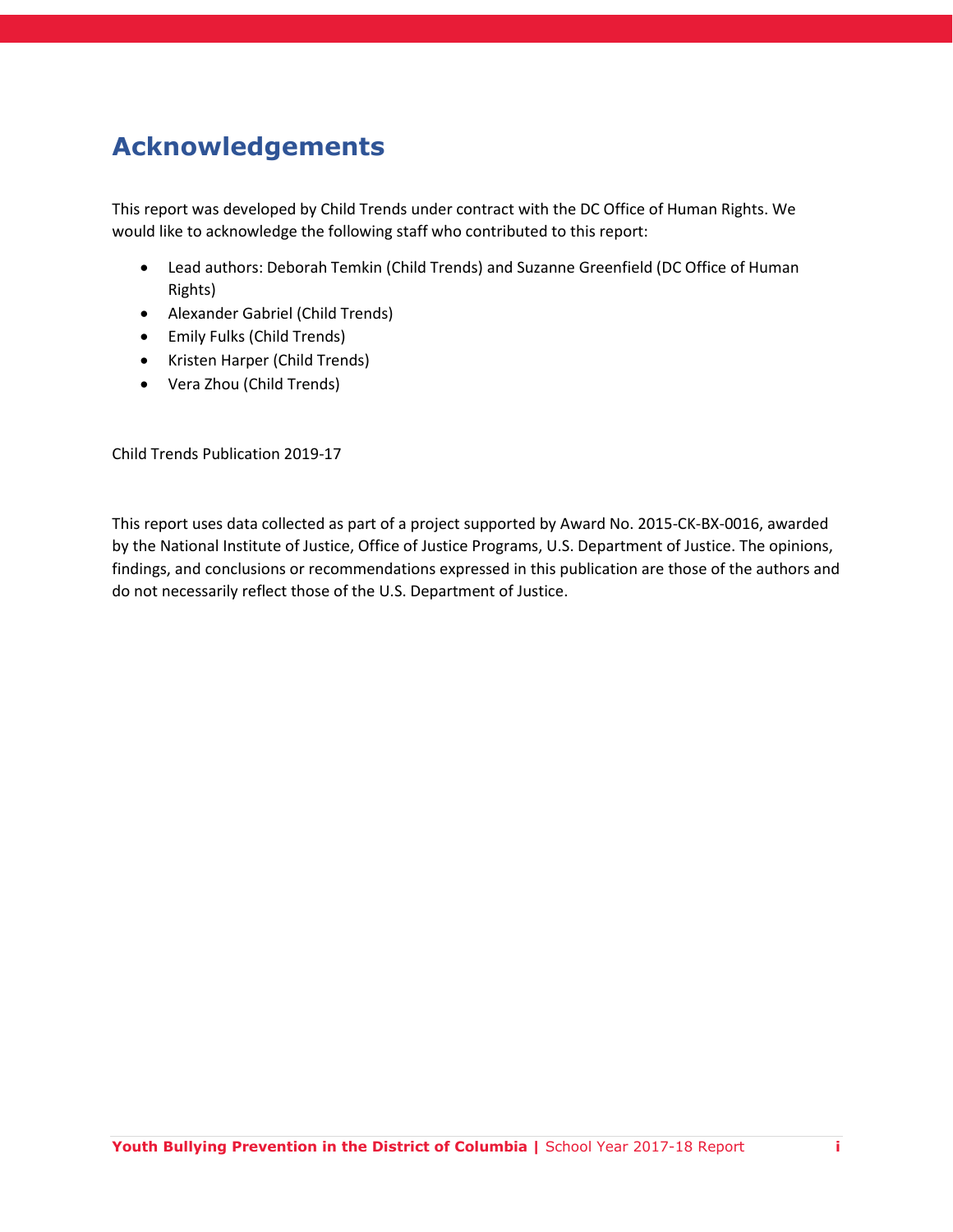## <span id="page-2-0"></span>**Executive Summary**

The Youth Bullying Prevention Act of 2012 (YBPA; DC Law L19-167) and its implementing regulations require schools and other youth-serving agencies (including, but not limited to, government agencies, libraries, non-profits, and community centers) to adopt comprehensive anti-bullying policies, implement thorough reporting and investigation procedures, provide training for staff, and maintain and report incident data. The law further requires the Mayor to report to Council, on a biennial basis, the current implementation of the Act and to provide a summary of the status of bullying in the District of Columbia. This report serves to fulfill this requirement for SY 2017-2018. As with the previous iterations of this report (SY 2013-2014; SY 2015-2016), this report provides a detailed summary of each education institution's engagement with the YBPA.

## <span id="page-2-1"></span>**Key Findings**

- **All local education agencies (LEAs) operating in SY 2017-18 have compliant bullying prevention policies**. Only two LEAs, both opened in SY 2018-19, have not submitted a compliant policy to the DC Office of Human Rights.
- **Full implementation of the YBPA's four requirements remains a challenge for most schools.**  Nearly half of schools (47 percent) report not providing staff training around the YBPA, and more than half report either that their bullying policy is not on the school's website, or they do not know if it is (56 percent). Although 98 percent of schools responded to the annual YBPA data request, nearly a third (30 percent) did not provide data on bullying incidents. Overall, only 16 percent of District schools are fully implementing all requirements of the YBPA.
- **Self-reported rates of bullying among middle school students and cyberbullying among high school students significantly increased from 2015 to 2017, even as national rates remained stable**. According to the 2017 Youth Risk Behavior Survey, middle and high school bullying rates were 32.5 percent and 11.5 percent, respectively; cyberbullying rates were 13.5 percent and 8.9 percent, respectively. Rates of bullying among DC students remain significantly lower than overall national rates.
- **Rates of reported incidents on the 2015-16 Civil Rights Data Collection and the 2018 YBPA Data Collection were significantly lower than self-reported rates on the Youth Risk Behavior Survey.** The CRDC data indicate a rate of 2.5 reports of bullying for every 1000 students, while the YBPA data indicate a rate of 25 reports for every 1000 students among schools that provided incident data.
- **Most reports (41 percent) of bullying received by schools were not attributed to specific personal characteristics**. The personal characteristics most often attributed to incidents of bullying were personal appearance (17 percent) and other unenumerated distinguishing characteristics (6 percent).
- **Pilot school climate data show considerable variation across schools' strengths and needs**. School climate data collected from 19 schools as part of the ongoing Improving School Climate in DC project show that while participating schools generally have favorable school climates, there is room for improvement on specific aspects of school climate and for certain subgroups (e.g., transgender students), which vary across schools.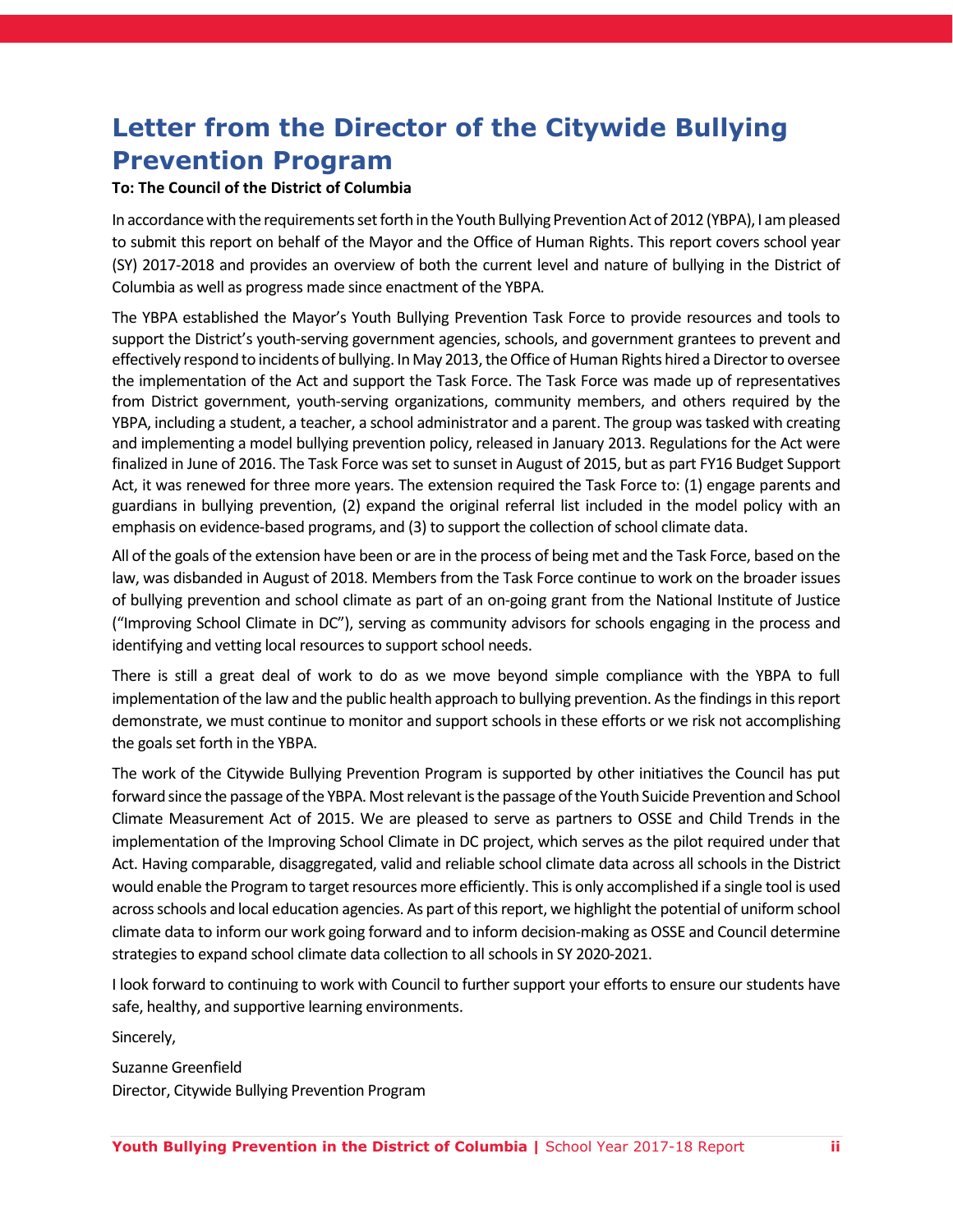## <span id="page-3-0"></span>**Recommendations for DC Council, Office of the State Superintendent for Education and Citywide Bullying Prevention Program**

• **Ensure the implementation plan for expanding school climate surveys to all schools serving grades 6-12 in SY 2020-21 relies on a single, valid, school climate measurement tool.** The Youth Suicide Prevention and School Climate Measurement Act require the Office of the State Superintendent for Education (OSSE) to submit a plan to expand school climate surveys by December 2019. It is critical that such a plan focus on a consistent measurement tool to allow the District to prioritize support and track changes over time. Data from different measurement tools cannot be compared*: The Citywide Bullying Prevention Program will continue to work with OSSE and the Council, to ensure the final plan prioritizes data that are universal and actionable*.

### <span id="page-3-1"></span>**Priorities for the Citywide Bullying Prevention Program**

- **Support schools' implementation of all elements of the YBPA.** The Citywide Bullying Prevention will continue to work with school bullying points of contact to ensure they understand the requirements of the YBPA and have resources to support the implementation of the four basic requirements (policy; data collection and reporting; policy dissemination; staff training).
- **Disseminate best practices to ensure effective responses to bullying incidents.** The Citywide Bullying Prevention Program will build off the District's existing initiatives to adopt traumainformed approaches and address over-reliance on exclusionary discipline by helping schools:
	- o *Ensure all allegations of bullying are met with a trauma informed response*. When a school receives a report of bullying, the first priority must be to ensure the safety and well-being of the student. This response involves establishing a support plan that validates the student's feelings, builds trust, provides supports based on individual needs, and builds resilience skills to recover from the trauma. Students who are aggressive also need a trauma-informed approach to identify the underlying needs and issues that can be addressed to stop the behavior.
	- o *Determine the nature of the incident before applying a solution*. It is often difficult at first to distinguish fights from bullying and bullying from conflict. It takes time to understand the nature and source of the behavior. Until the power dynamic has been assessed, the school should not rush to mediation or even restorative practices. Mediation and restorative practices are often used to respond to conflict, but they may not be appropriate for bullying incidents. When used for bullying, restorative practices must be conducted with the full buy-in of all students involved. Further, regardless of whether an incident is confirmed as bullying or is instead a conflict, relationship abuse, or another form of aggression, knowing the root cause is critical to providing the right support.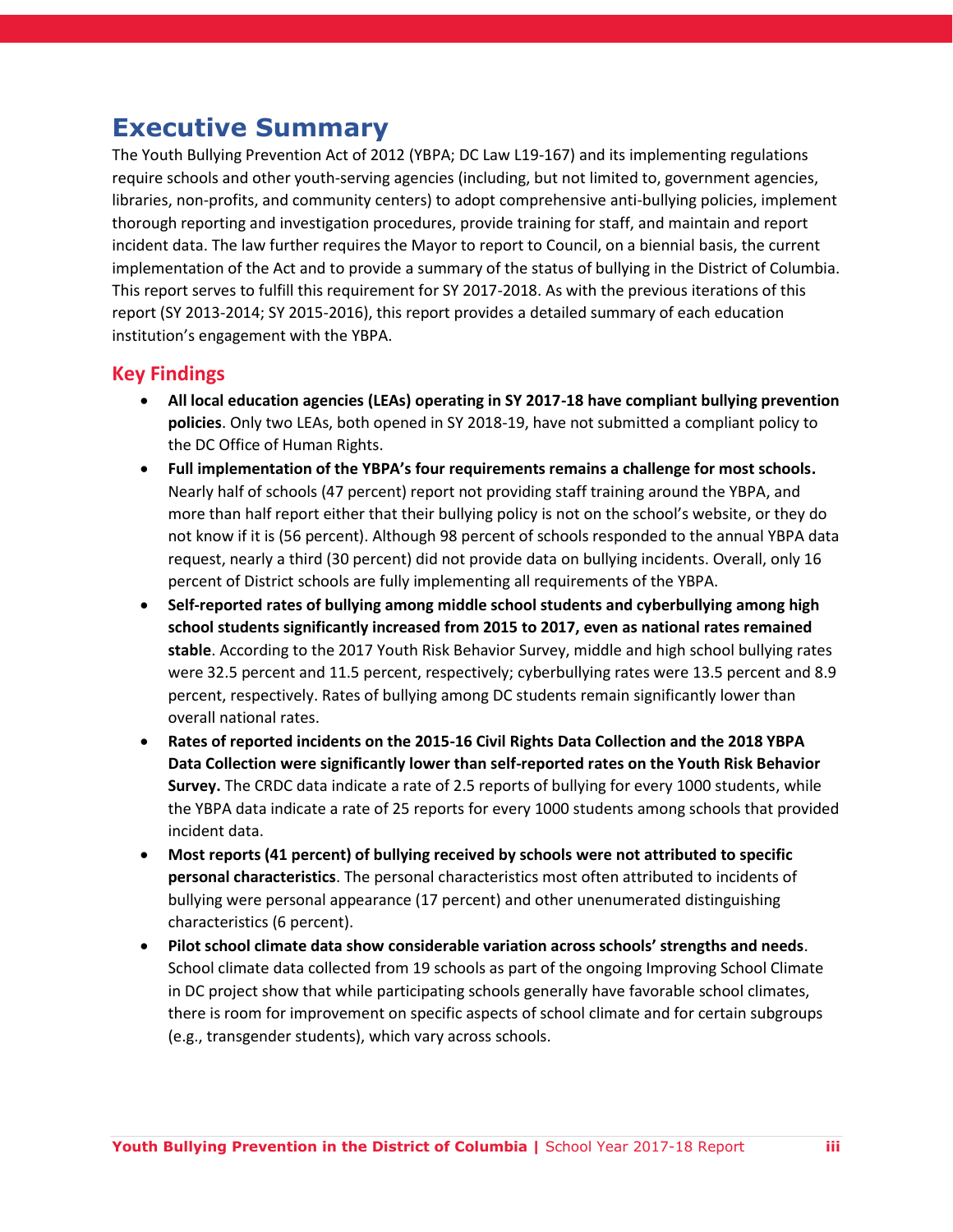## **Table of Contents**

| Letter from the Director of the Citywide Bullying Prevention Programii                        |
|-----------------------------------------------------------------------------------------------|
|                                                                                               |
|                                                                                               |
|                                                                                               |
|                                                                                               |
| The Youth Bullying Prevention Act of 2012 and State of the Field1                             |
| Section 1: Programs, Activities, Services, and Policies Established as a                      |
|                                                                                               |
|                                                                                               |
|                                                                                               |
|                                                                                               |
|                                                                                               |
|                                                                                               |
| Recommendations for DC Council, Office of the State Superintendent for Education and Citywide |
|                                                                                               |
| Appendix A: Products Developed by the Citywide Bullying Prevention                            |
|                                                                                               |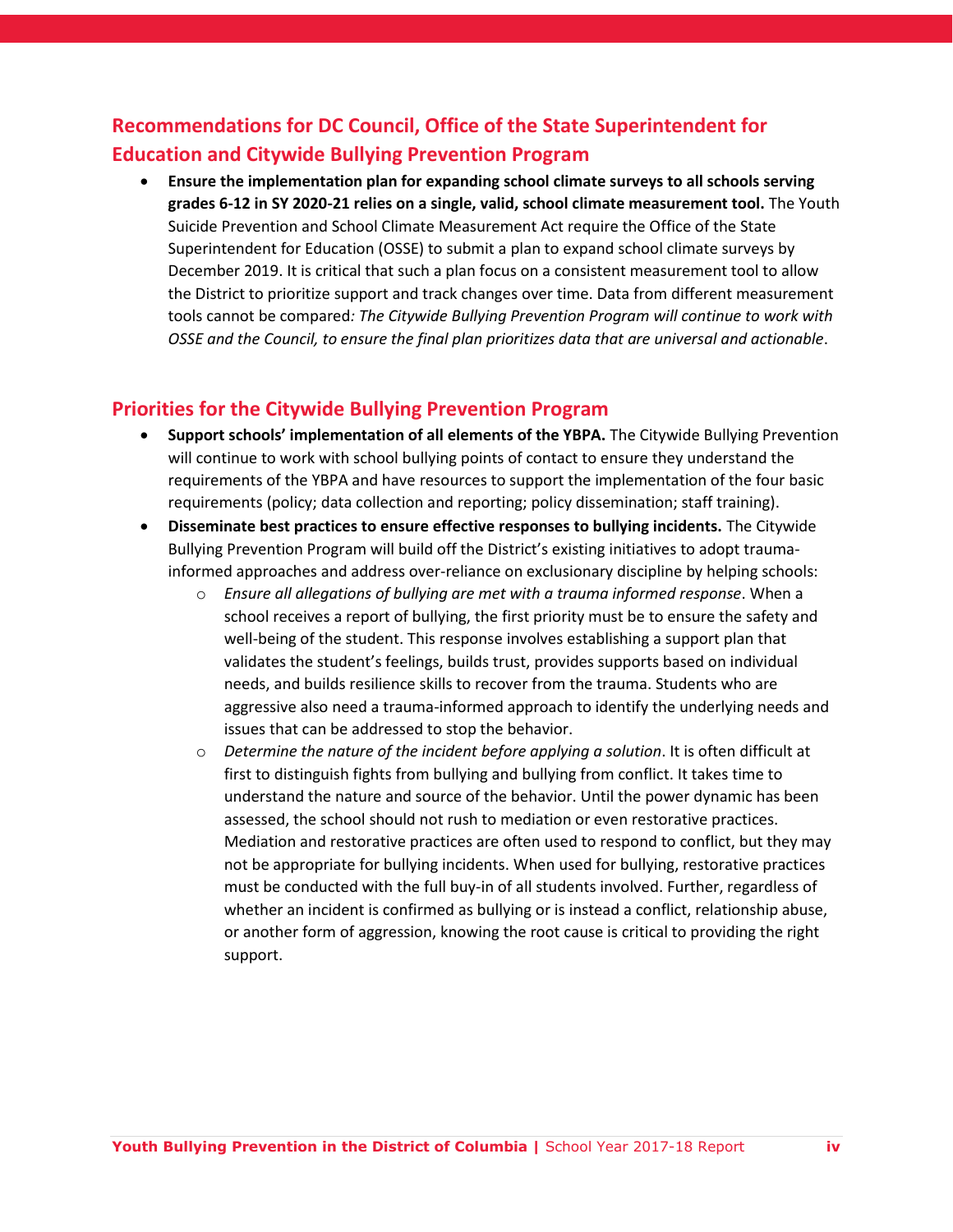## <span id="page-5-0"></span>**The Youth Bullying Prevention Act of 2012 and State of the Field**

Strong anti-bullying policies are foundational to effective bullying prevention.<sup>1</sup> The Youth Bullying Prevention Act of 2012 (YBPA; DC Law L19-167) is among the most comprehensive bullying prevention policies across the United States and its territories.<sup>2</sup> The law and its implementing regulations require all schools and youth-serving agencies (including, but not limited to, government agencies, libraries, nonprofits, and community centers) to adopt comprehensive anti-bullying policies, implement thorough reporting and investigation procedures, provide training for staff, and maintain and report incident data. The law further requires the Mayor to provide, on a biennial basis, a report to Council regarding the current implementation of the Act and a summary of the status of bullying in the District of Columbia.

This report serves to fulfill this requirement for SY 2017-2018. Like its previous iterations (for SY 2013- 2014 and SY 2015-2016), this report provides a detailed summary of each educational institution's engagement with the YBPA. In accordance with the YBPA's requirements, the report is divided into two sections: Section 1 covers the programs, activities, and policies established as a result of the YBPA; Section 2 covers the state of bullying in the District of Columbia.

It is important to note how the field of bullying prevention has evolved since the YBPA was enacted. In 2012, the District was among a number of states that adopted new anti-bullying laws or amended existing ones.<sup>3</sup> Demand for such efforts was high: Following a number of youth suicides that were linked to bullying, the U.S. Department of Education released guidance to help inform anti-bullying legislative efforts across the country.<sup>4</sup> Although this guidance was based on existing legislation, there was little evidence at the time about such laws' potential impact.

Similarly, most bullying prevention efforts—whether focused on policy, program, or other issues—lack evidence regarding their efficacy reducing bullying perpetration and victimization. Many programs that are demonstrated to be effective outside the United States have not had the same results in this country.<sup>5</sup> Although there are a wide variety of bullying prevention approaches, many focus on informing children and youth about the behavior and its consequences and implementing disciplinary consequences for bullying behaviors. 6

Like these traditional approaches, the YBPA also focuses on defining the bullying behavior and requiring schools to establish consequences, albeit in a flexible and graduated manner that respond to the needs of both the target and the aggressor. Importantly, however, the Mayor's Youth Bullying Prevention Task Force, which created a model policy for the District, went well beyond this simple disciplinary frame by prescribing a tiered, public health approach for the prevention and intervention of bullying behaviors.

 $\overline{\phantom{a}}$ 

 $1$  National Academies of Sciences, Engineering, and Medicine. (2016). Preventing bullying through science, policy, and practice. Washington, D.C.: National Academies Press.

<sup>2</sup> See https://www.stopbullying.gov/laws/index.html

<sup>3</sup> Stuart-Cassel, V., Bell, A., & Springer, J. F. (2011). Analysis of State Bullying Laws and Policies. Office of Planning, Evaluation and Policy Development, US Department of Education.  $<sup>4</sup>$  Ibid 3.</sup>

<sup>5</sup> Ttofi, M. M., & Farrington, D. P. (2011). Effectiveness of school-based programs to reduce bullying: A systematic and meta-analytic review. Journal of Experimental Criminology, 7(1), 27-56. 6 Ibid 5.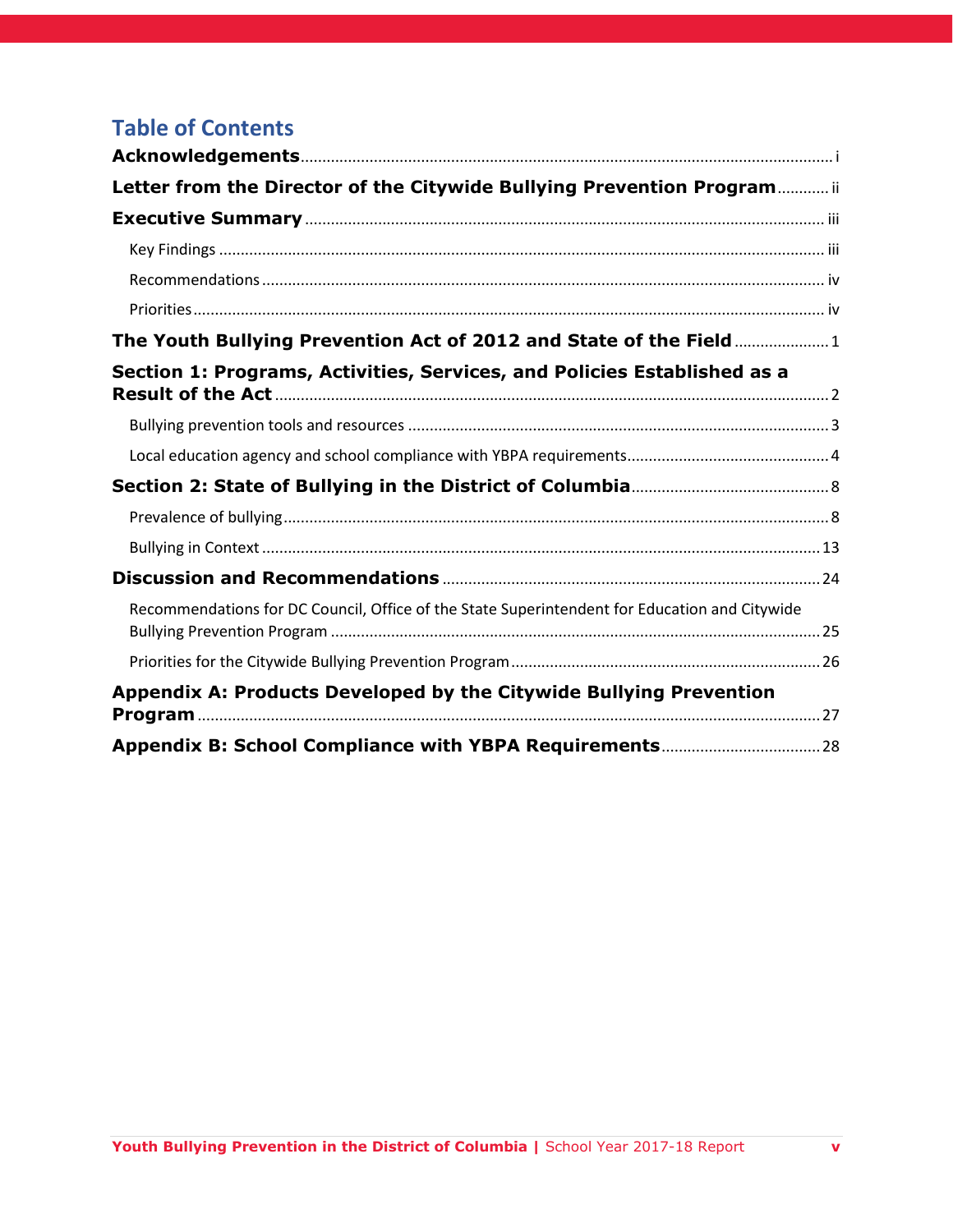The model policy provides a framework for the Citywide Bullying Prevention Program's overall approach: discouraging exclusionary discipline; encouraging the integration of bullying prevention into other whole-school prevention models (e.g., Positive Behavioral Intervention and Supports, Restorative Justice, Response to Intervention, etc.); improving overall school climate; and building resilience skills both for those who have been bullied and those who engage in bullying behaviors.

This framework is consistent with many other efforts adopted by the District at large, as well as within the District of Columbia Public Schools. These efforts include establishing restorative justice approaches, implementing social emotional learning curricula, and improving school climate. There is emerging evidence to support the potential of each of these approaches to impact bullying; however, integrating the approaches requires a degree of caution.<sup>7</sup> Some researchers have raised concerns, for example, about using restorative practices in response to a bullying incident.<sup>8</sup> Bullying, by definition, involves a power imbalance between the child engaging in the bullying behavior and the target. Failing to carefully implement restorative justice practices, such as mediation and restorative circles, without the full buy-in of the targeted child (i.e., affirming willingness and desire to participate) could further exacerbate a targeted child's feelings of powerlessness.

Still, these novel approaches may hold promise for impacting rates of bullying in DC; however, they will require broad coordination among the many school-level and city-wide initiatives that promote students' well-being. Further, the promise of these approaches underscores the importance of looking beyond simple counts of bullying incidents toward comprehensive assessments of overall school climate and individual student well-being.

For this reason, the Citywide Bullying Prevention Program works to expand the conversation about bullying prevention to include school climate, student mental health, and school discipline. This report embraces this broader lens.

# <span id="page-6-0"></span>**Section 1: Programs, Activities, Services, and Policies Established as a Result of the Act**

The Citywide Bullying Prevention Program serves three primary functions. First, the Program provides resources to schools and other youth-serving agencies to support their bullying prevention efforts. Second, the Program provides oversight to ensure agencies are compliant with the YBPA. Finally, the Program provides mediation assistance, as needed, between parents and schools and other entities for individual bullying cases. This section focuses first on the products developed by the Program since the 2015-16 report and, second, on the current compliance of schools with the YBPA.

**Youth Bullying Prevention in the District of Columbia |** School Year 2017-18 Report **2** 

 $\overline{\phantom{a}}$ 

<sup>7</sup> Temkin, D. (*in press*). Supporting Students Involved in Bullying Behaviors: Moving Beyond a Disciplinary Framework. In: D. Osher, M. Mayer, R. Jagers, K. Kendoza, & L. Wood (Eds.). *Keeping Students Safe and Helping Them Thrive*.

<sup>8</sup> Molnar-Main, S., Bisbing, K., Blackburn, S., Galkowski, L., Garrity, R., Morris, C., ... & Singer, J. (2014). Integrating bullying prevention and restorative practices in schools: Considerations for practitioners and policy-makers. Center for Safe Schools, Clemson Institute on Family and Neighborhood Life, Highmark Foundation. Retrieved from http://www. safeschools. info/content/BPRPWhitePaper2014. pdf.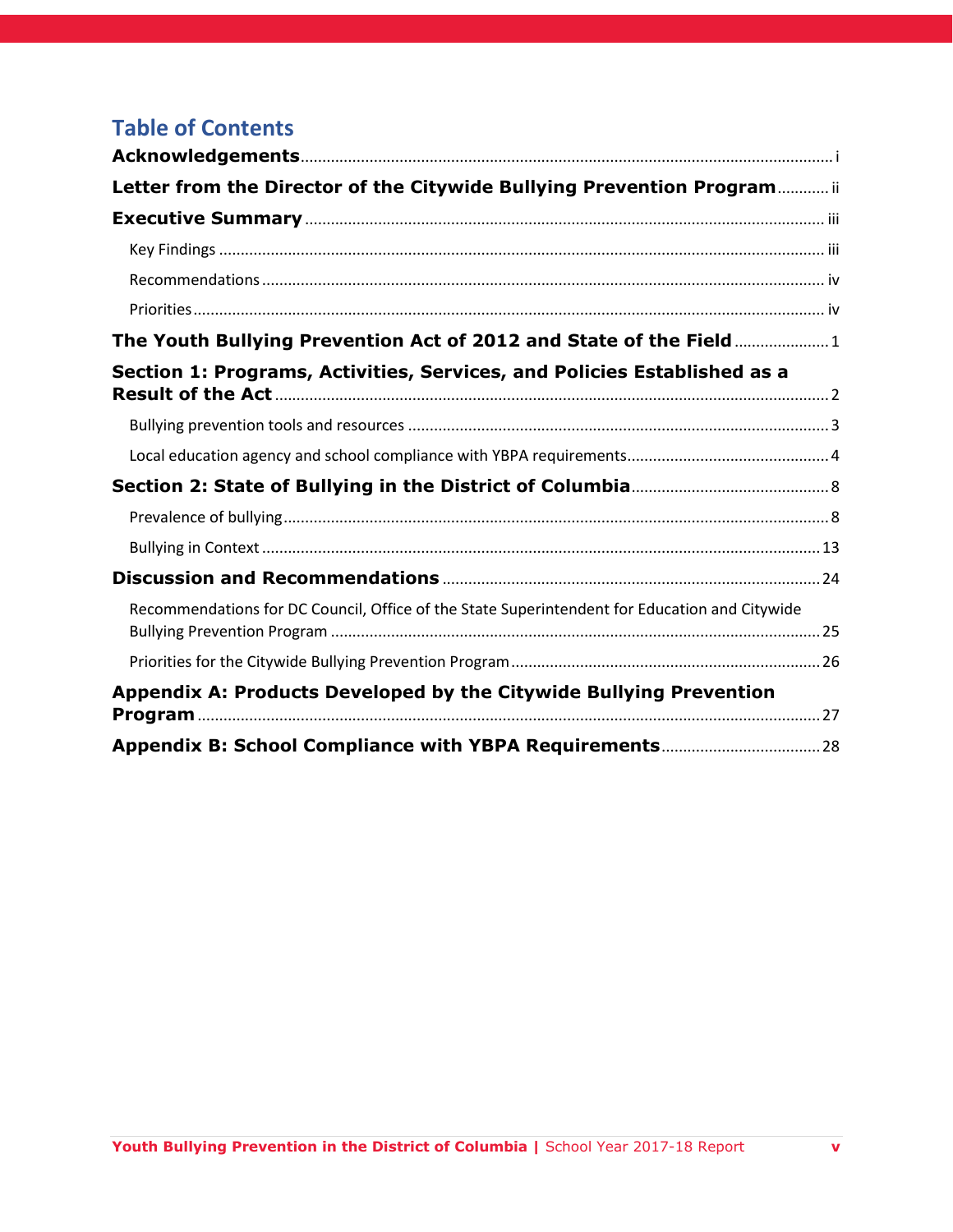### <span id="page-7-0"></span>**Bullying prevention tools and resources**

Since its establishment in 2013, the Program has developed several tipsheets, toolkits, and other resources for use by agencies, parents, and others to support bullying prevention efforts in the District. A full listing of these products is available in Appendix A. We focus here on four products employed during the 2017-18 school year.

#### **Know Your Policy Portal**

As noted in the 2015-16 report, this portal provides parents and guardians with school-specific bullying prevention information, including contact information for schools' bullying prevention points of contact and bullying prevention policies submitted by local education agencies (LEAs). This portal is updated annually, or on a rolling basis as schools notify the Office of Human Rights.

| Mayor Muriel Bowter | $g_{ov}$                                   |                                                                                                                                                                                                                                                                                 |          |                         |                        | C: DC gov lik lahr do gov          |
|---------------------|--------------------------------------------|---------------------------------------------------------------------------------------------------------------------------------------------------------------------------------------------------------------------------------------------------------------------------------|----------|-------------------------|------------------------|------------------------------------|
|                     |                                            | <b>Office of Human Rights</b>                                                                                                                                                                                                                                                   |          |                         |                        |                                    |
| Home                | About OFER                                 | File Discrimination Complaint                                                                                                                                                                                                                                                   | Services | Education & Awareness - | The Commission *       | Language Access                    |
| <b>B</b> Listen     |                                            |                                                                                                                                                                                                                                                                                 |          |                         |                        | 自定証し<br>D trees.<br>A <sub>A</sub> |
|                     |                                            |                                                                                                                                                                                                                                                                                 |          |                         |                        |                                    |
|                     |                                            |                                                                                                                                                                                                                                                                                 |          |                         |                        |                                    |
| Know Your Policy    |                                            | The Know Your Policy web portal allows parents and quardians to access critical bullying prevention information for educational institutions and youth-serving                                                                                                                  |          |                         |                        |                                    |
|                     |                                            | government agencies. Select below the appropriate educational institution or agency to find its bullying prevention policy and point of contact, if available. Learn<br>more about the Citywide Bullying Prevention Program and District wide Model Bullying Prevention Policy. |          |                         |                        |                                    |
|                     | <b>Search Bullying Prevention Contacts</b> |                                                                                                                                                                                                                                                                                 |          | Charters                | DC Government Agencies |                                    |
|                     |                                            |                                                                                                                                                                                                                                                                                 |          |                         |                        | Paint                              |
|                     |                                            |                                                                                                                                                                                                                                                                                 |          |                         |                        |                                    |
|                     | Select agency type from the choices below. |                                                                                                                                                                                                                                                                                 |          |                         |                        |                                    |

#### **Youth Bullying Prevention** Program... **It Takes A District**

Tools, Tips, Research and Opportunities to Reduce Bullying<br>and Support A Positive School Climate

#### **Monthly Newsletters**

Starting in October 2017, the Program sent a monthly email newsletter to all school bullying prevention points of contact. Each edition contained three quick news items, resources, and/or tools related to bullying prevention. The newsletters are also archived on the Program's website.

#### **Responding to Reports of Bullying Tipsheet**

In response to requests from schools and parents, the Program developed a step-by-step tipsheet to help schools support students after a report of bullying is made. The tipsheet embraces a traumainformed approach, stressing the importance of supporting harmed students even if investigations do not confirm bullying occurred.

#### **El Camino Healthy Relationships Curriculum**

With funding from the Department of Health's federal Title V Maternal and Child Health Block Grant, the Office of Human Rights partnered with Child Trends to adapt a student-centered prevention program (El Camino) that focuses on building healthy relationships, both online and in-person, among middle school students. The curriculum aims to prevent bullying by helping students gain



confidence in their own identities and understand how their actions affect others. The program is currently being piloted in a public charter school and will be made broadly available to other District schools in spring 2019.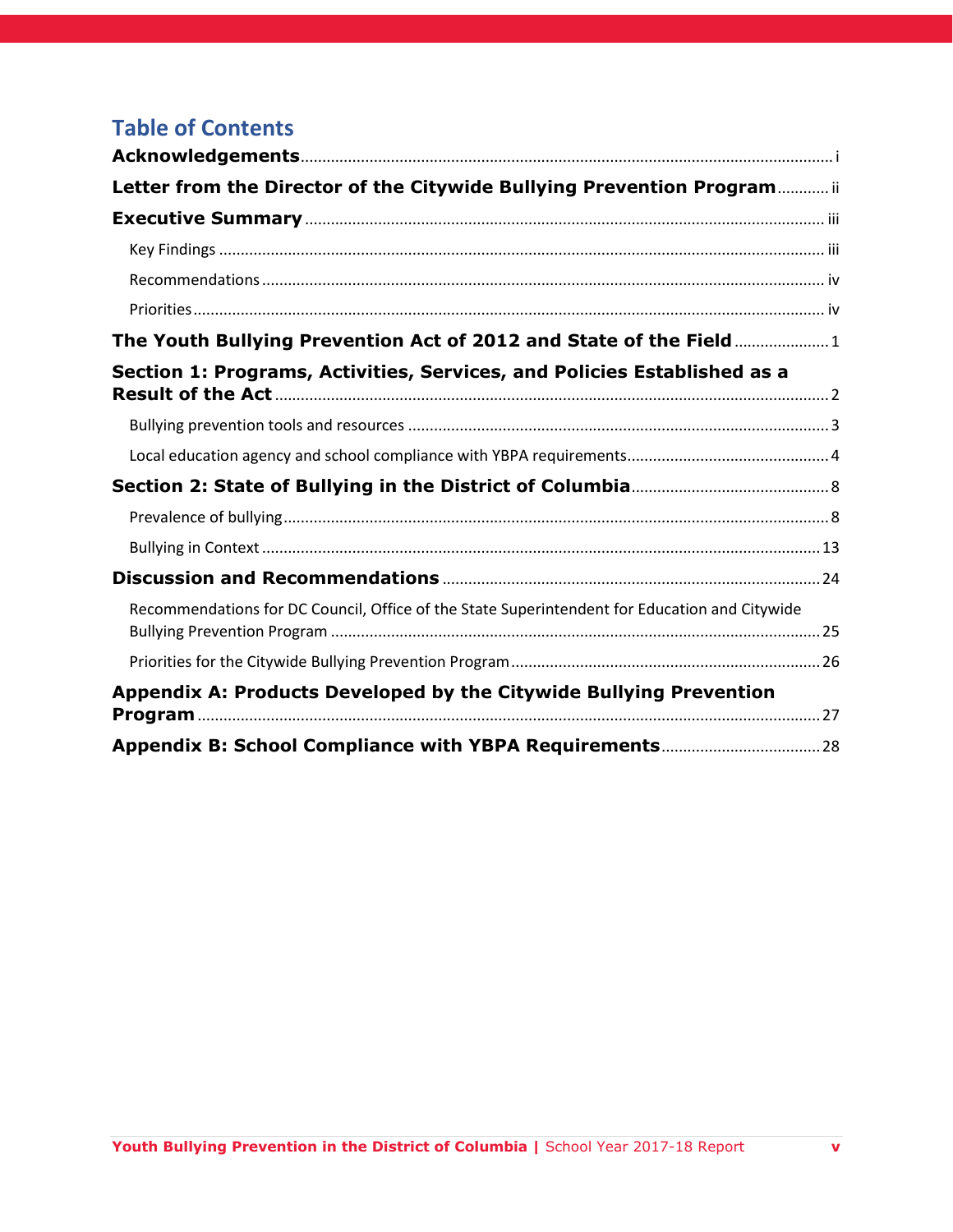## <span id="page-8-0"></span>**Local education agency and school compliance with YBPA requirements**

The YBPA and its associated regulations establish four primary requirements for local education agencies and schools. Specifically, these institutions must:

1) Establish an anti-bullying policy that includes each of the key components (i.e., definition, scope, reporting procedures, investigation procedures, appeal process) outlined in the YBPA.

2) Report data relating to the YBPA to the DC Office of Human rights on an annual basis.

3) Disseminate the bullying prevention policy to students and parents by publishing the publishing in the LEA's handbook and on its website.

4) Provide training to all employees on an annual basis.

This section details compliance with each of these requirements.

### **All existing local education agencies have submitted compliant policies to the Office of Human Rights.**

As of the submission of this report, only two LEAs—Digital Pioneers Academy and The Family Place—had not submitted a compliant policy to the Office of Human Rights. Both of these LEAs opened in school year 2018-19. The Office of Human Rights will continue to contact these schools to ensure a compliant bullying prevention policy is established.

#### **The vast majority of schools submitted bullying data for school year 2017-2018.**

To facilitate data collection, the Office of Human Rights included a reminder of schools' obligation to submit data in every monthly newsletter sent during school year 2017-18. This reminder included an Excel spreadsheet tool to help schools record data consistent with the required submission. In May 2018, the Office of Human Rights sent all bullying prevention points of contact a link to the secure online data collection tool. The Office of Human Rights directly followed up with schools four times prior to the August 15 deadline and engaged both the DC Public Schools central office and the DC Public Charter School Board for assistance collecting the data. Through this engagement, 98 percent of schools responded to the data request.

Although schools responded to the data request, 66 schools (28.7 percent of those responding) indicated either that they could not provide data or there had been zero reports of bullying. Given the high rates of self-reported bullying among students (see Section 2), it is unlikely that any school received zero reports of bullying. Receiving a report of bullying does not necessarily mean bullying occurred—and confirmed bullying cases are reported separately as part of the data collection. However, under the YBPA, schools are required to document and investigate every report. Although our goal is to reduce the incidence of bullying, it is also our goal to ensure schools effectively investigate and intervene when bullying occurs. It is highly unlikely that any school had zero reports of bullying in the past year and instead this zero suggests a school did not fulfill its obligation to document and investigate all reports of bullying under the YBPA, or did so in a less formal ad hoc manner (e.g., teachers independently managed a situation without making a formal report). Further, if a school did receive zero bullying reports, this may reflect a general culture in which students and parents feel uncomfortable making a report or lack confidence that the school will take appropriate action. District schools are not unique in this occurrence; reports from around the country highlight large percentages of schools failing to report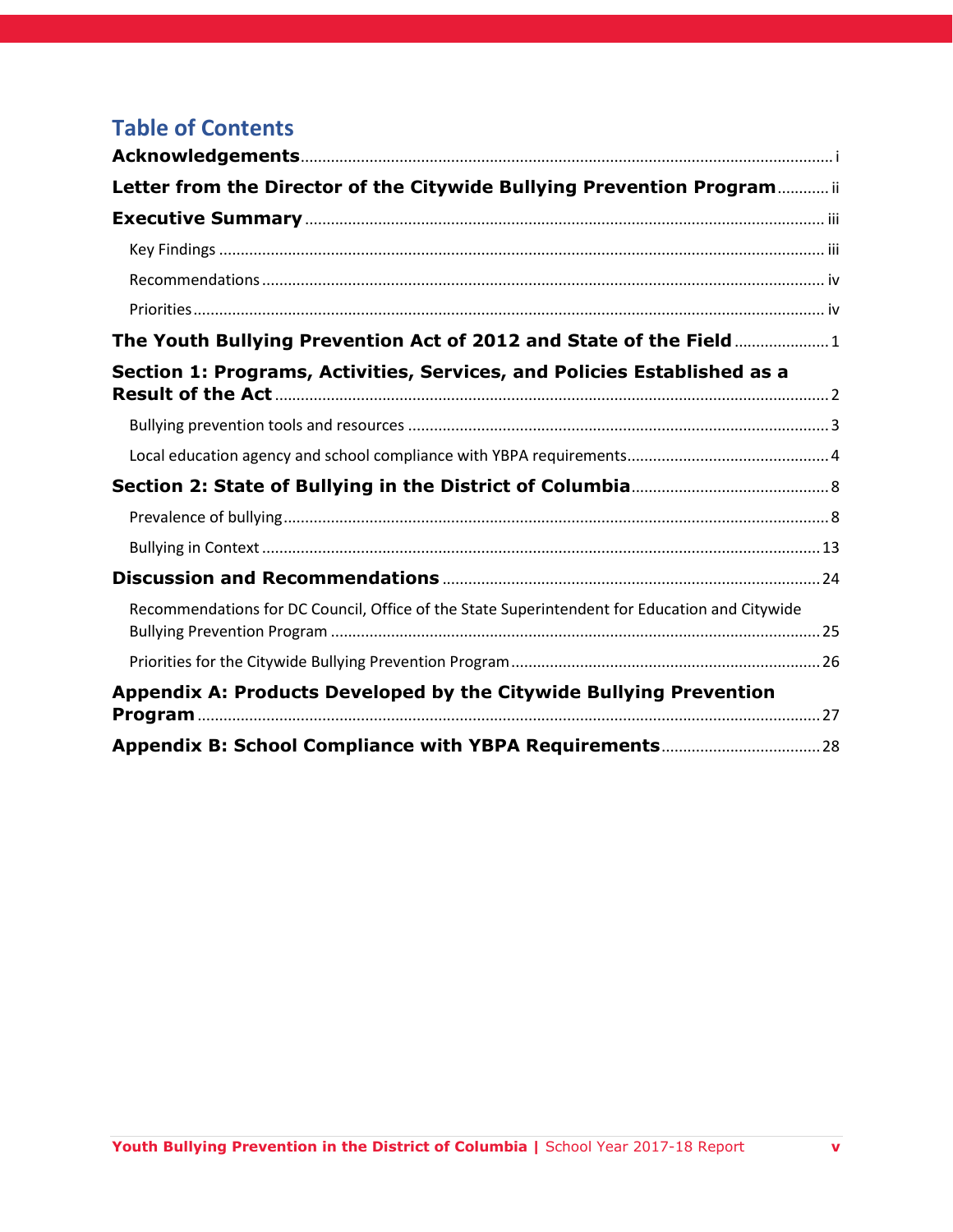bullying incidents. Overall, 30 percent of schools either did not respond to the data collection request or did not provide data.



#### **Figure 1.** Seventy percent of schools provided bullying data

In its instructions for reporting, the Office of Human Rights made clear that having zero reported incidents would be highly unlikely, and that schools reporting zero incidents would be noncompliant. A full listing of schools that did not report data per this definition is included in Appendix A. Because of this warning, several schools may have low, but non-zero, reports (16 percent reported either 1 or 2 reports of bullying). Schools were instructed that supporting documentation should be available for each reported incident; however, it was beyond the scope of this collection to audit these figures for validity.

**Fewer than half of schools reported including the bullying prevention policy on their website.** As part of the 2018 YBPA data collection, all schools were asked whether their bullying prevention policy was included on their website. Only 44 percent (101 schools) reported that the policy was included on the website. Over a third (34 percent) reported that the policy was not included, and 22 percent reported that they did not know.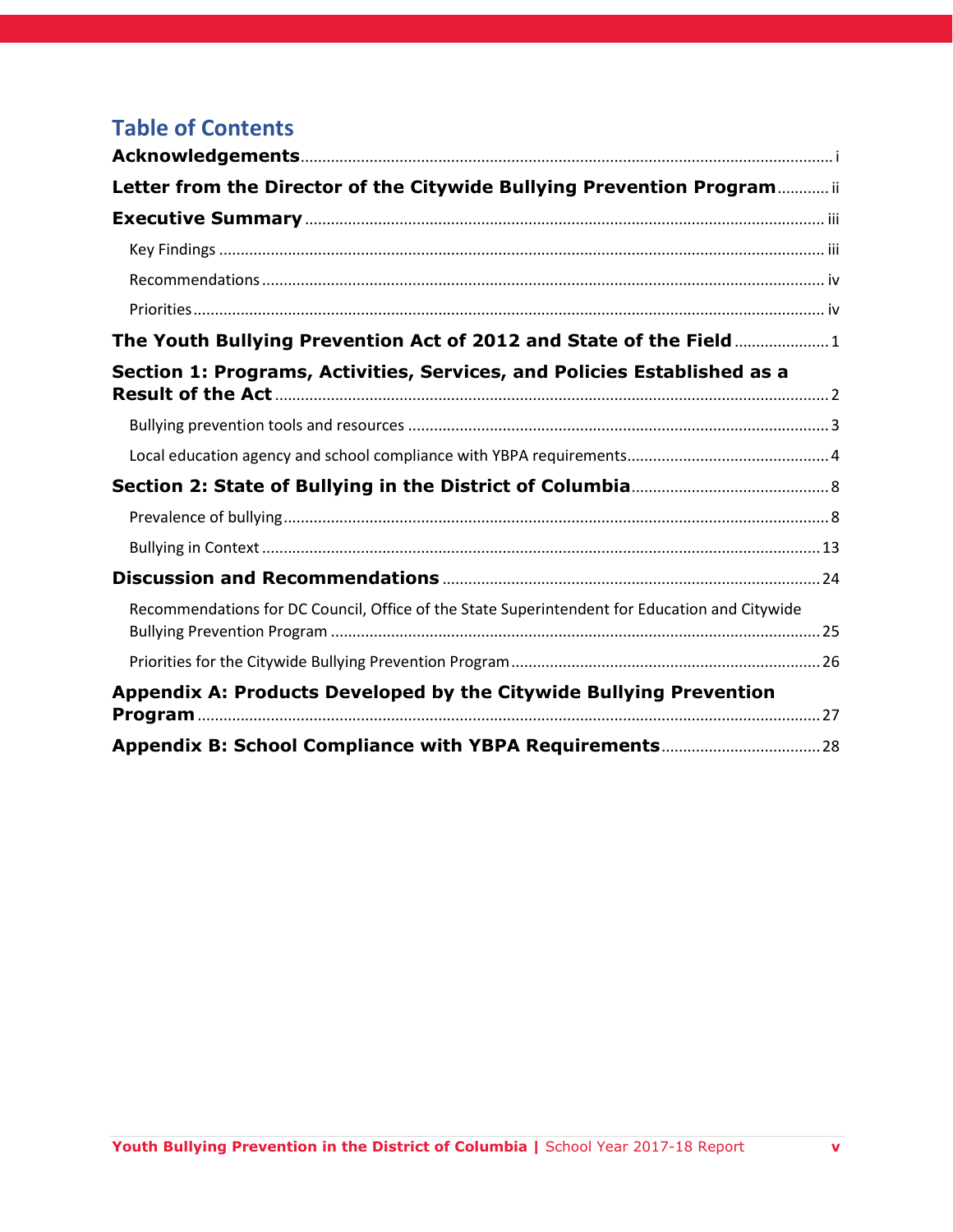



Because these data are self-reported, we verified links provided by each school to confirm whether its policy was accessible, and, if so, whether it was consistent with the compliant policy on file with the Office of Human Rights. Policies were checked only for schools that reported their policy was posted.

Of the 101 schools indicating their policy was posted on their website, we were able to locate 84 (83 percent),<sup>9</sup> leaving 17 schools for which we were unable to find the policy on the school's website. We compared the 84 identified policies to the YBPA compliance criteria and found that 16 (19 percent) were not compliant. Although some of these policies were missing only small components (e.g., missing enumerated categories from the definition of bullying), others lacked critical information on reporting and investigation procedures. A handful of policies did not comply at all with the requirements of the YBPA, for reasons that included having inconsistent definitions and procedures.

#### **Many schools did not provide required staff training around bullying prevention.**

The YBPA regulations require all schools to provide all staff with training, on an annual basis, around the policy and bullying prevention procedures. According to the regulations, the training must use the Office of Human Rights' three-hour toolkit or must be similar in content and scope. The regulations further require schools to provide written documentation of the training to the Bullying Prevention Program, including content and trainer information.

The Office of Human Rights asked each school to report this information as part of the 2018 YBPA data collection. Specifically, schools were asked whether and when training occurred, who provided the training, and whether the training made use of the Office of Human Rights' training toolkit. If schools

 $\overline{\phantom{a}}$ 

<sup>&</sup>lt;sup>9</sup> This count is by school, however some schools link back to an overarching LEA website so some policies are duplicated in this count.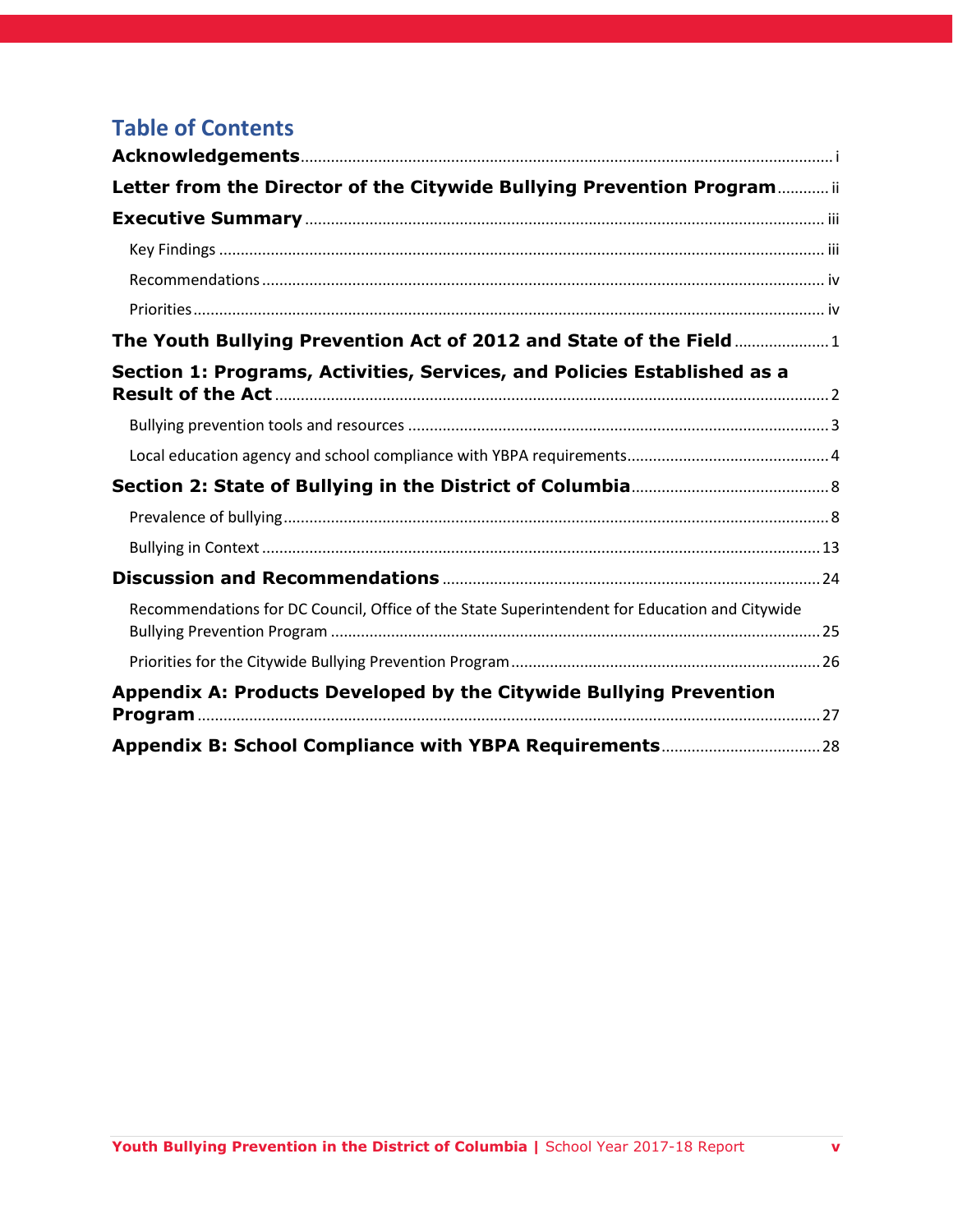indicated the Office of Human Rights' toolkit was not used, they were asked to fully describe the training.

Nearly half of responding schools (46.7 percent) indicated they had not provided a bullying prevention training in school year 2017-18. Of the 122 schools that reported providing training, just over half (55.7 percent) reported using the Office of Human Rights' toolkit. Descriptions of trainings that did not use the toolkit varied considerably. Most reported covering the policy and procedures with staff. Although this is a critical component of the training, it does not fully encompass the scope of the toolkit. Several other schools reported using specific bullying prevention curricula or providers, including participating in the ESPN No Bully pilot. Although these are important initiatives, it is not clear whether such trainings conformed to the YBPA, including the specific definition of bullying contained within the Act.



#### **Figure 3.** Just over half of schools provided bullying prevention training in SY 2017-18

#### **Only sixteen percent of schools are fully implementing all requirements of the YBPA.**

Schools are considered fully compliant with the YBPA if they (1) have a compliant policy (which includes all schools for school year 2017-18), (2) provided bullying data on the annual collection, (3) publicize their compliant policy on their website, and (4) provided bullying prevention training in SY 2017-18. For purposes of this section, we only consider schools in operation during the SY 2017-18 school year.

Overall, only 37 schools (15.8 percent) are compliant on each of these elements. The majority (87.6 percent) have a compliant policy and at least one other component; only 29 schools (12.4 percent) did not have any other compliant components. A full listing of schools is included in Appendix B.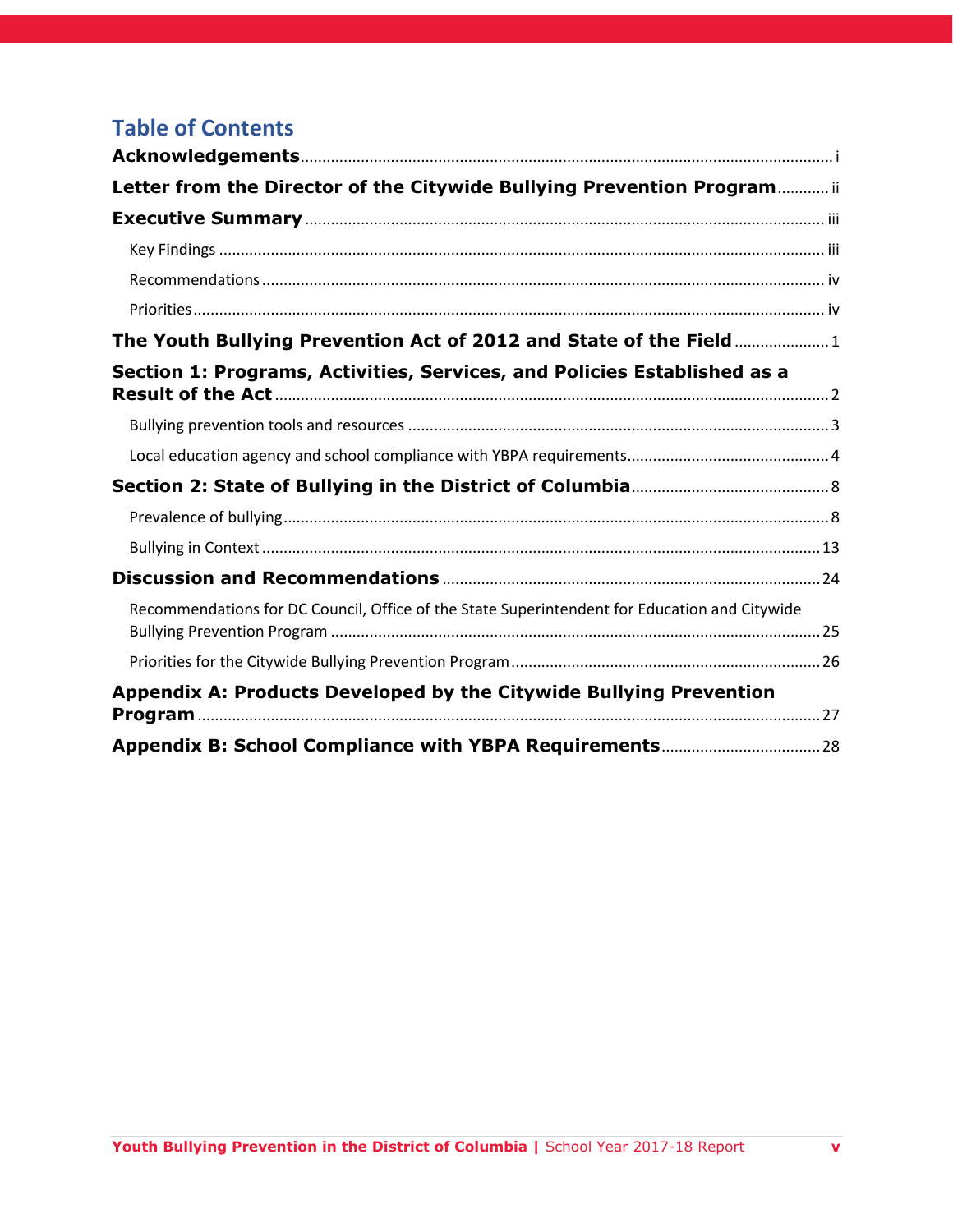

**Figure 4.** Most schools are missing at least one element of the YBPA

## <span id="page-12-0"></span>**Section 2: State of Bullying in the District of Columbia**

As with the SY 2015-16 report, we draw upon multiple data sources to describe the state of bullying in the District. Specifically, this report uses data from (1) the 2015 and 2017 Youth Risk Behavior Survey (YRBS), (2) the U.S. Department of Education's 2013-14 and 2015-16 Civil Rights Data Collections (CRDC) (3) the SY 2017-18 YBPA Data Collection described previously, and (4) the Improving School Climate in DC pilot test of the Education Department School Climate Survey (ED-SCLS). These data collections vary in their definitions of bullying, their respondents, and their reporting period. However, together they provide a comprehensive picture of District students' current experiences with bullying and how these experiences have changed over time. As noted in the 2015-16 report, discrepancies in data between sources may highlight the need for additional investigation and/or support. For example, large discrepancies between student- and school-reported bullying incidence may suggest systematic underreporting by students, lack of follow-up from schools, or a disconnect between student and school definitions of bullying.

#### <span id="page-12-1"></span>**Prevalence of bullying**

Three datasets—the YRBS, the CRDC, and the YBPA data collection—provide estimates of the prevalence of bullying in the District. The YRBS collects data from student respondents (in grades 9-12 for the high school collection and grades 6-8 for the middle school collection) who anonymously report on their own experiences in schools. The CRDC collects data from each school on the number of reports of bullying or harassment on the basis of sex; race, color, or national origin; disability; religion; and sexual orientation. Finally, the YBPA data collection asks schools to report both received reports of bullying and confirmed incidents, regardless of basis. The YRBS data were collected in the spring of 2017 (SY 2016-17), the CRDC data are from SY 2015-16, and the YBPA data are from SY 2017-18, thus limiting direct comparison between these datasets.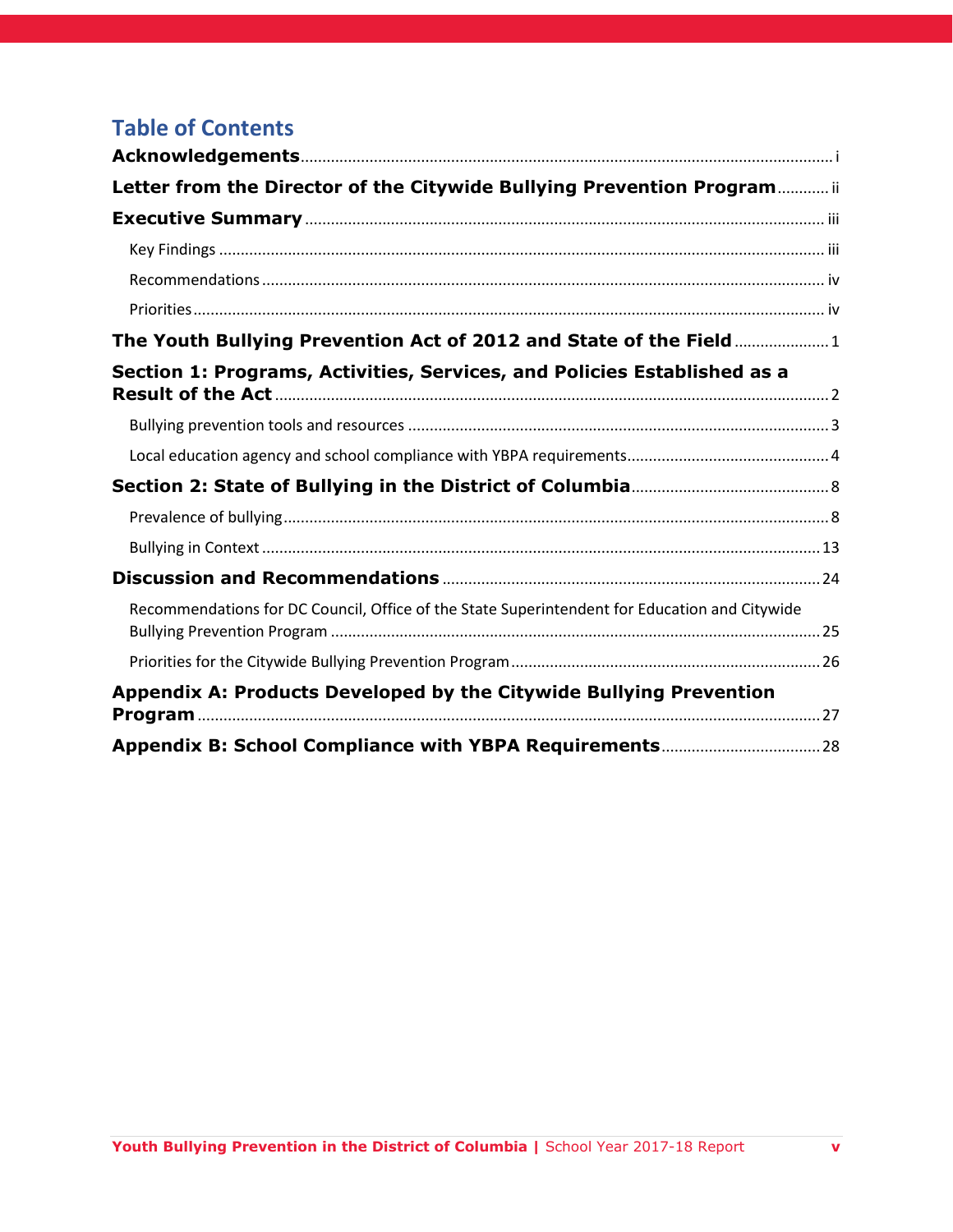## **Rates of student-reported bullying remained steady in 2017 for high school students, while rates of cyberbullying and fighting in school increased.**

According to the YRBS, 11.5 percent of District students in grades 9-12 reported being bullied at school in 2017. This rate is statistically unchanged from 2015, when 12.1 percent reported being bullied. However, the percentage of students reporting being cyberbullied significantly increased,<sup>10</sup> from 7.9 percent to 8.9 percent. Washington D.C.'s rates of student-reported bullying and cyberbullying remain among the lowest of the country. Nationally, 19.0 percent and 14.9 percent of students in grades 9-12 report being bullied and cyberbullied, respectively.



#### **Figure 5.** Rates of bullying in D.C. remain significantly lower than national rates

The District's rate of fighting at school is among the highest of states and localities across the country. The District's rate of fighting at school significantly increased, from 13.8 percent in 2015 to 15.5 percent 2017, while nationally this rate remained stable.

At the middle school level, rates of bullying in school significantly increased from 30.8 percent in 2015 to 32.5 percent in 2017. Rates of cyberbullying also increased from 12.6 percent to 13.5 percent; however, this increase was not statistically significant. The YRBS does not provide national estimates for middle school.

 $\overline{\phantom{a}}$ 

 $10$  References to "significance" throughout this report refer to statistical testing. Such analyses test whether the observed difference has more than a 95% likelihood it did not occur by chance.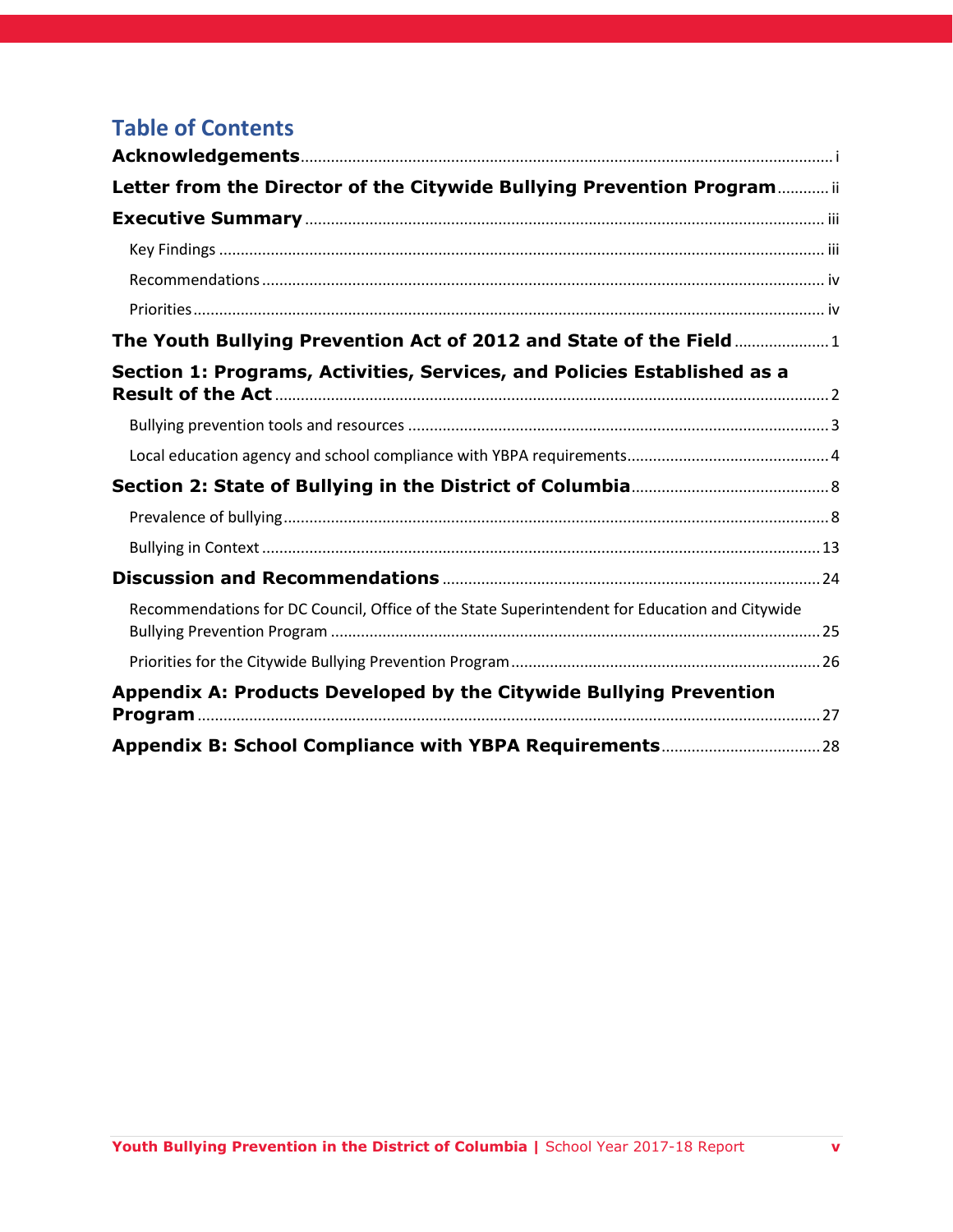

#### **Figure 6.** Rates of bullying among D.C. middle school students increased from 2015 to 2017

## **The number of bullying and harassment allegations reported to the Civil Rights Data Collection increased in 2015-16, but still indicate less than one percent of students involved.**

The U.S. Department of Education's Civil Rights Data Collection (CRDC) requires all schools to report data on bullying and harassment on a biennial basis. The CRDC asks schools to record both the number of allegations made as well as the number of students who were targeted. These statistics are not always aligned, as multiple students could be implicated in a single allegation of bullying or multiple allegations of bullying may involve the same students. Reports are limited to those incidents that are based on one of five traits: disability; race, color, or national origin; sex; sexual orientation, and religion. The 2015-16 collection was the first year all schools were required to report the number of allegations of bullying and harassment based on sexual orientation and religion. The CRDC does not ask schools to report the number of students reported as harassed or bullied based on sexual orientation or religion.

|                                 | <b>Number of</b><br>allegations | Rate per enrolled<br>population (per<br>1000 students) | <b>Number of students</b><br>reported as harassed<br>or bullied | Percentage of<br>enrolled<br>population |
|---------------------------------|---------------------------------|--------------------------------------------------------|-----------------------------------------------------------------|-----------------------------------------|
| <b>Disability</b>               | 22                              | 3 per 1000                                             | 40                                                              | 0.05%                                   |
| Race, color, or national origin | 37                              | 4 per 1000                                             | 55                                                              | 0.07%                                   |
| <b>Sex</b>                      | 125                             | 15 per 1000                                            | 139                                                             | 0.17%                                   |
| <b>Sexual orientation</b>       | 18 <sup>a</sup>                 | 5 per 1000 <sup>b</sup>                                | $\ast$                                                          | $\ast$                                  |
| Religion                        | 2 <sup>a</sup>                  | 1 per $1000^{\rm b}$                                   | $\ast$                                                          | $\ast$                                  |
|                                 |                                 |                                                        |                                                                 |                                         |
| <b>Total</b>                    | 204                             | 2.5 per $1000c$                                        | 234                                                             | 0.28%                                   |

#### **Table 1.** Bullying/Harassment Incidents Among D.C. Students, SY 2013-14, Civil Rights Data Collection

\* Was not reported to OCR by schools

a All DCPS schools failed to provide data to the CRDC regarding incidents based on sexual orientation and religion

 $b$  Enrollment total based only on schools that provided data for these elements, as reported in CRDC <sup>c</sup> Based on all schools in DC, noting that this estimate may be low given the lack of data for sexual orientation and religion elements

For school year 2015-16, District schools reported 204 allegations of bullying and harassment on the CRDC, amounting to approximately 2.5 allegations for every 1,000 students. It should be noted that data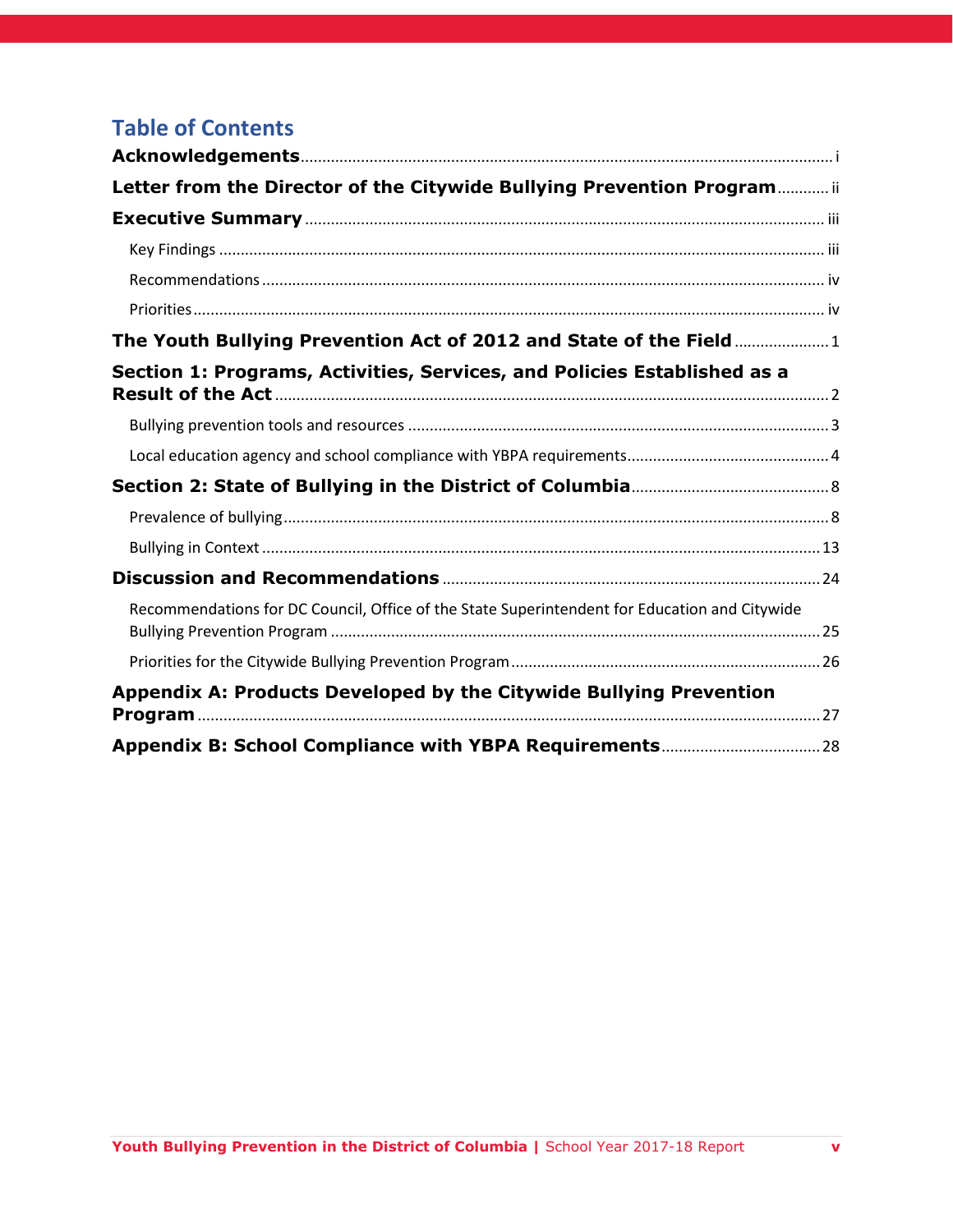for allegations based on sexual orientation and religion are missing for all schools in the District of Columbia Public Schools (DCPS). Schools additionally reported that 234 students (0.28 percent) were reported bullied based on disability, race, or sex.

These rates are significantly higher than those reported for the 2013-14 CRDC (and as we noted in the 2015-16 report), when only 81 allegations were reported. However, this rate is still much lower than self-reported rates from the YRBS. Additionally, over one-third of schools (36.5 percent) report having zero allegations of bullying or harassment in SY 2015-16. The CRDC bullying and harassment data have taken on new importance for the District as these metrics were recently selected for inclusion on the school report cards required under the federal Every Student Succeeds Act (ESSA).

## **Using the broader definition of bullying under the YBPA, schools received 1,639 reports of bullying in SY 2017-18, of which 625 were confirmed.**

As reported in Section 1, schools were required to submit both the number of reported bullying incidents and the number of incidents that were confirmed to be bullying as part of the YBPA data collection. The YBPA's definition of bullying is more expansive than the CRDC's and covers bullying based on all characteristics covered under the DC Human Rights Act (see Table 2 below) as well as bullying not attributed to a specific characteristic.

Considering only schools that received at least one report of bullying, the 1,639 reports represents 25 reports for every 1000 students. Rates varied considerably by school, ranging from fewer than two reports per 1000 students to 320 reports per 1000 students.

The 625 confirmed reports represent a confirmation rate of 38 percent. Confirmation rates at individual schools ranged from 0 percent to 100 percent. Forty-six schools (28.2 percent) recorded the same number of reported incidents as confirmed incidents; this could indicate that some schools are not recording all reports they receive.

#### **Over half of received reports were attributed to student characteristics.**

The YBPA data collection additionally asked schools to indicate any characteristic attributed as a basis for each reported incident of bullying. Table 2 provides a breakdown of the frequency of these bases. Overall, 40.5 percent of reports were not attributed to a specific characteristic. Personal appearance (17.4 percent) and other distinguishing characteristics not enumerated (6.0 percent) were the highest attributed characteristics.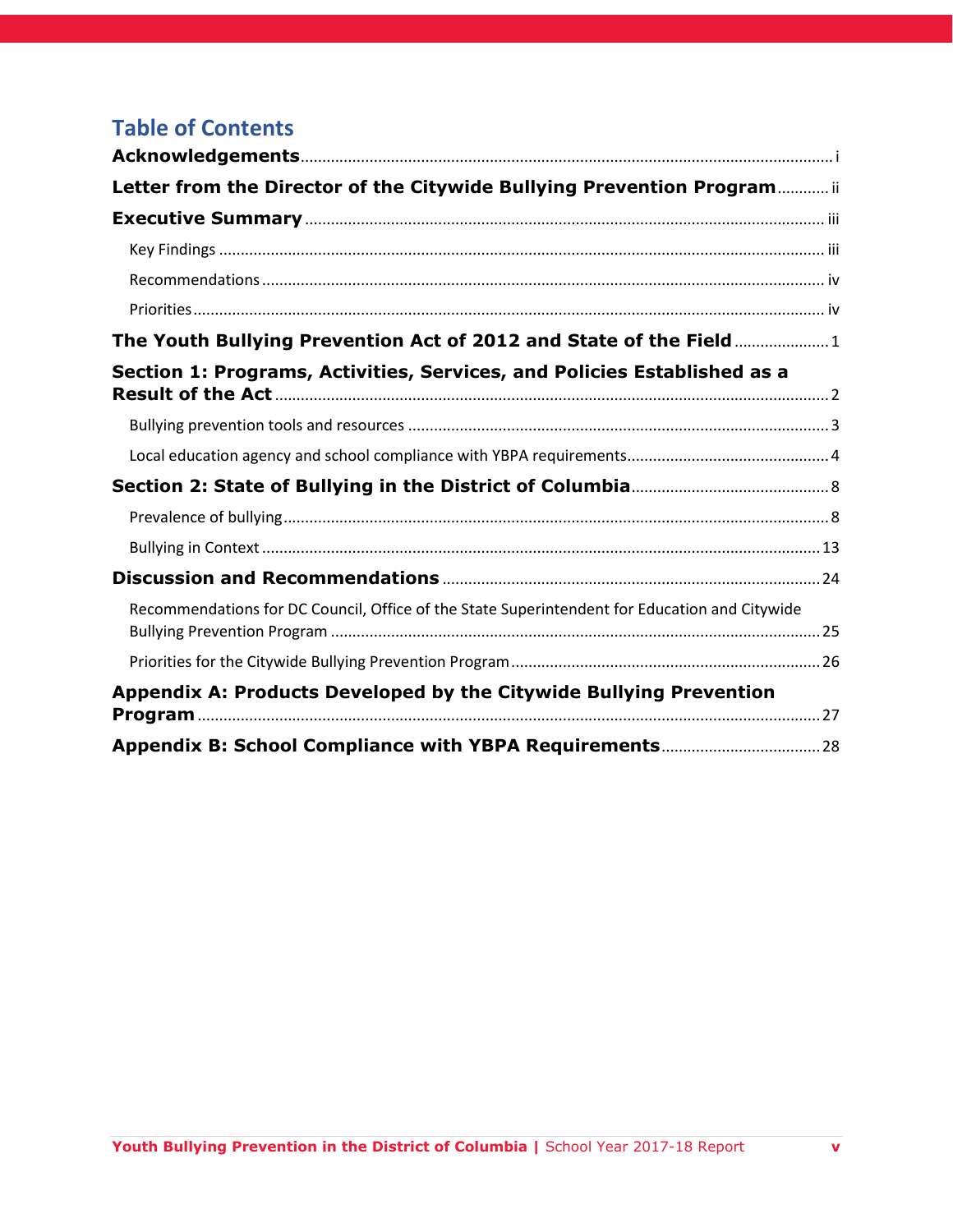| <b>Characteristic</b>                          | <b>Percentage of</b><br><b>Reports</b> |
|------------------------------------------------|----------------------------------------|
| Race                                           | 1.8%                                   |
| Color                                          | 1.5%                                   |
| Ethnicity                                      | 1.5%                                   |
| Religion                                       | 0.8%                                   |
| National origin                                | 0.6%                                   |
| Sex                                            | 4.5%                                   |
| Age                                            | 0.9%                                   |
| Marital status                                 | 0.0%                                   |
| Personal appearance                            | 17.4%                                  |
| Sexual orientation                             | 2.6%                                   |
| Gender identity/expression                     | 1.2%                                   |
| Intellectual ability                           | 4.2%                                   |
| <b>Familial status</b>                         | 1.7%                                   |
| Family responsibilities                        | 0.6%                                   |
| Matriculation                                  | 0.5%                                   |
| <b>Political affiliation</b>                   | 0.2%                                   |
| <b>Genetic information</b>                     | 0.0%                                   |
| Disability                                     | 3.6%                                   |
| Source of income                               | 1.2%                                   |
| Status as a victim of an intra-family offense  | 0.7%                                   |
| Place of residence or business                 | 0.7%                                   |
| Other distinguishing characteristic            | 6.0%                                   |
| Not attributed to an enumerated characteristic | 40.5%                                  |

Note: Percentages may sum to more than 100% as reports could be based on multiple characteristics

### **Many schools are using alternatives to exclusionary discipline in response to bullying incidents.**

For each reported incident of bullying, schools were asked to report the types of discipline and consequences used to address the behavior. Specifically, schools were asked whether they used inschool suspension, out-of-school suspension, expulsion, referrals to law enforcement, restorative justice approaches, referrals to counseling or other mental health services, or other forms of discipline or consequences. Multiple forms of response could be reported for each incident.

Schools named restorative justice approaches as the most frequently used response to bullying incidents (42.6 percent). Schools also reported providing referrals to counseling and mental health services for over a quarter of reported incidents (25.9 percent). Schools are still using out-of-school suspensions (27.5 percent), in-school suspensions (16.5 percent), and referrals to law enforcement (3.7 percent) to address a sizable percentage of bullying incidents. In fact, the majority of schools that had at least one incident of bullying reported using out-of-school suspension at least once (56.9 percent).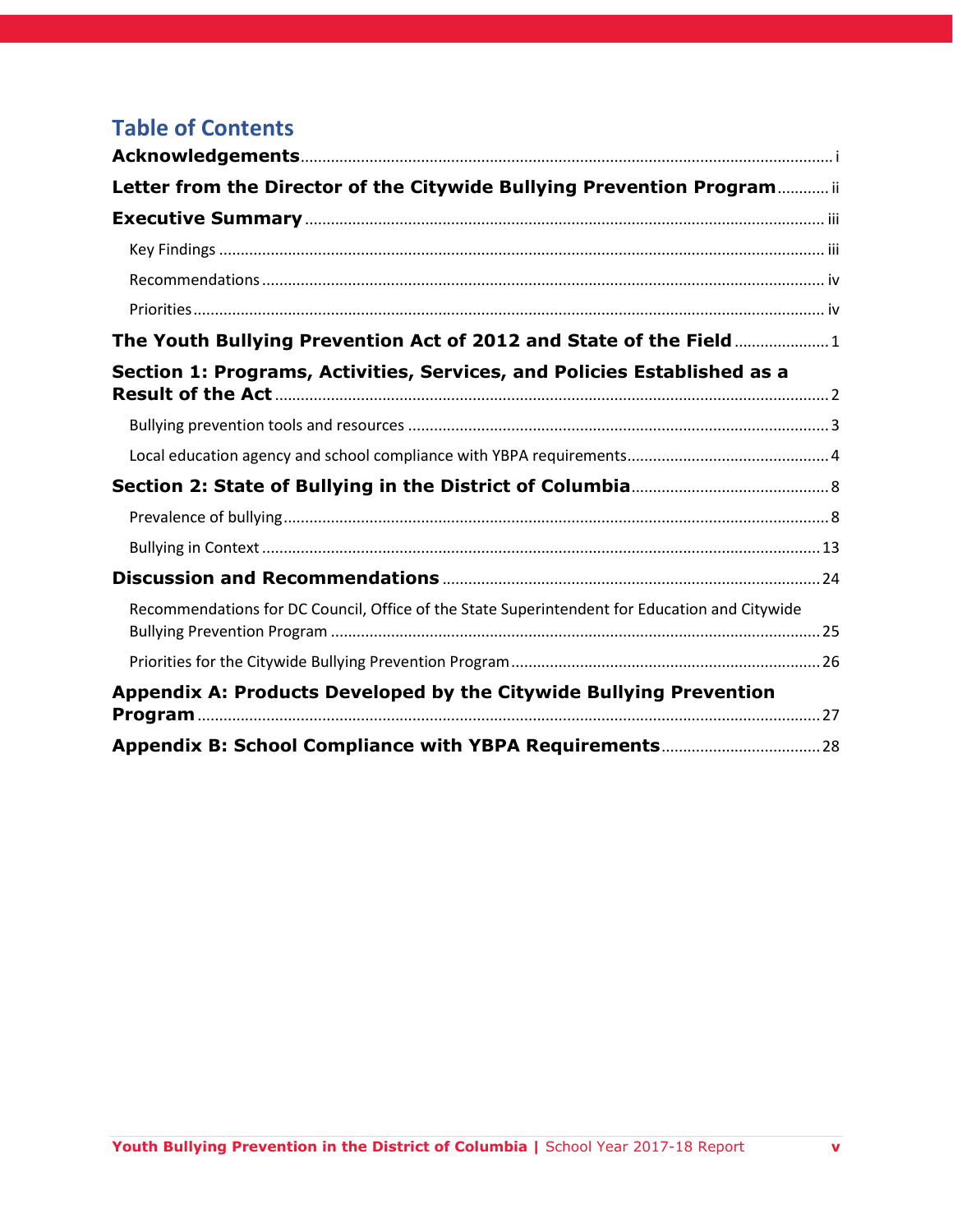**Table 3.** Frequency of discipline type use for bullying incidents

| <b>Form of Discipline</b>              | Percentage of<br><b>Incidents</b> | <b>Percentage of Schools With</b><br>at Least One Incident Using<br><b>Discipline Form</b> |
|----------------------------------------|-----------------------------------|--------------------------------------------------------------------------------------------|
| In-school suspension                   | 16.5%                             | 36.2%                                                                                      |
| Out-of-school suspension               | 27.5%                             | 56.9%                                                                                      |
| Expulsion                              | 0.0%                              | 0.0%                                                                                       |
| Referral to law enforcement            | 3.7%                              | 6.9%                                                                                       |
| Restorative justice                    | 42.6%                             | 48.3%                                                                                      |
| Counseling/mental health services      | 25.9%                             | 40.5%                                                                                      |
| Other forms of discipline/consequences | 35.7%                             | 44.0%                                                                                      |

Note: Percentages may sum to more than 100% as multiple types of discipline could be used for a single incident

## <span id="page-17-0"></span>**Bullying in Context**

The data presented in the section above highlight the need to address bullying in the District, but they do not provide contextual information critical to understanding how best to address the issue. School climate data provide information about student engagement in schools, students' sense of safety around bullying and other issues, and the overall environment for all students and for subgroups. These data can identify schools' individual strengths and needs and provide a road map for improving conditions for learning.

In 2015, the Office of Human Rights partnered with OSSE and Child Trends to secure a Comprehensive School Safety Initiative Grant from the National Institute of Justice to expand upon work started under the Bullying Prevention Program in 2013. The Improving School Climate in DC (ISC-DC) project provides technical assistance to middle and high schools that volunteered for participation, by building capacity to improve school climate and providing schools with individual financial support as they complete key milestones. The schools base their decision-making around school climate data collected annually with the U.S. Department of Education's School Climate Survey (ED-SCLS). Every school that participates on the ED-SCLS receives detailed analyses of their data, highlighting areas in which the school is doing well and areas that could use additional support. The reports track progress over time and examine differences among subgroups within the school.

When ISC-DC first launched, Council passed the Youth Suicide Prevention and School Climate Measurement Act, which incorporated the ISC-DC data collection as a pilot towards District-wide school climate data collection in school year 2020-2021.

This section of the report highlights key findings from the first two years (2016-17; 2017-18) of the ISC-DC project and illustrates the power of consistent, valid school climate data to inform priorities for improving school climate. These data are not necessarily generalizable to all schools in the District; the data are based on 26 public and public charter schools in 2016-17 and 19 schools in 2017-18.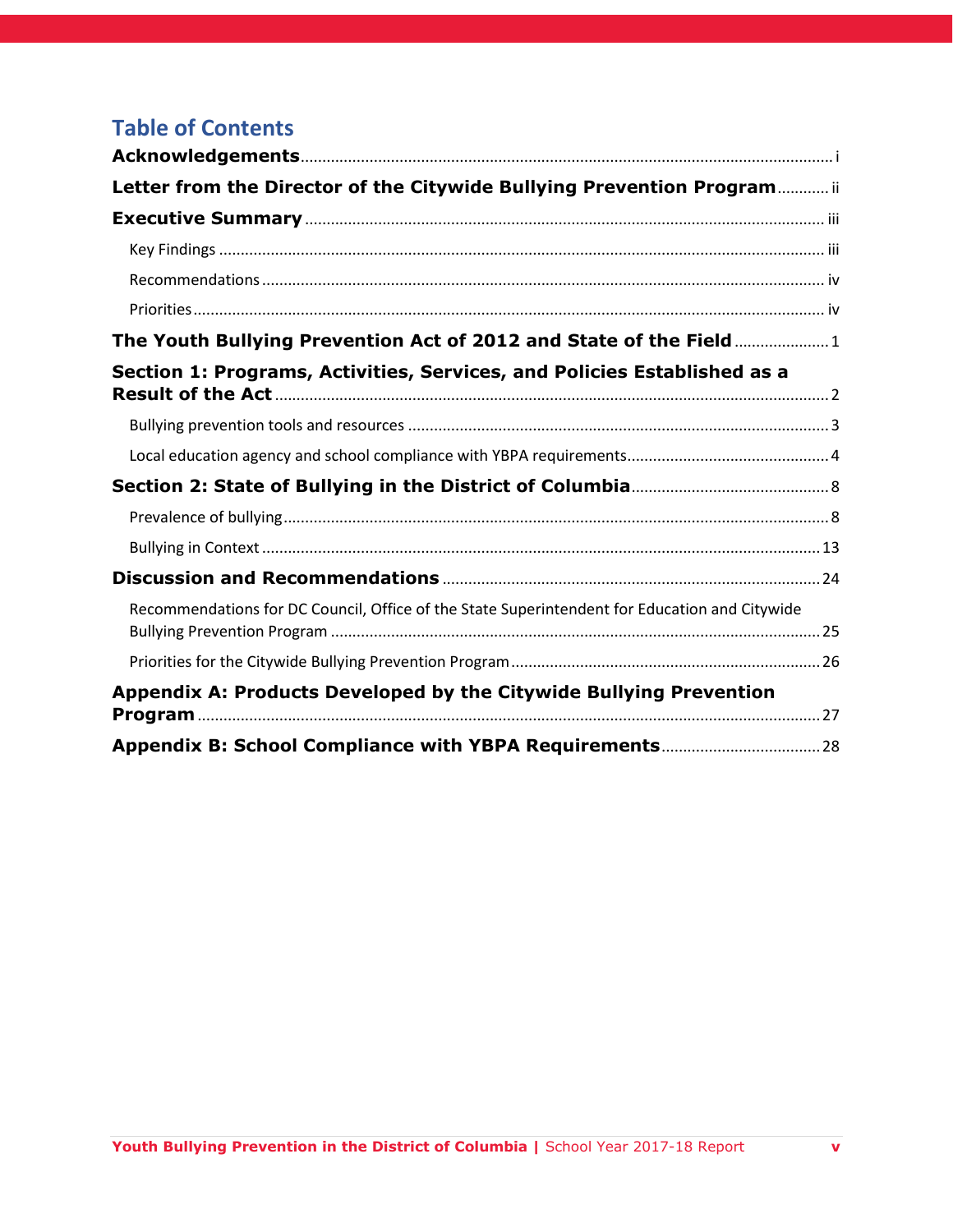## **The U.S. Department of Education's School Climate Survey (ED-SCLS) provides a broad picture of school climate.**

The ED-SCLS is a measure of school climate across 13 topic areas, which are grouped into three domains: *engagement*, *safety*, and *environment*. *Engagement* is defined as "strong relationships between students, teachers, families, and schools, and strong connections between schools and the broader community;" *safety* is defined as students' safety "from violence, bullying, harassment, and substance use" at school and school-related events; and *environment* is defined as "appropriate facilities, wellmanaged classrooms, available school-based health supports, and a clear, fair disciplinary policy" at the school. 11

For students, the ED-SCLS assesses 12 topic areas and produces scale scores for 11 of these topic areas.<sup>12</sup> ED-SCLS school climate scale scores range from 100 to 500 points, with higher scores being better. Figure 7 illustrates how the 12 topic areas are organized within the three domains of the ED-SCLS. Figure 8 provides national benchmarks from the Department of Education for interpreting ED-SCLS scores.





l

<sup>&</sup>lt;sup>11</sup> Definitions of engagement, safety, and environment are from the National Center on Safe Supportive Learning Environments: <https://safesupportivelearning.ed.gov/school-climate>

 $12$  The student survey for the ED-SCLS did not ask students about physical health in the environment domain; only instructional staff and non-instructional staff were asked about students' physical health. The student survey for the ED-SCLS included two items for the Emergency Readiness/Management (ERM) topic area in the safety domain, but these items do not form a scale and are not included in the overall safety score.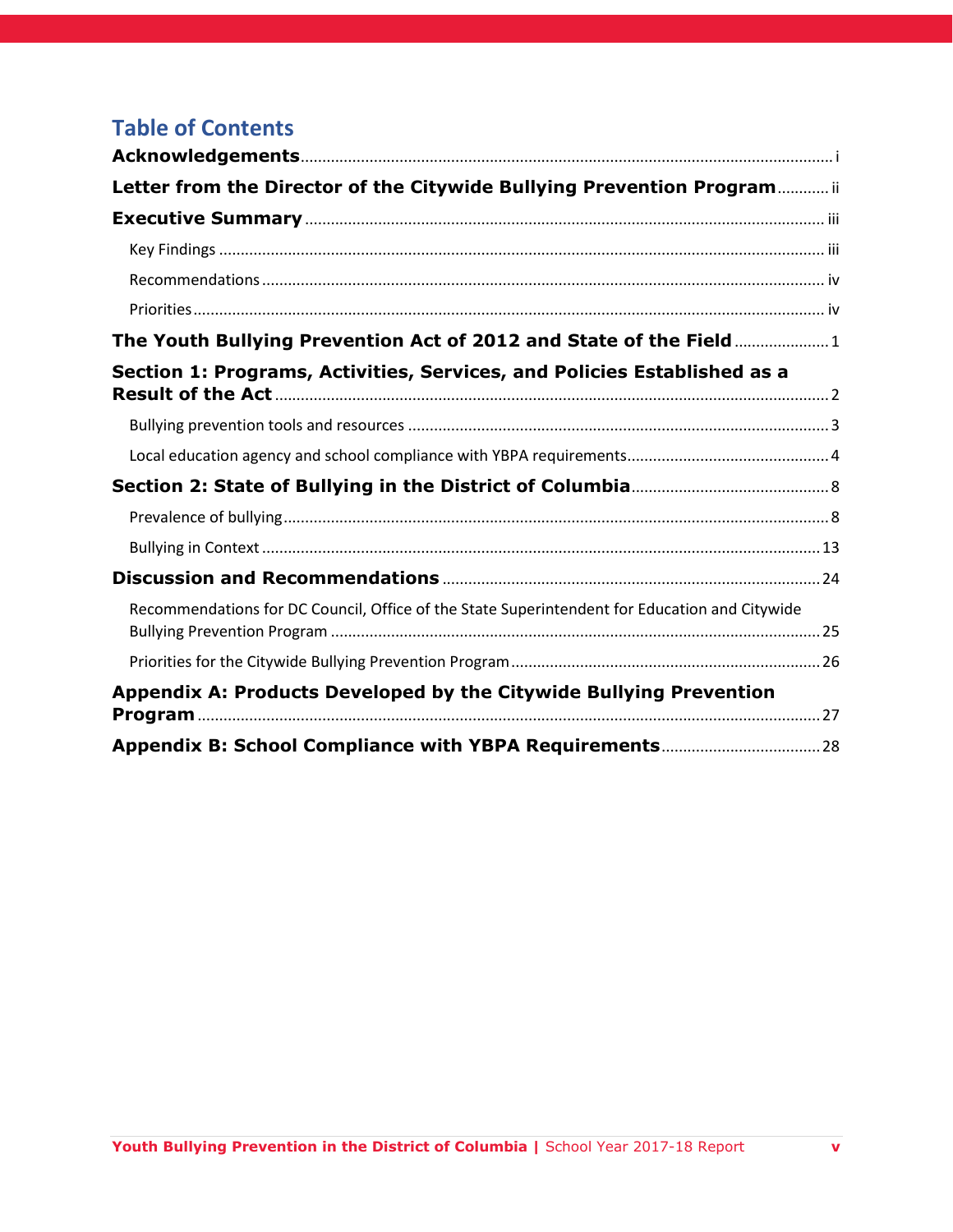| <b>Performance Level</b>             | <b>Students' most likely response</b><br>to a positively worded item<br>Example: "I feel like I belong." | <b>Students' most likely response</b><br>to a negatively worded item<br>Example: "Students at this school<br>fight a lot." |  |  |  |  |
|--------------------------------------|----------------------------------------------------------------------------------------------------------|----------------------------------------------------------------------------------------------------------------------------|--|--|--|--|
| Least favorable (scores 100-<br>299) | Disagree or Strongly Disagree                                                                            | Agree or Strongly Agree                                                                                                    |  |  |  |  |
| Favorable (scores 300-400)           | Agree                                                                                                    | <b>Disagree</b>                                                                                                            |  |  |  |  |
| Most favorable (scores 401-<br>500)  | <b>Strongly Agree</b>                                                                                    | <b>Strongly Disagree</b>                                                                                                   |  |  |  |  |

#### **Figure 8:** Benchmarked performance levels for the ED-SCLS

Source: U.S. Department of Education, National Center on Safe Supportive Learning Environments. (2017). *ED School Climate Surveys (EDSCLS) Benchmark Performance Levels*. Retrieved fro[m https://safesupportivelearning.ed.gov/edscls/benchmarks](https://safesupportivelearning.ed.gov/edscls/benchmarks)

Most of the items on the ED-SCLS ask students for their perceptions of the school environment in general rather than their personal experiences. For example, in regard to bullying, the ED-SCLS asks students whether they agree or disagree that students are bullied at their school. The ISC-DC team added a handful of personal experience items (i.e., bullying, fighting, and feeling safe at school) to explore the association between school climate and these experiences.

The ED-SCLS not only provides data on the overall conditions at a given school but also allows for comparisons of subgroups within a school. Child Trends, with separate funding from the Arcus Foundation, tested and validated new sexual orientation and gender identity items to add to the ED-SCLS's existing demographic items.

### **Schools participating in the ISC-DC have, on average, favorable school climates across all domains and subdomains.**

Both in 2016-17 and 2017-18, the average school climate scores were between 300-400, which the U.S. Department of Education deems as favorable. This finding indicates that while there is room to improve, ISC-DC schools are doing comparatively well. Between 2016-17 and 2017-18, average scores generally stayed stable or significantly increased; there were no domains or subdomains for which ISC-DC schools saw a decline in school climate scores. Scores improved in three subdomains: emotional safety, physical safety, and cultural and linguistic competence. Physical environment (317 In 2017-18), which refers to the physical conditions of the school, was the lowest subdomain, indicating that although still in the favorable range, students generally saw room for improvement. Substance use (379 in 2017-18) was the highest subdomain, indicating that students do not generally view substance use as an issue in their schools. Average scores for all domains and subdomains for each year are presented in Table 4.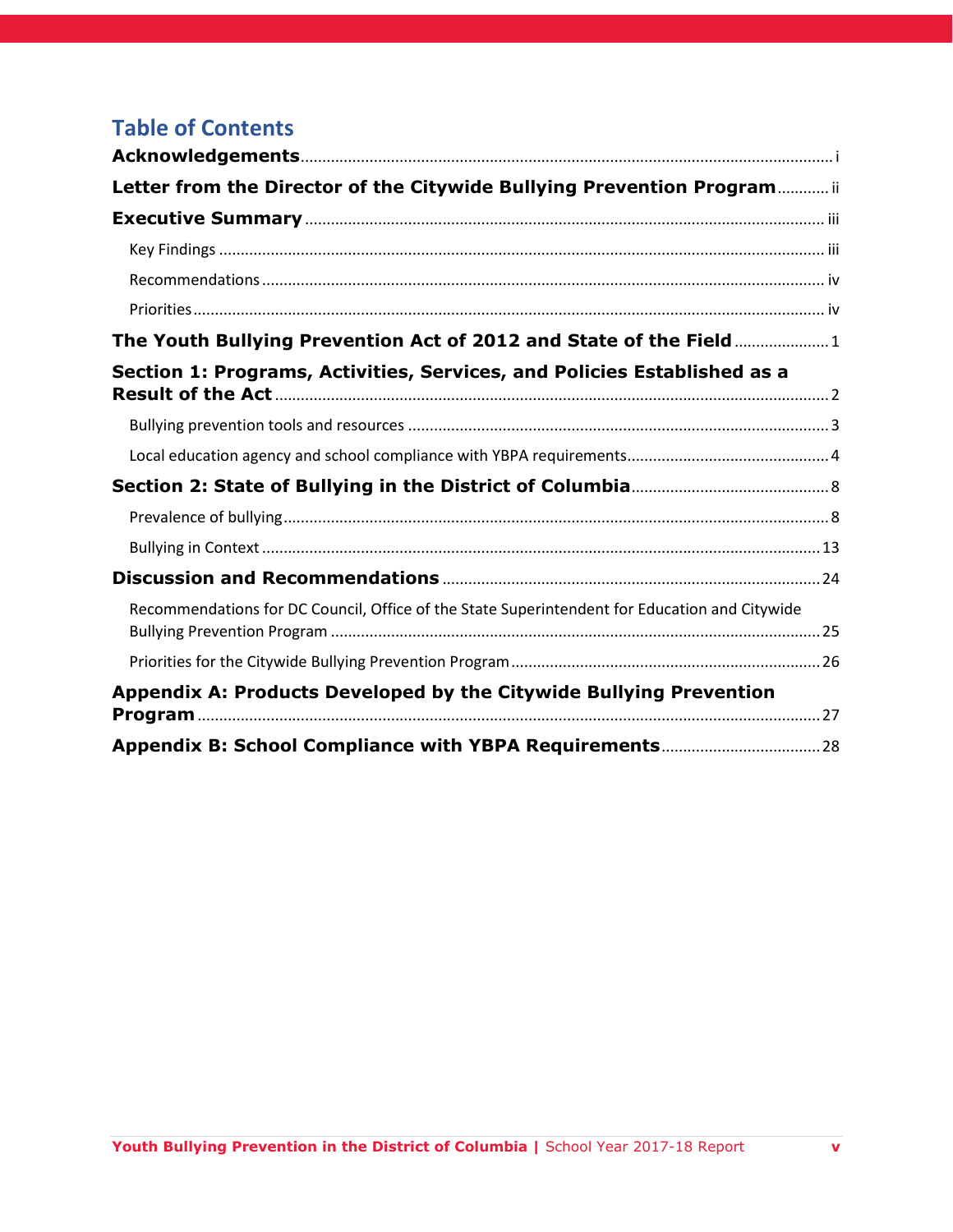**Table 4.** Average School Climate Scores for Schools Participating in the ISC-DC Project, 2016-17 and 2017-18

|                                     | 2016-17 | 2017-18 |
|-------------------------------------|---------|---------|
| Engagement (scale)*                 | 347.5   | 350.0   |
| Cultural and Linguistic Competence* | 351.3   | 356.8   |
| Relationships                       | 343.4   | 345.7   |
| Participation                       | 358.8   | 359.0   |
| Safety (scale)*                     | 344.8   | 348.7   |
| Emotional Safety*                   | 333.4   | 339.0   |
| Physical Safety*                    | 349.8   | 356.4   |
| <b>Bullying</b>                     | 336.0   | 337.8   |
| Substance Use                       | 380.4   | 378.6   |
| <b>Environment (scale)</b>          | 342.1   | 342.3   |
| <b>Physical Environment</b>         | 313.4   | 316.7   |
| <b>Instructional Environment</b>    | 367.0   | 364.5   |
| <b>Mental Health</b>                | 336.4   | 338.0   |
| <b>Disciplinary Environment</b>     | 355.5   | 353.3   |

\*denotes significant improvement from 2016-17 to 2017-18, p < .05

#### **Perceptions of school climate vary by subgroup, but differences are generally small.**

ED-SCLS allowsfor comparing subgroups of youth to identify specific groups that may need additional support. When comparing groups' scores, we look at the magnitude of difference. Generally, we consider a difference of fewer than 20 points a small gap, 20-40 points a moderate gap, and more than 40 points a large gap.

Looking across all schools that participated in ISC-DC for school year 2017-18, differences between subgroups are generally small across domains and subdomains, with some exceptions. Table 5 presents the scale scores for each subgroup and highlights where subgroups have moderate or large gaps.

Ninth- and tenth-grade students have more positive perceptions of physical safety, bullying, and the physical environment than do seventh- and eighth grade-students, and they perceive a more negative climate around substance use (indicating that they perceive more acceptance of substance use). Tenthgrade students also have more positive perceptions of mental health.

Black students have lower perceptions around cultural and linguistic competence, physical safety, and bullying as compared to white students. Hispanic students also perceive physical safety more negatively compared to white students. Students who are two or more races perceive cultural and linguistic competence and physical safety more negatively than white students.

Differences between male and female students across all domains and subdomains are small. Transgender students, however, perceive school climate more negatively than their cisgender peers across almost every domain and subdomain, with the exception of participation. Across several subdomains (emotional safety, bullying, substance use, physical environment, and mental health) transgender students' average scores fell within the less favorable range (below 300).

Across all domains and subdomains, there are small differences in perceptions of school climate between students who are lesbian, gay, or bisexual and those who are straight. The biggest gap is for perceptions of bullying and cyberbullying (10.2 points), but this is still considered a small gap.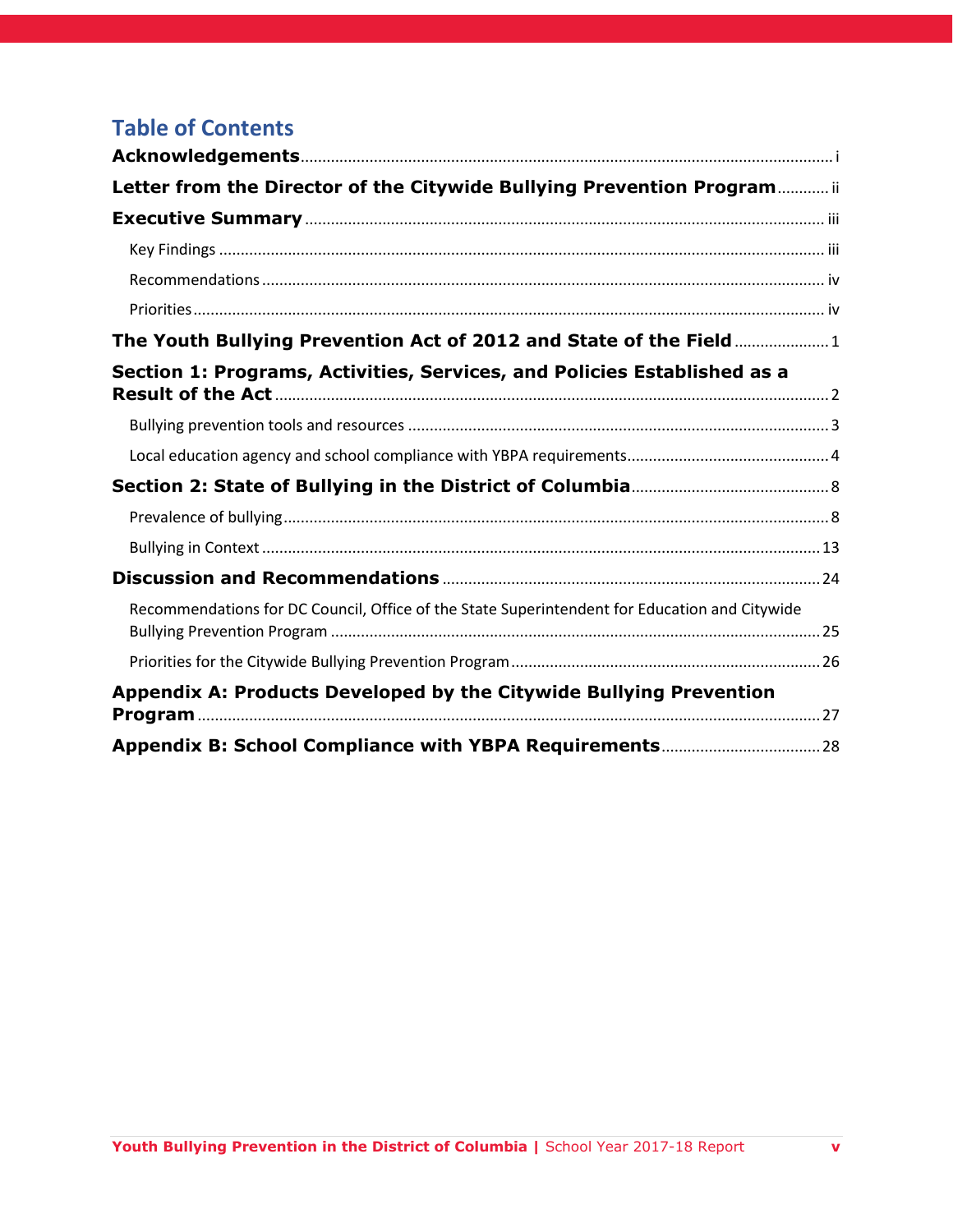|                          |                                          |                |       | Grade              |                    |       | Race<br>Gender     |                    |           |                         |  |       |        | <b>Sexual Orientation</b> |                 |            |
|--------------------------|------------------------------------------|----------------|-------|--------------------|--------------------|-------|--------------------|--------------------|-----------|-------------------------|--|-------|--------|---------------------------|-----------------|------------|
|                          |                                          | $\overline{7}$ | 8     | $\overline{9}$     | 10                 | White | <b>Black</b>       | <b>Hispanic</b>    | Asian     | Two or<br>More<br>Races |  | Male  | Female | Transgender               | <b>Straight</b> | <b>LGB</b> |
| Engagement<br>(scale)    |                                          | 349.7          | 344.5 | 362.0              | 358.0              | 357.7 | 347.0              | 351.6              | 346.4     | 345.7                   |  | 353.1 | 348.0  | 327.8 <sup>b</sup>        | 350.2           | 347.5      |
|                          | Cultural and<br>Linguistic<br>Competence | 357.4          | 352.0 | 372.9              | 360.7              | 373.7 | 348.2 <sup>b</sup> | 361.7              | 355.5     | 347.1 <sup>b</sup>      |  | 360.3 | 354.4  | 325.8 $b$                 | 356.8           | 354.7      |
|                          | Relationships                            | 346.2          | 339.5 | 354.7              | 354.5              | 354.4 | 341.9              | 347.6              | 344.8     | 341.2                   |  | 349.7 | 343.1  | 317.1 <sup>b</sup>        | 345.8           | 342.4      |
|                          | Participation                            | 356.6          | 353.2 | 372.8              | 369.0              | 356.2 | 362.3              | 356.3              | 348.1     | 362.6                   |  | 360.5 | 357.8  | 354.1                     | 359.3           | 358.2      |
| <b>Safety</b><br>(scale) |                                          | 348.5          | 343.8 | 364.3              | 354.8              | 362.7 | 341.6 <sup>b</sup> | 348.8              | 357.9     | 346.3                   |  | 352.1 | 347.3  | 295.5 <sup>b</sup>        | 349.8           | 342.9      |
|                          | Emotional<br>Safety                      | 338.3          | 333.6 | 353.5              | 349.0              | 350.0 | 332.6              | 342.8              | 340.3     | 335.7                   |  | 342.0 | 337.4  | 307.1 <sup>b</sup>        | 340.1           | 332.8      |
|                          | <b>Physical Safety</b>                   | 352.3          | 349.6 | 380.3 <sup>a</sup> | 379.7 <sup>a</sup> | 378.7 | 345.6 <sup>b</sup> | 355.1 <sup>b</sup> | 375.3     | 353.3 <sup>b</sup>      |  | 359.4 | 355.3  | 310.2 <sup>b</sup>        | 357.4           | 350.8      |
|                          | <b>Bullying</b>                          | 330.8          | 333.7 | 372.3 <sup>a</sup> | 357.9 <sup>a</sup> | 354.4 | 329.3 <sup>b</sup> | 339.4              | 338.5     | 336.5                   |  | 340.0 | 337.6  | 273.3 <sup>b</sup>        | 339.0           | 331.1      |
|                          | Substance Use                            | 396.8          | 379.6 | 344.6 <sup>b</sup> | 328.4 <sup>b</sup> | 384.5 | 376.4              | 372.7              | 406.1 $a$ | 378.4                   |  | 383.4 | 376.9  | 296.8 <sup>b</sup>        | 378.9           | 377.3      |

### **Table 5.** School climate scale scores by student demographics

<sup>a</sup> Denotes a moderate to large gap from reference group (first column) in positive direction

**b** Denotes a moderate to large gap from reference group (first column) in negative direction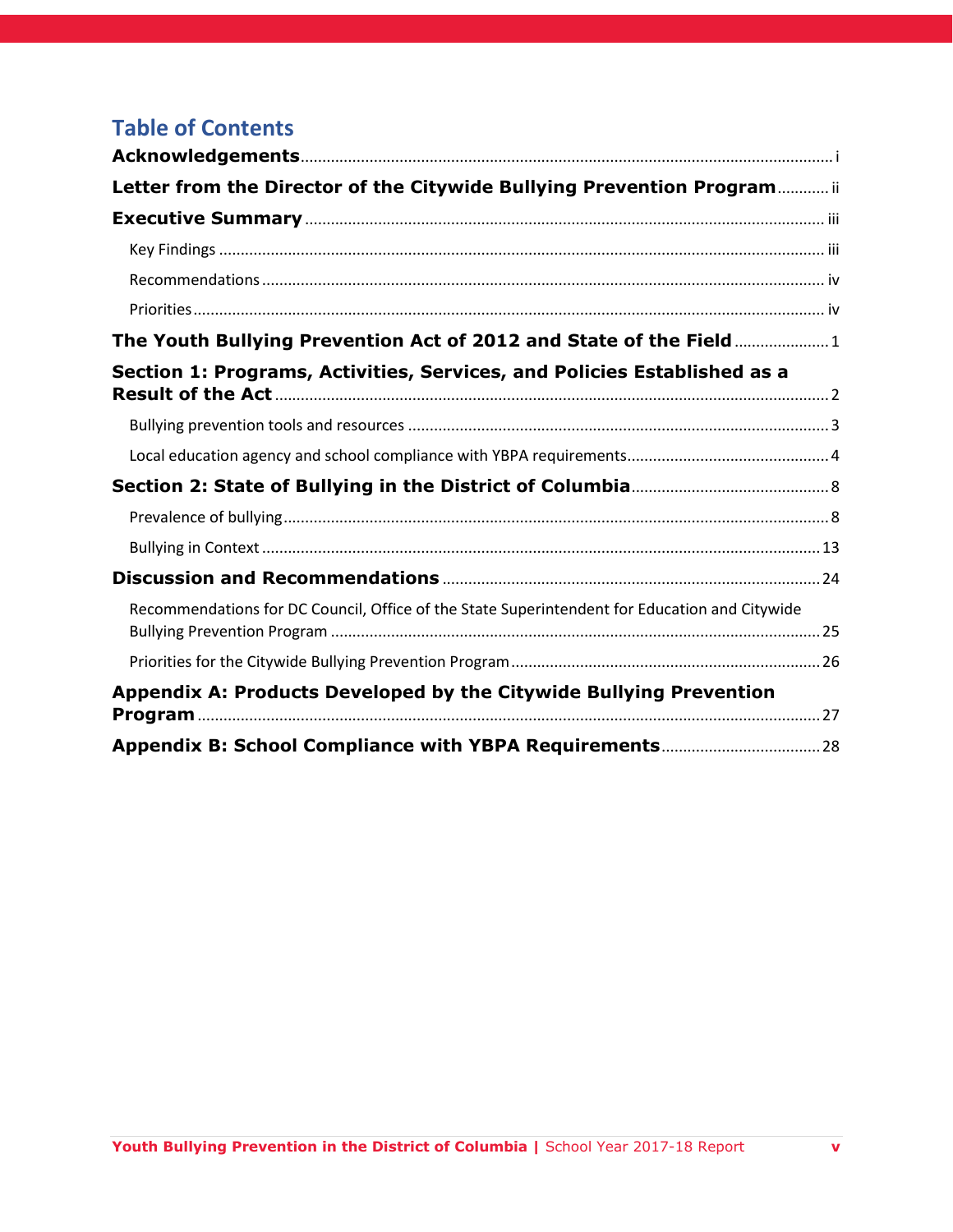|                        |                              |                          |       | Grade          |                    | Gender<br>Race |              |          |       |                         | <b>Sexual Orientation</b> |       |        |                    |          |            |
|------------------------|------------------------------|--------------------------|-------|----------------|--------------------|----------------|--------------|----------|-------|-------------------------|---------------------------|-------|--------|--------------------|----------|------------|
|                        |                              | $\overline{\phantom{0}}$ | 8     | $\overline{9}$ | 10                 | White          | <b>Black</b> | Hispanic | Asian | Two or<br>More<br>Races |                           | Male  | Female | Transgender        | Straight | <b>LGB</b> |
| Environment<br>(scale) |                              | 339.0                    | 335.6 | 356.9          | 357.7              | 345.3          | 341.9        | 345.2    | 337.4 | 337.2                   |                           | 343.1 | 342.6  | 311.9 <sup>b</sup> | 342.2    | 340.8      |
|                        | Physical<br>Environment      | 309.2                    | 305.4 | 346.2a         | 352.6 <sup>a</sup> | 328.7          | 310.6        | 321.1    | 316.1 | 309.4                   |                           | 316.7 | 317.5  | 286.2 <sup>b</sup> | 316.1    | 316.7      |
|                        | Instructional<br>Environment | 365.0                    | 356.8 | 370.3          | 373.3              | 363.1          | 366.4        | 367.1    | 357.4 | 360.8                   |                           | 364.4 | 365.7  | 327.5 <sup>b</sup> | 364.3    | 362.7      |
|                        | <b>Mental Health</b>         | 334.7                    | 330.3 | 353.2          | 355.1 <sup>a</sup> | 340.3          | 338.9        | 340.8    | 329.3 | 332.9                   |                           | 341.1 | 336.7  | 299.3 <sup>b</sup> | 338.4    | 335.6      |
|                        | Disciplinary<br>Environment  | 351.4                    | 350.6 | 361.6          | 352.1              | 350.7          | 356.0        | 355.5    | 348.8 | 349.4                   |                           | 353.4 | 353.9  | 331.2 <sup>b</sup> | 353.4    | 351.6      |

<sup>a</sup> Denotes a moderate to large gap from reference group (first column) in positive direction

**b** Denotes a moderate to large gap from reference group (first column) in negative direction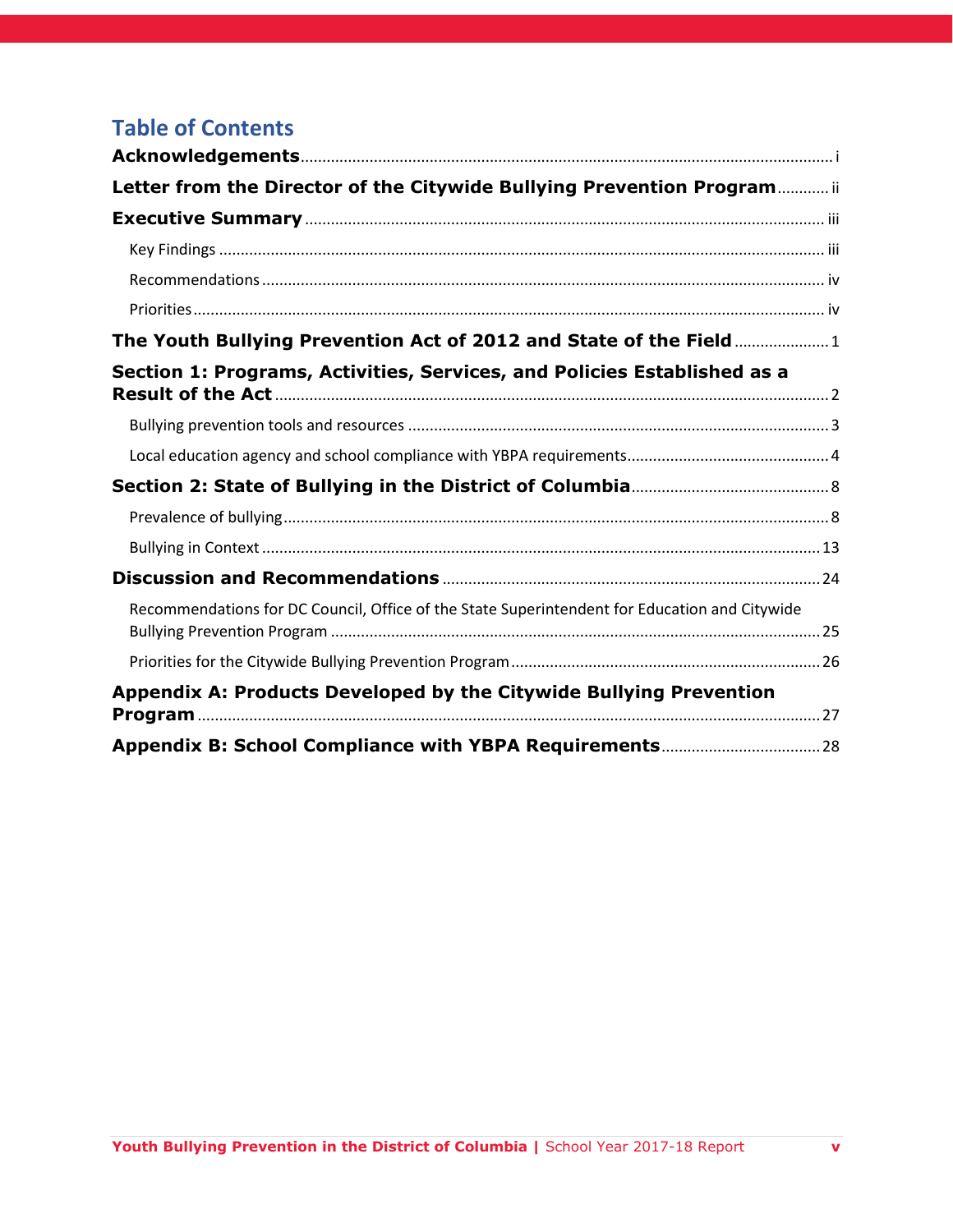#### **Schools have considerably different needs with regard to school climate.**

The average scores across schools provide useful information about how the District is doing as a whole, but they provide only minimal information about how to prioritize support. Individual school scores, on the other hand, provide tailored information about schools' successes and needs. Each school in the ISC-DC project has different strengths and areas for improvement, and different subgroups that perceive school climate more or less positively.

Table 6 presents the highest and lowest scoring domains as well as areas with the biggest gap by subgroup for each school participating in ISC-DC in school year 2017-18. Schools are de-identified, consistent with our agreements with each school for participation in ISC-DC. A given subdomain (e.g., substance use) may appear as the most positive for some schools and the least positive for others. For some schools (e.g., School 7), the lowest scoring subdomains are fairly close in score to the highest scoring subdomains; other schools (e.g., School 19) have large disparities between perceptions of the most and least positive aspects of the school. For most schools, all subdomain scores fall within the "favorable" benchmark, but five schools have one score that reached the "most favorable" benchmark (greater than 400), and five schools have at least one score in the "least favorable" benchmark range (less than 300).

The key takeaway from these school-level data is that a one-size-fits-all approach will not address the specific needs of each school. While bullying was among the lowest subdomains for 10 of the ISC-DC schools, this was not true for the remaining nine. These schools require support beyond bullying prevention to improve school climate. Additionally, although there are not moderate or large gaps between LGB and straight students, on average, across the ISC-DC schools, three schools' largest gaps were between these students.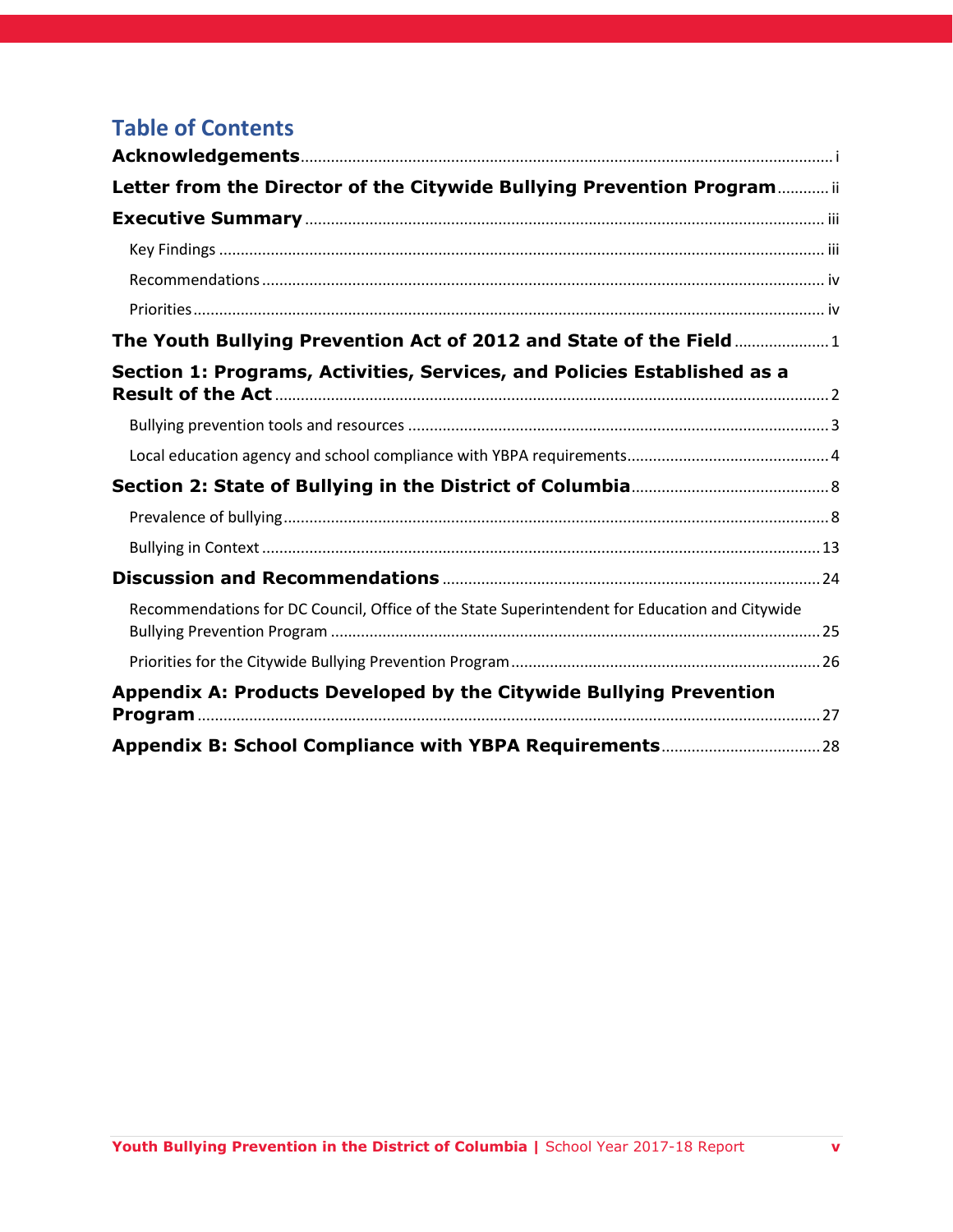|                 | <b>Highest Subdomains</b>                                                               | <b>Lowest Subdomains</b>                               | <b>Biggest Gap</b>                                         |
|-----------------|-----------------------------------------------------------------------------------------|--------------------------------------------------------|------------------------------------------------------------|
| School 1        | Instructional Environment (388) &                                                       | Bullying (324) &                                       | Substance Use by Grade                                     |
|                 | Disciplinary Environment (384)                                                          | Physical Environment (329)                             | (large gap)                                                |
| <b>School 2</b> | Instructional Environment (380) &                                                       | Physical Environment (290) &                           | Substance Use by Grade                                     |
|                 | Participation (363)                                                                     | Bullying (304)                                         | (large gap)                                                |
| <b>School 3</b> | Substance Use (375) &                                                                   | Physical Environment (283) &                           | Substance Use by Race                                      |
|                 | Mental Health (350)                                                                     | Bullying (304)                                         | (large gap)                                                |
| School 4        | Substance Use (410) & Participation                                                     | Physical Environment (302) &                           | <b>Emotional Safety by Race</b>                            |
|                 | (376)                                                                                   | Bullying (334)                                         | (moderate gap)                                             |
| <b>School 5</b> | Instructional Environment (360) &                                                       | Physical Environment (285) &                           | <b>Bullying by Grade (large</b>                            |
|                 | Substance Use (358)                                                                     | Bullying (311)                                         | gap)                                                       |
| School 6        | Instructional Environment (377) &<br><b>Cultural and Linguistic Competence</b><br>(373) | Substance Use (342) & Mental<br>Health (346)           | <b>Instructional Environment</b><br>by Race (large gap)    |
| <b>School 7</b> | Participation (375) &<br>Instructional Environment (369)                                | Emotional Safety (344) &<br>Physical Environment (346) | Substance Use by Sexual<br>Orientation (moderate<br>gap)   |
| <b>School 8</b> | Physical Safety (419) &                                                                 | Disciplinary Environment (351)                         | Substance Use by Race                                      |
|                 | Bullying (397)                                                                          | & Substance Use (326)                                  | large gap)                                                 |
| <b>School 9</b> | Participation (370) &                                                                   | <b>Bullying (305) &amp;</b>                            | Substance Use by Grade                                     |
|                 | Instructional Environment (370)                                                         | Physical Environment (311)                             | (large gap)                                                |
| School 10       | Substance Use (388) &                                                                   | Physical Environment (323) &                           | Substance Use by Gender                                    |
|                 | Physical Safety (366)                                                                   | Mental Health (336)                                    | (large gap)                                                |
| School 11       | Participation (383) &<br>Instructional Environment (377)                                | Physical Environment (317) &<br>Bullying (320)         | <b>Bullying by Sexual</b><br>Orientation (moderate<br>gap) |
| School 12       | Substance Use (454) & Physical                                                          | Physical Environment (310) &                           | <b>Bullying by Sexual</b>                                  |
|                 | Safety (381)                                                                            | Bullying (342)                                         | Orientation (large gap)                                    |
| School 13       | Substance Use (382) & Participation                                                     | Physical Environment (305) &                           | Substance Use by Race                                      |
|                 | (365)                                                                                   | Bullying (321)                                         | (large gap)                                                |
| School 14       | Substance Use (367) & Instructional                                                     | Bullying (314) & Physical                              | Substance Use by Race                                      |
|                 | Environment (365)                                                                       | Environment (314)                                      | (large gap)                                                |
| School 15       | Substance Use (399) & Disciplinary<br>Environment (348)                                 | Physical Environment (277) &<br>Emotional Safety (292) | $\qquad \qquad -$                                          |
| School 16       | Substance Use (406) & Instructional                                                     | Physical Environment (301) &                           | <b>Bullying by Grade</b>                                   |
|                 | Environment (361)                                                                       | Emotional Safety (320)                                 | (moderate gap)                                             |
| School 17       | Substance Use (410) & Physical                                                          | Physical Environment (269) &                           | Substance Use by Race                                      |
|                 | Safety (350)                                                                            | Mental Health (313)                                    | (large gap)                                                |
| School 18       | Substance Use (410) & Physical                                                          | Physical Environment (319) &                           | Substance Use by Race                                      |
|                 | Safety (370)                                                                            | Emotional Safety (327)                                 | (large gap)                                                |
| School 19       | Instructional Environment (386) &<br><b>Disciplinary Environment (353)</b>              | Substance Use (271) & Bullying<br>(289)                |                                                            |

**Table 6.** Highest and Lowest Subdomain Scores and Biggest Gaps for Schools Participating in ISC-DC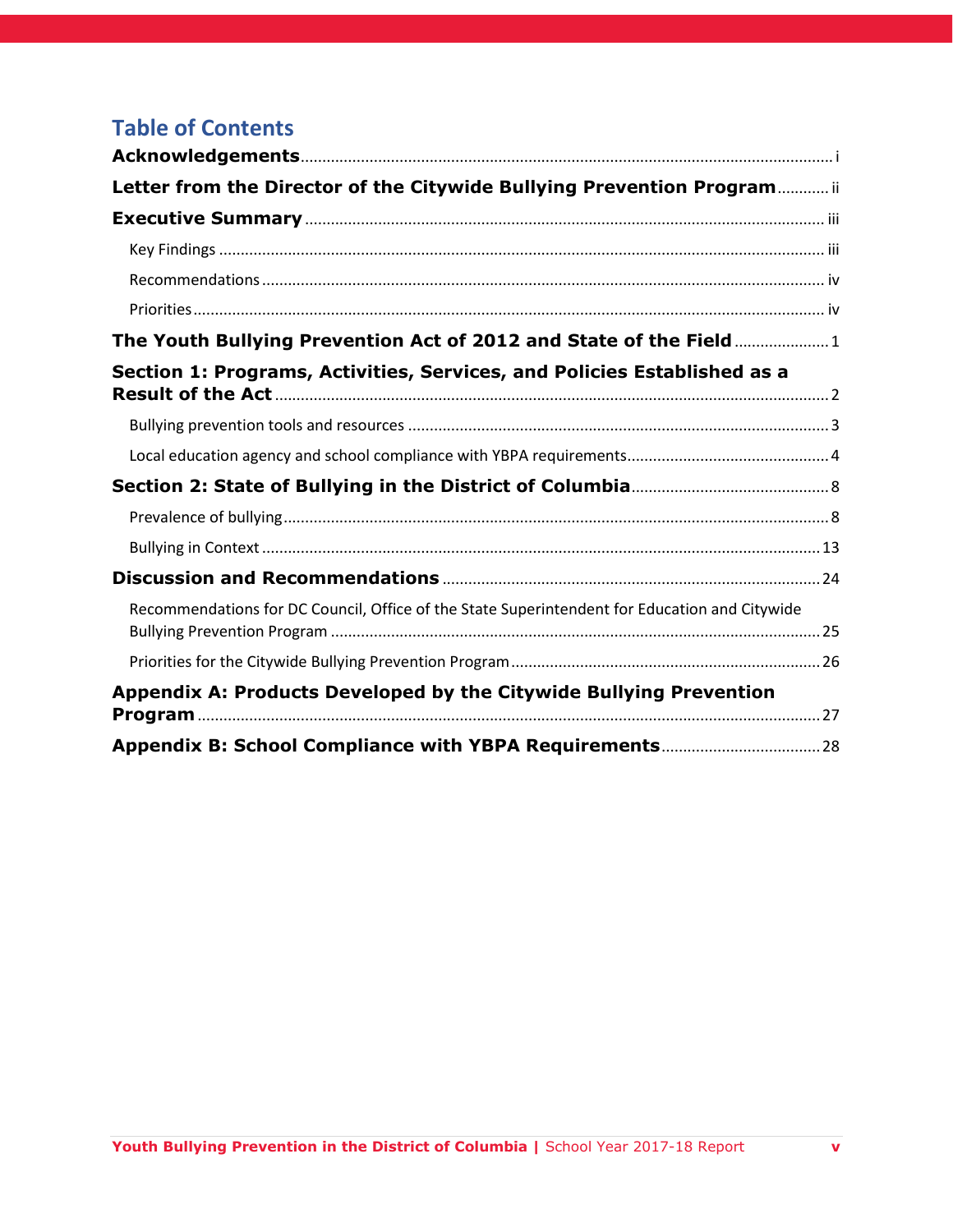#### **Perceptions of bullying also vary widely between schools.**

Beyond overall domain and subdomain scores, the ED-SCLS individual items provide a more granular picture of the specific issues ISC-DC schools are facing. This section focuses on the six items that make up the bullying subdomain, as well as an item from the relationships subdomain focused on support for sexual assault and dating violence (included because many issues related to sexual harassment and dating violence in school may be covered by the YPBA). Table 7 presents the percentage of students overall and at each ISC-DC school who agreed or strongly agreed with each statement. Except for two statements (students at this school try to stop bullying; there is a teacher who students can go to for help), agreeing with the statements indicates a more negative perception of the school climate.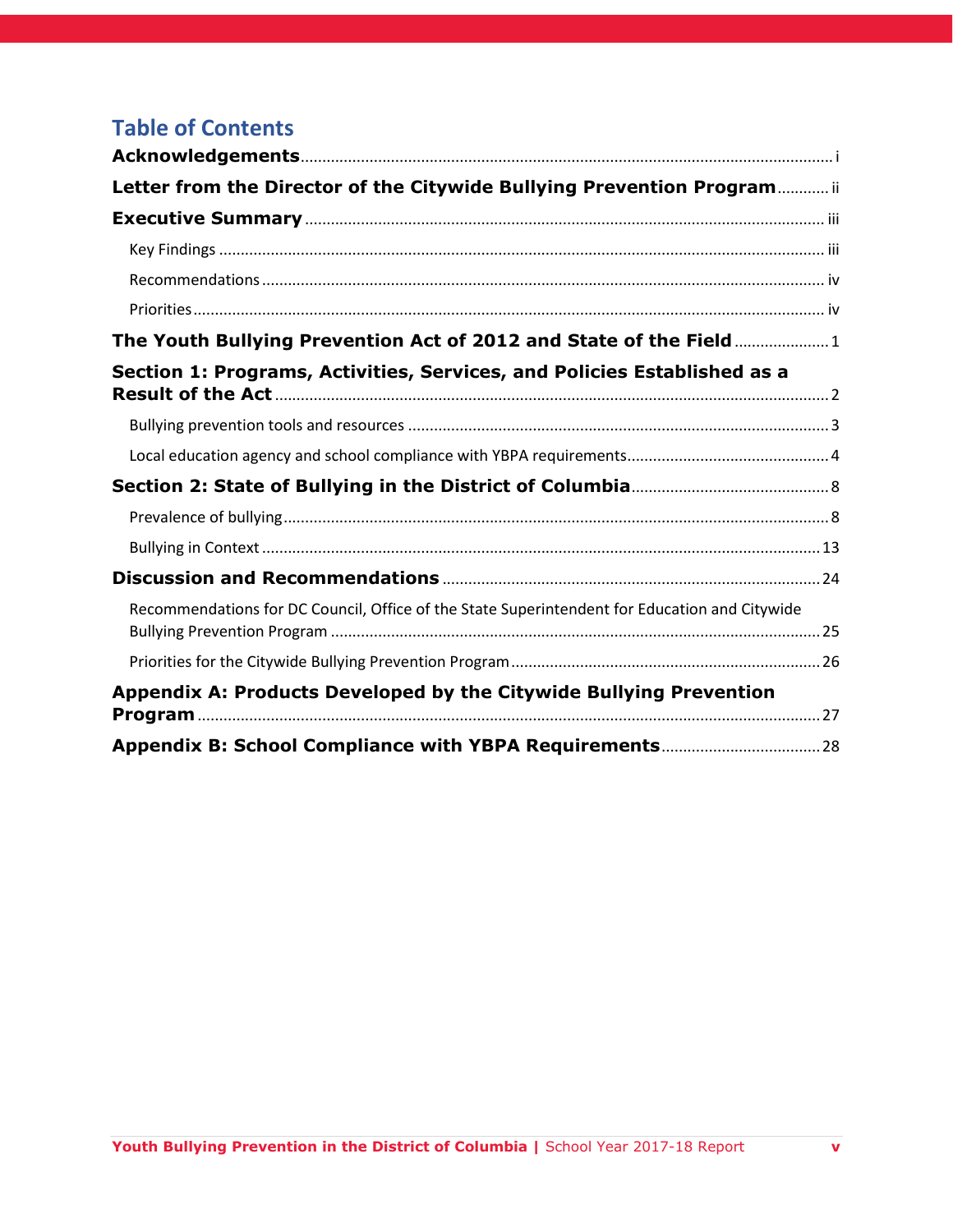|                | <b>Students at</b><br>this school<br>are often<br>bullied | <b>Students often</b><br>spread mean<br>rumors or lies<br>about others at<br>this school on the<br>internet | <b>Students at</b><br>this school try<br>to stop<br>bullying | <b>Students at this</b><br>school are teased<br>or picked on<br>about their race or<br>ethnicity | <b>Students at this</b><br>school are teased<br>or picked on<br>about their<br>cultural<br>background | <b>Students at</b><br>this school are<br>teased or<br>picked on<br>about their<br>physical or<br>mental<br>disability | <b>Students at</b><br>this school are<br>teased or<br>picked on<br>about their<br>real or<br>perceived<br>sexual<br>orientation | At this school,<br>there is a teacher<br>or some other<br>adult who students<br>can go to if they<br>need<br>help because of<br>sexual assault or<br>dating violence. |
|----------------|-----------------------------------------------------------|-------------------------------------------------------------------------------------------------------------|--------------------------------------------------------------|--------------------------------------------------------------------------------------------------|-------------------------------------------------------------------------------------------------------|-----------------------------------------------------------------------------------------------------------------------|---------------------------------------------------------------------------------------------------------------------------------|-----------------------------------------------------------------------------------------------------------------------------------------------------------------------|
| <b>Overall</b> | 37%                                                       | 54%                                                                                                         | 59%                                                          | 25%                                                                                              | 29%                                                                                                   | 40%                                                                                                                   | 33%                                                                                                                             | 81%                                                                                                                                                                   |
| School 1       | 43%                                                       | 61%                                                                                                         | 61%                                                          | 20%                                                                                              | 35%                                                                                                   | 44%                                                                                                                   | 40%                                                                                                                             | 80%                                                                                                                                                                   |
| School 2       | 61%                                                       | 71%                                                                                                         | 58%                                                          | 31%                                                                                              | 45%                                                                                                   | 50%                                                                                                                   | 47%                                                                                                                             | 75%                                                                                                                                                                   |
| School 3       | 57%                                                       | 66%                                                                                                         | 50%                                                          | 40%                                                                                              | 50%                                                                                                   | 62%                                                                                                                   | 30%                                                                                                                             | 69%                                                                                                                                                                   |
| School 4       | 36%                                                       | 52%                                                                                                         | 58%                                                          | 40%                                                                                              | 37%                                                                                                   | 39%                                                                                                                   | 22%                                                                                                                             | 78%                                                                                                                                                                   |
| School 5       | 56%                                                       | 58%                                                                                                         | 52%                                                          | 35%                                                                                              | 53%                                                                                                   | 33%                                                                                                                   | 27%                                                                                                                             | 77%                                                                                                                                                                   |
| School 6       | 29%                                                       | 35%                                                                                                         | 49%                                                          | 26%                                                                                              | 31%                                                                                                   | 24%                                                                                                                   | 22%                                                                                                                             | 84%                                                                                                                                                                   |
| School 7       | 31%                                                       | 57%                                                                                                         | 64%                                                          | 13%                                                                                              | 24%                                                                                                   | 28%                                                                                                                   | 33%                                                                                                                             | 88%                                                                                                                                                                   |
| School 8       | 3%                                                        | 38%                                                                                                         | 81%                                                          | 7%                                                                                               | 6%                                                                                                    | 9%                                                                                                                    | 11%                                                                                                                             | 93%                                                                                                                                                                   |
| School 9       | 61%                                                       | 79%                                                                                                         | 51%                                                          | 38%                                                                                              | 41%                                                                                                   | 51%                                                                                                                   | 38%                                                                                                                             | 78%                                                                                                                                                                   |
| School 10      | 35%                                                       | 54%                                                                                                         | 59%                                                          | 22%                                                                                              | 23%                                                                                                   | 44%                                                                                                                   | 32%                                                                                                                             | 82%                                                                                                                                                                   |
| School 11      | 33%                                                       | 71%                                                                                                         | 61%                                                          | 31%                                                                                              | 30%                                                                                                   | 50%                                                                                                                   | 46%                                                                                                                             | 91%                                                                                                                                                                   |
| School 12      | 41%                                                       | 43%                                                                                                         | 71%                                                          | 32%                                                                                              | 32%                                                                                                   | 38%                                                                                                                   | 33%                                                                                                                             | 87%                                                                                                                                                                   |
| School 13      | 46%                                                       | 57%                                                                                                         | 44%                                                          | 30%                                                                                              | 33%                                                                                                   | 50%                                                                                                                   | 45%                                                                                                                             | 86%                                                                                                                                                                   |
| School 14      | 42%                                                       | 70%                                                                                                         | 59%                                                          | 38%                                                                                              | 45%                                                                                                   | 40%                                                                                                                   | 49%                                                                                                                             | 82%                                                                                                                                                                   |
| School 15      | 52%                                                       | 69%                                                                                                         | 62%                                                          | 15%                                                                                              | 23%                                                                                                   | 56%                                                                                                                   | 30%                                                                                                                             | 65%                                                                                                                                                                   |
| School 16      | 43%                                                       | 60%                                                                                                         | 19%                                                          | 25%                                                                                              | 33%                                                                                                   | 46%                                                                                                                   | 37%                                                                                                                             | 64%                                                                                                                                                                   |
| School 17      | 37%                                                       | 50%                                                                                                         | 67%                                                          | 38%                                                                                              | 33%                                                                                                   | 56%                                                                                                                   | 47%                                                                                                                             | 80%                                                                                                                                                                   |
| School 18      | 30%                                                       | 39%                                                                                                         | 48%                                                          | 24%                                                                                              | 25%                                                                                                   | 31%                                                                                                                   | 34%                                                                                                                             | 77%                                                                                                                                                                   |
| School 19      | 54%                                                       | 64%                                                                                                         | 64%                                                          | 46%                                                                                              | 33%                                                                                                   | 62%                                                                                                                   | 54%                                                                                                                             | 77%                                                                                                                                                                   |

### Table 7. Percentage of students responding "Agree" or "Strongly Agree" to selected school climate items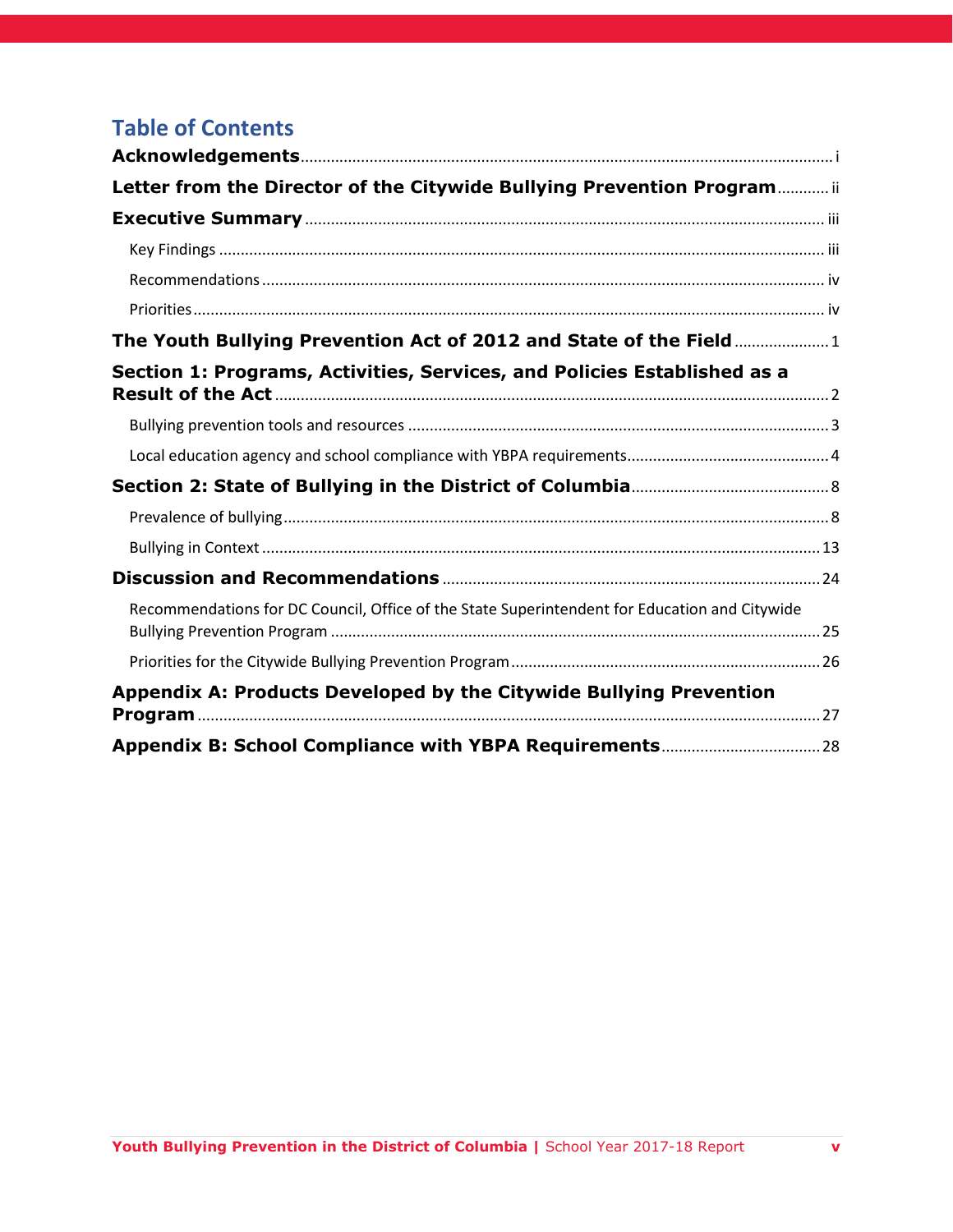Across all ISC-DC schools, over one-third (37 percent) agree that students are often bullied at their school. This means that nearly two thirds do not agree with this statement. However, the percentage of students who agree with this statement varies considerably across schools, ranging from 3 percent to 61 percent. Interestingly, a higher percentage of students agree that students at their school spread rumors and lies online (59 percent). This contrasts with findings from the YRBS suggesting that cyberbullying is less prevalent than traditional bullying behaviors. On a more positive note, nearly three in five students (59 percent) agree that students try to stop bullying when it occurs. This, too, varies considerably across schools, ranging from 19 percent to 81 percent.

The vast majority of students (81 percent) feel there is at least one adult at school they can talk to about sexual assault or dating violence. This is consistent across schools, with a smaller range of 64 percent to 93 percent at each school agreeing with this statement.

#### **School climate significantly contributes to a student's likelihood of being bullied.**

As part of the 2017-18 administration of the ED-SCLS, students were additionally asked to respond to three items related to their personal experiences of school safety, including an item asking if they had been bullied at school since the start of the school year. Percentages of students who reported being bullied at the middle and high school levels are noted in Table 8. Compared to the district-wide sample for the 2017 YRBS, a smaller percentage of students at ISC-DC schools reported being bullied at both the middle school (24 percent ISC-DC; 30.8 percent YRBS) and high school (9.4 percent ISC-DC, 11.5 percent YRBS) levels.

#### **Table 8.** Rates of Bullying at ISC-DC Schools and 2017 YRBS

|                      | <b>ISC-DC</b><br><b>Sample</b> | <b>2017 YRBS</b> |
|----------------------|--------------------------------|------------------|
| <b>Middle School</b> | 24.0%                          | 30.8%            |
| <b>High School</b>   | 9.4%                           | 11.5%            |

To demonstrate the association between school climate and bullying, we used logistic regressions to predict a student's likelihood of being bullied based on their school's overall average school climate score (the average of the engagement, safety, and environment domains). The model controls for a student's level in school (middle or high school), gender, and sexual orientation. In Table 9 below, these are identified by the reference group for whom the coefficient is relevant. For example, middle school students are significantly more likely than high school students to be bullied; transgender students are significantly more likely than cisgender students to be bullied. Even after controlling for these individual risk factors, school climate is significantly associated with odds of being bullied. Specifically, for every 10 additional school climate scale points, students are 11 percent less likely to be bullied. Table 8 presents the coefficients for the full model.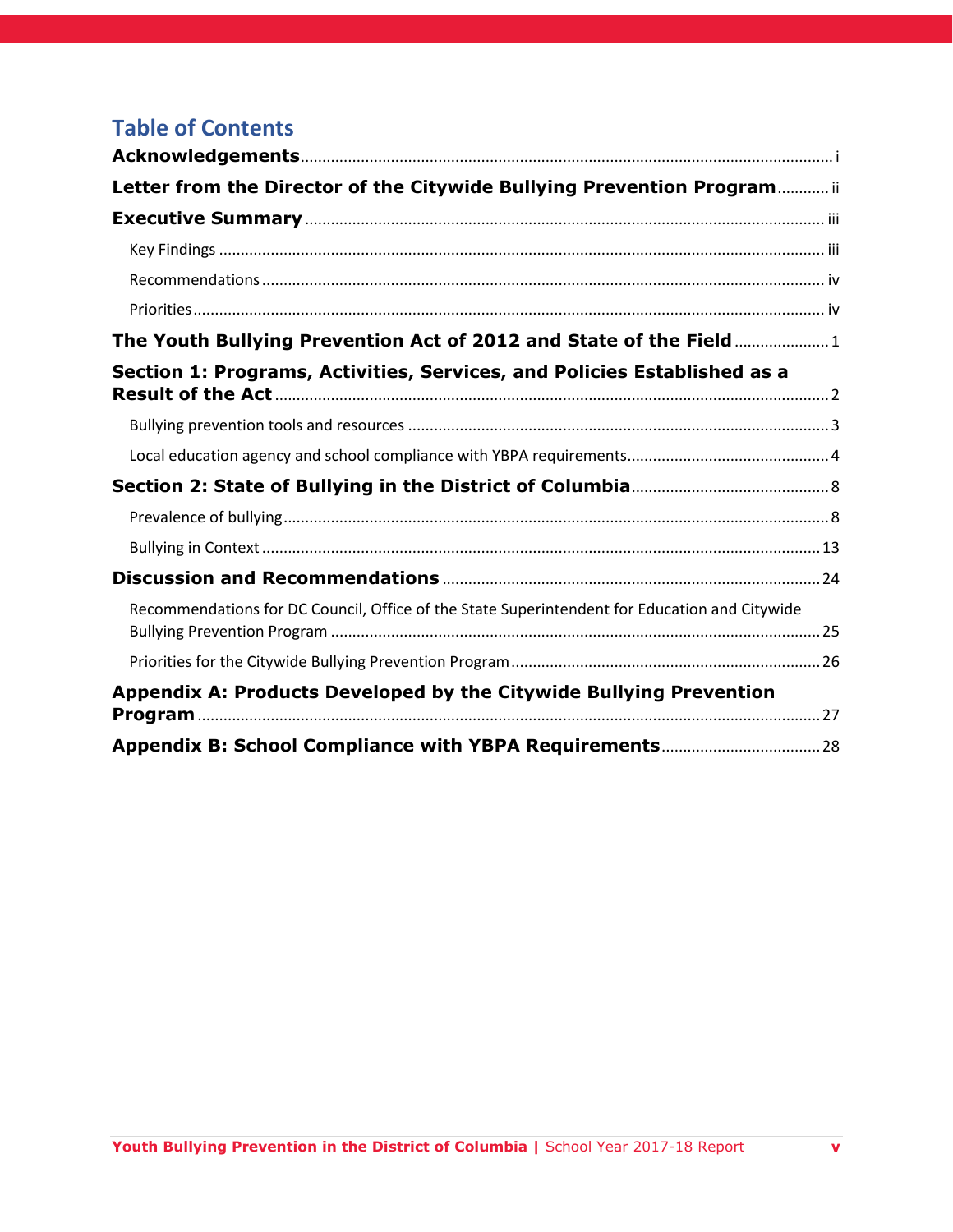**Table 9.** Logistic Regression Coefficients Predicting Being Bullied

|                                     | β       | p value | <b>Odds Ratio</b> |
|-------------------------------------|---------|---------|-------------------|
| <b>Average School Climate Score</b> | $-0.01$ | 0.03    | 0.99              |
| <b>Middle School</b>                | 0.99    | < 0.001 | 2.68              |
| <b>Cisgender Female</b>             | $-1.48$ | < 0.001 | 0.23              |
| <b>Transgender</b>                  | 1.34    | < 0.001 | 3.84              |
| <b>LGB</b>                          | 0.34    | 0.01    | 1.40              |

## <span id="page-28-0"></span>**Discussion and Recommendations**

School year 2017-18 marked five years since the passage of the Youth Bullying Prevention Act. In that time, with the support of the Youth Bullying Prevention Program at the Office of Human Rights, all LEAs (with the exception of two newly established charter LEAs) have adopted a policy complaint with the Act. With this fundamental first step completed, this report aimed to look beyond the establishment of policy to how schools are implementing the other requirements of the YBPA and its associated regulations. Before this report, schools were not held accountable to these requirements. It is not surprising, then, that fewer than one in six schools (16 percent) are fully complaint. It is not easy for schools to implement all of the YBPA required components: establishing new systems for documenting and tracking both reports and confirmed incidents of bullying, implementing comprehensive training on the Act, and widely disseminating the policy to students and families. The low level of full compliance with the Act demonstrates that policy alone will not change existing procedures and practices at a school; implementation and accountability for that implementation are critical. Over the coming year, the Office of Human Rights plans to continue to remind schools of their obligations under the YBPA through the monthly newsletter and continued direct outreach to Bullying Points of Contacts.

Still, Washington D.C.'s rates of bullying at both the middle and high school levels are among the lowest in the nation. Unfortunately, rates of cyberbullying at the high school level and bullying at the middle school level were significantly higher in 2017 than in 2015, even as national rates held steady. It may be that as students become more aware of bullying, especially with implementation of the YBPA, that these increases reflect better recognition of the issue. However, these statistics underscore the critical need to ensure schools implement the YBPA with fidelity.

Incident rates reported by schools on both the 2015-16 CRDC and the broader 2017-18 YBPA suggest much lower rates of bullying compared to student-reported rates on the YRBS. As noted in the 2015-16 report, there are several reasons for these discrepancies, including differing definitions between data collections, students' reluctance to report bullying experiences, and reluctance of school officials to label behaviors as bullying. Some combination of these issues likely contributes to these discrepancies. It is especially notable that for both the CRDC and YBPA collection, around one-third (36 percent and 28 percent, respectively) reported having zero reports of bullying. Although this statistic may be valid in some schools—particularly those that primarily serve youth outside the typical definition of "school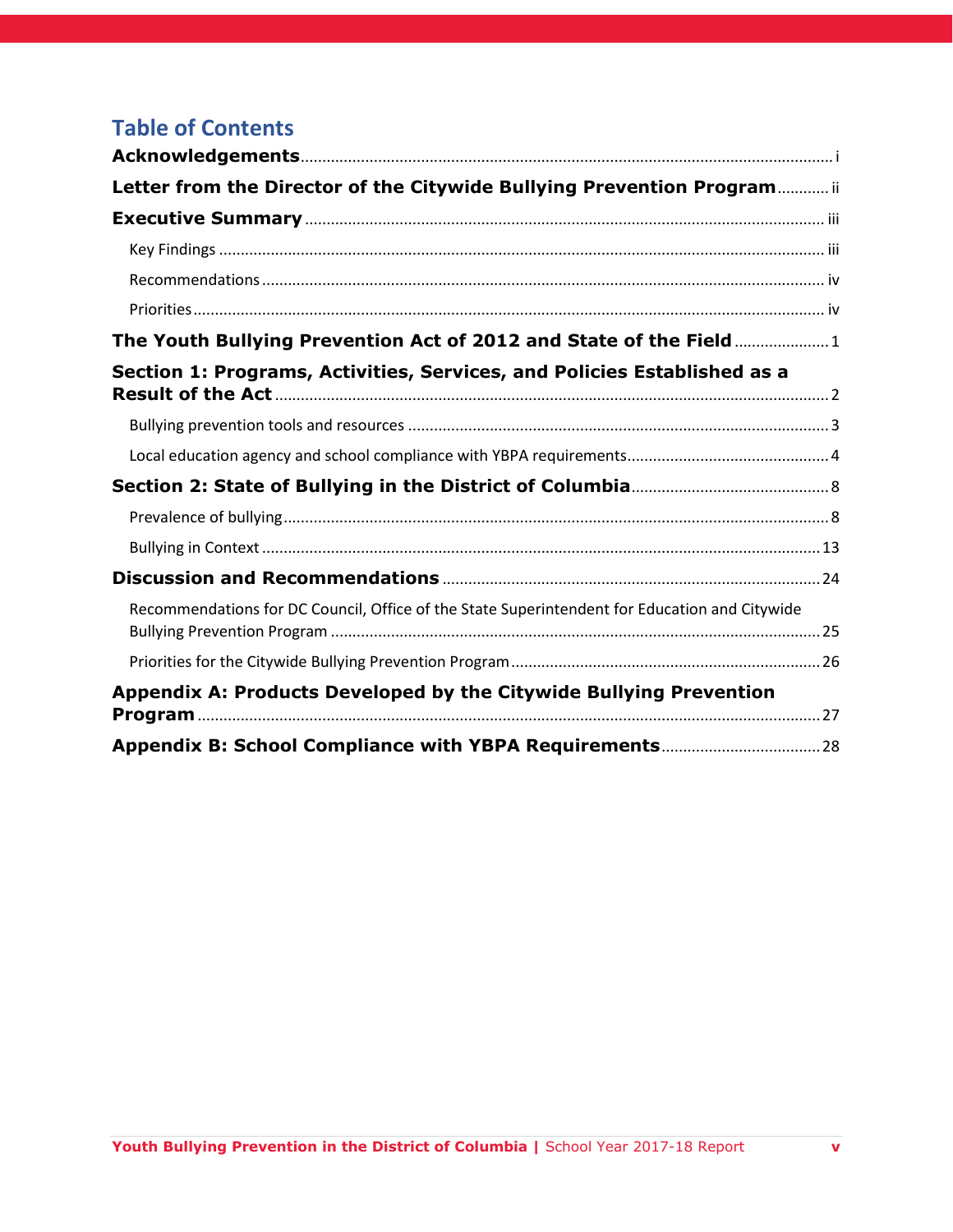aged" (5-18 years old)—it more likely reflects schools' not recording or not reporting allegations they received. Still, reporting on both collections improved from our previous report and may continue to improve with increased scrutiny.

Incident data are insufficient to understand the full context of bullying in District schools; school climate data offer a much more nuanced understanding of the successes and challenges these schools face. Although the data from the Improving School Climate in DC project shared in this report represent only a handful of middle and high schools across the District, they illustrate the utility of having valid, consistent, and comparable school climate metrics across schools. A positive school climate is critical for bullying prevention; moreover, it is essential for promoting academic achievement and preventing chronic absenteeism and a host of other negative outcomes.<sup>13</sup> Schools can use school climate data to identify needs and target resources to address them. At the District level, these data help demonstrate that a one-size-fits-all approach will not work for all schools.

Schools are currently using a variety of approaches to address bullying and school climate. Notably, although schools reported using predominately exclusionary discipline techniques to address bullying incidents in the 2015-16 school year, nearly half of all incidents (43 percent) were addressed at least in part through restorative justice techniques. As noted in the Section 1, however, restorative justice techniques may further traumatize a bullied student if they are not implemented with the full buy-in of the students involved.<sup>14</sup> Schools should be applauded for applying more supportive approaches to bullying, but they should also receive further guidance to ensure such approaches are implemented effectively.

The Citywide Bullying Prevention through the Office of Human Rights will continue working and supporting schools to implement the YBPA and implement effective practices for bullying prevention over the coming year. Additional support is necessary to ensure that all schools not only reach full compliance with the YBPA, but also take the broad steps necessary to significantly reduce rates of bullying in the District. To that end, we provide the following action steps for the Bullying Prevention Program and recommendations to Council:

## <span id="page-29-0"></span>**Recommendations for DC Council, Office of the State Superintendent for Education and Citywide Bullying Prevention Program**

• **Ensure the implementation plan for expanding school climate surveys to all schools serving grades 6-12 in SY 2020-21 relies on a single, valid, school climate measurement tool.** The Youth Suicide Prevention and School Climate Measurement Act require the Office of the State Superintendent for Education (OSSE) to submit a plan to expand school climate surveys by December 2019. It is critical that such a plan focus on a consistent measurement tool to allow the District to prioritize support and track changes over time. Data from different measurement

**Youth Bullying Prevention in the District of Columbia |** School Year 2017-18 Report **25** 

l

<sup>13</sup> Thapa, A., Cohen, J., Guffey, S., & Higgins-D'Alessandro, A. (2013). A review of school climate research. *Review of educational research*, 83(3), 357-385.

<sup>&</sup>lt;sup>14</sup> Molnar-Main, S., Bisbing, K., Blackburn, S., Galkowski, L., Garrity, R., Morris, C., ... & Singer, J. (2014). Integrating bullying prevention and restorative practices in schools: Considerations for practitioners and policy-makers. Center for Safe Schools, Clemson Institute on Family and Neighborhood Life, Highmark Foundation. Retrieved from http://www. safeschools. info/content/BPRPWhitePaper2014. pdf.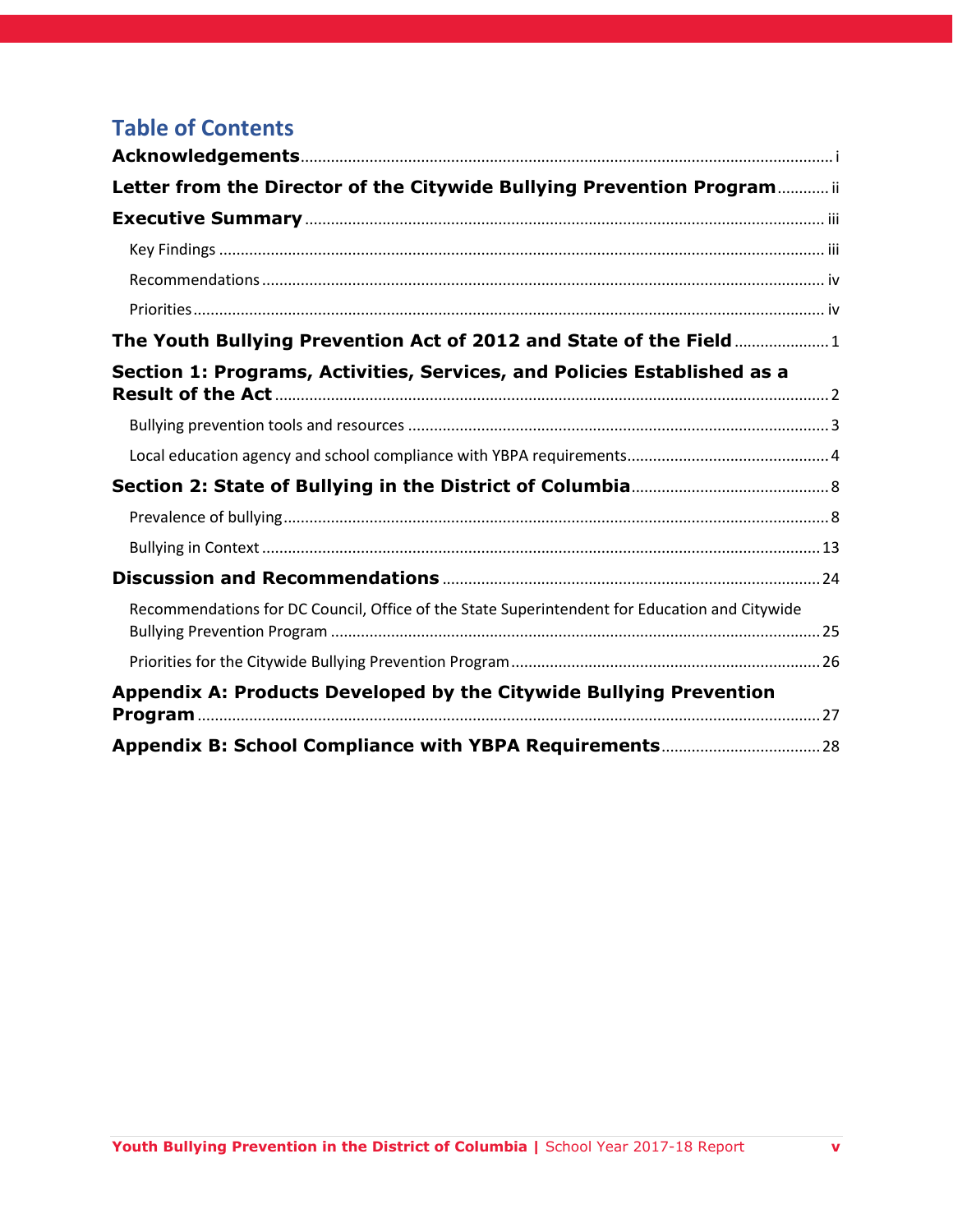tools cannot be compared*: The Citywide Bullying Prevention Program will continue to work with OSSE and the Council, to ensure the final plan prioritizes data that are universal and actionable*.

## <span id="page-30-0"></span>**Priorities for the Citywide Bullying Prevention Program**

- **Support schools' implementation of all elements of the YBPA.** The Citywide Bullying Prevention will continue to work with school bullying points of contact to ensure they understand the requirements of the YBPA and have resources to support the implementation of the four basic requirements (policy; data collection and reporting; policy dissemination; staff training).
- **Disseminate best practices to ensure effective responses to bullying incidents.** The Citywide Bullying Prevention Program will build off the District's existing initiatives to adopt traumainformed approaches and address over-reliance on exclusionary discipline by helping schools:
	- o *Ensure all allegations of bullying are met with a trauma informed response*. When a school receives a report of bullying, the first priority must be to ensure the safety and well-being of the student. This response involves establishing a support plan that validates the student's feelings, builds trust, provides supports based on individual needs, and builds resilience skills to recover from the trauma. Students who are aggressive also need a trauma-informed approach to identify the underlying needs and issues that can be addressed to stop the behavior.
	- o *Determine the nature of the incident before applying a solution*. It is often difficult at first to distinguish fights from bullying and bullying from conflict. It takes time to understand the nature and source of the behavior. Until the power dynamic has been assessed, the school should not rush to mediation or even restorative practices. Mediation and restorative practices are often used to respond to conflict, but they may not be appropriate for bullying incidents. When used for bullying, restorative practices must be conducted with the full buy-in of all students involved. Further, regardless of whether an incident is confirmed as bullying or is instead a conflict, relationship abuse, or another form of aggression, knowing the root cause is critical to providing the right support.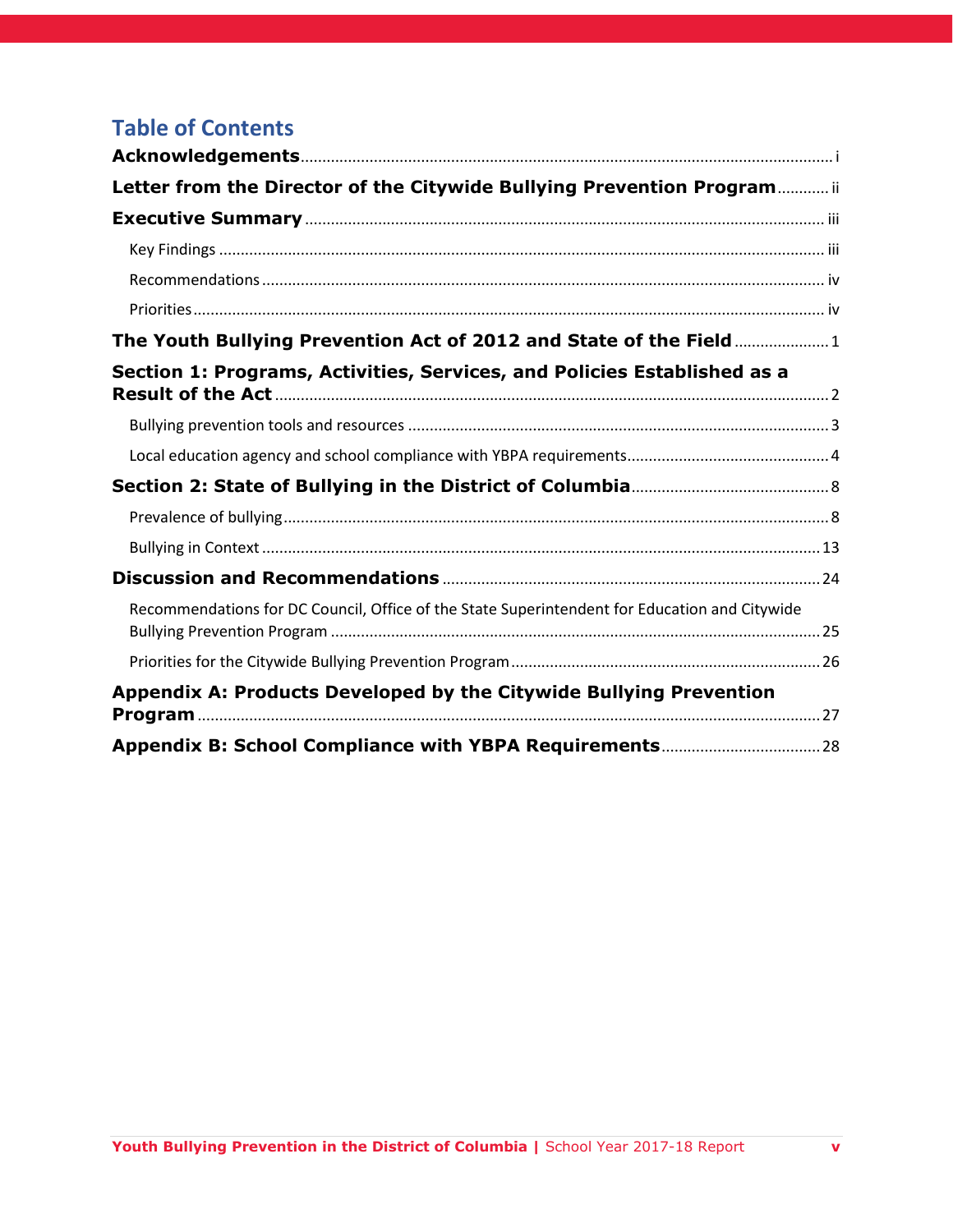## <span id="page-31-0"></span>**Appendix A: Products Developed by the Citywide Bullying Prevention Program**

Each of the products can be downloaded through the provided hyperlinks. They are also available on the Citywide Bullying Prevention Program website: [https://ohr.dc.gov/page/bullyingprevention.](https://ohr.dc.gov/page/bullyingprevention)

#### **Web Portal**

**Know Your Policy Web Portal**. The web portal provides parents and guardians with access to critical bullying prevention information for educational institutions and youth-serving government agencies.

#### **Tipsheets**

**[Responding](https://ohr.dc.gov/sites/default/files/dc/sites/ohr/publication/attachments/DCOHR%20responding%20to%20bullying%20trauma.pdf) to Reports of Bullying Tip Sheet.** Framed through a trauma-informed lens, this tip sheet provides schools tips with how to support students who report bullying experiences. **[Teacher](https://ohr.dc.gov/sites/default/files/dc/sites/ohr/page_content/attachments/DC-OHR%20tip%20sheet%20focus%20on%20prevention%208.23.pdf) Tip Sheet.** This tip sheet provides teachers with quick tips for preventing and responding to bullying in their classrooms.

**Tips for Parents [Brochure.](https://ohr.dc.gov/sites/default/files/dc/sites/ohr/publication/attachments/TipsForParentsBrochure_100215.pdf)** This brochure provides tips for parents who suspect their children may be experiencing bullying.

**What You Need to Know About [Bullying.](https://ohr.dc.gov/sites/default/files/dc/sites/ohr/page_content/attachments/WhatIsBullyingFlyer_0.pdf)** The fact sheet helps individuals identify and understand bullying.

#### **Training Toolkit**

**Bullying Prevention & [Intervention](https://ohr.dc.gov/node/1061302) in DC Educational Institutions Training Toolkit.** The toolkit provides everything a school, agency or other institutions needs to conduct an effective bullying prevention and intervention training.

#### **Monthly Newsletters**

- **[Edition](http://mailchi.mp/854f8c02f66a/monthly-bullying-prevention-notes?e=%5bUNIQID%5d) One** November 2017
- **[Edition](http://mailchi.mp/254421f4d0af/monthly-bullying-prevention-notes-264675?e=%5bUNIQID%5d) Two -** December 2017
- **[Edition](https://us16.campaign-archive.com/?u=2dcd6a778a067d2b0f01fd186&id=5037c6fae1) Three -** January 2018
- **[Edition](https://us16.campaign-archive.com/?u=2dcd6a778a067d2b0f01fd186&id=b5f2c4499f) Four -** February 2018
- **[Edition](https://us16.campaign-archive.com/?u=2dcd6a778a067d2b0f01fd186&id=ecd7d38f63) Five -** March 2018
- **[Edition](https://us16.campaign-archive.com/?u=2dcd6a778a067d2b0f01fd186&id=3e55bdc3e4) Six -** April 2018
- **[Edition](https://us16.campaign-archive.com/?e=&u=2dcd6a778a067d2b0f01fd186&id=113073d01b) Seven -** May 2018
- **[Edition](https://mailchi.mp/9a60c6485ddb/monthly-bullying-prevention-notes?e=ac84a43450) Eight -** September 2018
- **[Edition](https://mailchi.mp/7c0b322d7f87/monthly-bullying-prevention-notes) Nine -** October 2018

#### **Previous Biennial Reports**

**Bullying Prevention in District of Columbia [Educational](https://ohr.dc.gov/node/922102) Institutions Report: 2013-2014 Bullying Prevention in District of Columbia [Educational](https://ohr.dc.gov/sites/default/files/dc/sites/ohr/publication/attachments/YBP%20Biennial%20Report%202016_Rev_03082017.pdf) Institutions Report: 2015-2016**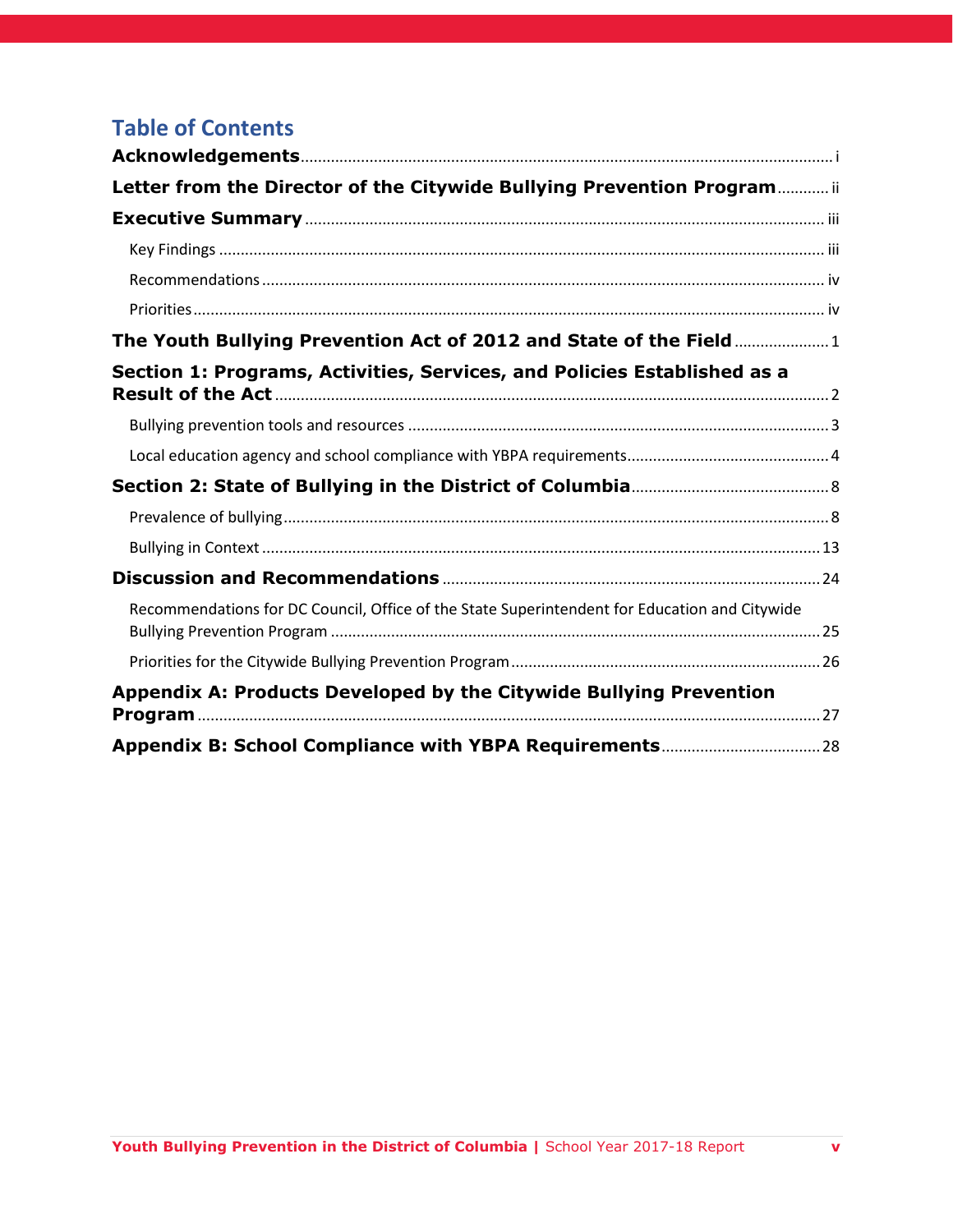# <span id="page-32-0"></span>**Appendix B: School Compliance with YBPA Requirements**

| <b>School Name</b>                                        | <b>LEA</b>                                           | <b>Provided</b><br><b>Data</b> | <b>Compliant</b><br><b>Policy on</b><br><b>Website</b> <sup>b</sup> | <b>Provided Staff</b><br><b>Training</b> |
|-----------------------------------------------------------|------------------------------------------------------|--------------------------------|---------------------------------------------------------------------|------------------------------------------|
|                                                           | Academy of Hope Adult                                |                                |                                                                     |                                          |
| Academy of Hope Adult PCS                                 | <b>PCS</b>                                           | Yes <sup>3</sup>               | <b>No</b>                                                           | Yes <sup>^</sup>                         |
| <b>Achievement Preparatory Academy</b>                    |                                                      |                                |                                                                     |                                          |
| PCS - Wahler Place Elementary                             | <b>Achievement Preparatory</b>                       |                                |                                                                     |                                          |
| School                                                    | <b>Academy PCS</b>                                   | Yes                            | Yes                                                                 | Yes                                      |
| <b>Achievement Preparatory Academy</b>                    | <b>Achievement Preparatory</b>                       |                                |                                                                     |                                          |
| PCS - Wahler Place Middle School                          | <b>Academy PCS</b>                                   | Yes                            | Yes                                                                 | Yes                                      |
| Aiton Elementary School                                   | <b>DCPS</b>                                          | Yes                            | <b>No</b>                                                           | <b>No</b>                                |
| Amidon-Bowen Elementary School                            | <b>DCPS</b>                                          | Yes                            | <b>No</b>                                                           | <b>No</b>                                |
| Anacostia High School                                     | <b>DCPS</b>                                          | Yes                            | <b>No</b>                                                           | <b>No</b>                                |
| AppleTree Early Learning Center PCS<br>- Columbia Heights | AppleTree Early Learning<br><b>Center PCS</b>        | Yes <sup>3</sup>               | Yes                                                                 | <b>No</b>                                |
| AppleTree Early Learning Center PCS<br>- Lincoln Park     | AppleTree Early Learning<br><b>Center PCS</b>        | Yes <sup>3</sup>               | Yes                                                                 | Yes <sup>^</sup>                         |
| AppleTree Early Learning Center PCS<br>- Oklahoma Avenue  | AppleTree Early Learning<br><b>Center PCS</b>        | Yes <sup>3</sup>               | Yes                                                                 | <b>No</b>                                |
| AppleTree Early Learning Center PCS<br>- Southwest        | <b>AppleTree Early Learning</b><br><b>Center PCS</b> | Yes <sup>3</sup>               | Yes                                                                 | N <sub>o</sub>                           |
| <b>Ballou High School</b>                                 | <b>DCPS</b>                                          | Yes                            | <b>No</b>                                                           | Yes                                      |
| <b>Ballou STAY High School</b>                            | <b>DCPS</b>                                          | Yes                            | <b>No</b>                                                           | <b>No</b>                                |
| Bancroft Elementary School @                              |                                                      |                                |                                                                     |                                          |
| Sharpe                                                    | <b>DCPS</b>                                          | Yes                            | Yes                                                                 | <b>No</b>                                |
| <b>Barnard Elementary School</b>                          | <b>DCPS</b>                                          | Yes                            | <b>No</b>                                                           | Yes                                      |
| <b>BASIS DC PCS</b>                                       | <b>BASIS DC PCS</b>                                  | Yes                            | <b>No</b>                                                           | Yes <sup>^</sup>                         |
| <b>Beers Elementary School</b>                            | <b>DCPS</b>                                          | Yes                            | <b>No</b>                                                           | Yes                                      |
| Benjamin Banneker High School                             | <b>DCPS</b>                                          | Yes                            | <b>No</b>                                                           | Yes                                      |
|                                                           | Breakthrough Montessori                              |                                |                                                                     |                                          |
| Breakthrough Montessori PCS                               | <b>PCS</b>                                           | Yes                            | <b>No</b>                                                           | <b>No</b>                                |

<sup>1</sup>School did not respond to data collection request or indicated they could not provide data

<sup>2</sup>School indicated 0 reported incidents of bullying

<sup>3</sup>School indicated 0 reported incidents of bullying but is a school that primarily serves young adults, early childhood, or online. In such cases, zero reported incidents may be valid. These schools are considered compliant

<sup>b</sup>Schools listed as "No" either: (1) indicated that their policy was not on their website or they did not know, or (2) indicated that the policy was on the website but it either was not found or was not compliant withthe YBPA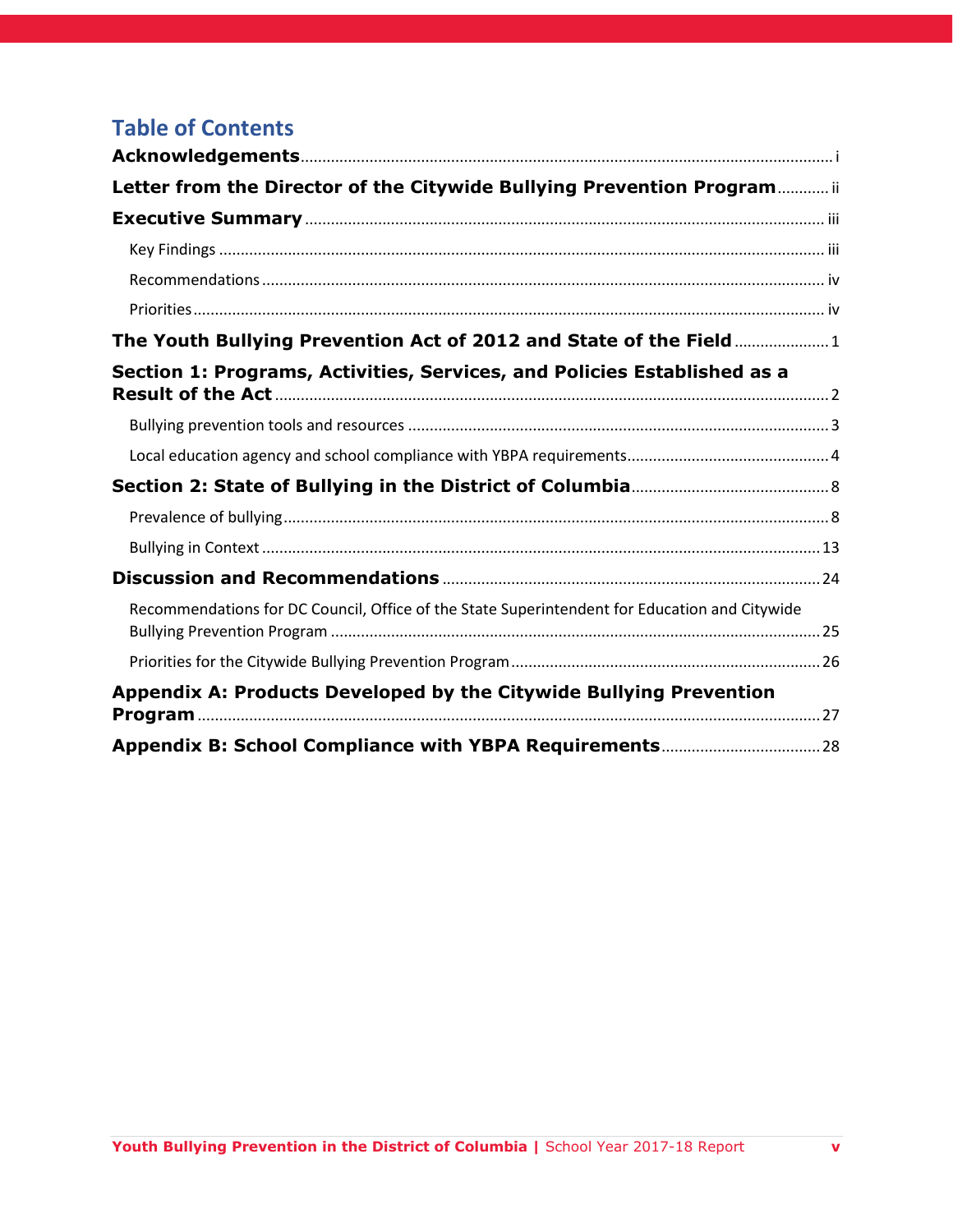| <b>School Name</b>                                   | <b>LEA</b>                                   | <b>Provided</b><br><b>Data</b> | <b>Compliant</b><br><b>Policy on</b><br><b>Website</b> <sup>b</sup> | <b>Provided Staff</b><br><b>Training</b> |
|------------------------------------------------------|----------------------------------------------|--------------------------------|---------------------------------------------------------------------|------------------------------------------|
| <b>Brent Elementary School</b>                       | <b>DCPS</b>                                  | Yes                            | <b>No</b>                                                           | <b>No</b>                                |
| <b>Bridges PCS</b>                                   | <b>Bridges PCS</b>                           | Yes                            | Yes                                                                 | <b>No</b>                                |
| <b>Brightwood Education Campus</b>                   | <b>DCPS</b>                                  | Yes                            | <b>No</b>                                                           | <b>No</b>                                |
| <b>Briya PCS</b>                                     | <b>Briya PCS</b>                             | Yes <sup>3</sup>               | <b>No</b>                                                           | <b>No</b>                                |
| <b>Brookland Middle School</b>                       | <b>DCPS</b>                                  | Yes                            | <b>No</b>                                                           | Yes <sup>^</sup>                         |
| <b>Browne Education Campus</b>                       | <b>DCPS</b>                                  | Yes                            | <b>No</b>                                                           | <b>No</b>                                |
| Bruce-Monroe Elementary School @<br>Park View        | <b>DCPS</b>                                  | Yes                            | <b>No</b>                                                           | <b>No</b>                                |
| <b>Bunker Hill Elementary School</b>                 | <b>DCPS</b>                                  | Yes                            | <b>No</b>                                                           | <b>No</b>                                |
| <b>Burroughs Elementary School</b>                   | <b>DCPS</b>                                  | Yes                            | <b>No</b>                                                           | Yes <sup>^</sup>                         |
| <b>Burrville Elementary School</b>                   | <b>DCPS</b>                                  | Yes                            | <b>No</b>                                                           | No.                                      |
| C.W. Harris Elementary School                        | <b>DCPS</b>                                  | Yes                            | <b>No</b>                                                           | Yes                                      |
| Capital City PCS - High School                       | <b>Capital City PCS</b>                      | Yes                            | Yes                                                                 | Yes <sup>^</sup>                         |
| Capital City PCS - Lower School                      | Capital City PCS                             | No <sup>2</sup>                | Yes                                                                 | Yes                                      |
| Capital City PCS - Middle School                     | Capital City PCS                             | Yes                            | Yes                                                                 | <b>No</b>                                |
| Capitol Hill Montessori School @<br>Logan            | <b>DCPS</b>                                  | No <sup>1</sup>                | <b>No</b>                                                           | <b>No</b>                                |
| <b>Cardozo Education Campus</b>                      | <b>DCPS</b>                                  | Yes                            | <b>No</b>                                                           | Yes                                      |
|                                                      | Carlos Rosario                               |                                |                                                                     |                                          |
| <b>Carlos Rosario International PCS</b>              | <b>International PCS</b>                     | No <sup>2</sup>                | Yes                                                                 | <b>No</b>                                |
| <b>Cedar Tree Academy PCS</b>                        | <b>Cedar Tree Academy PCS</b>                | Yes <sup>3</sup>               | <b>No</b>                                                           | Yes                                      |
| Center City PCS - Brightwood                         | Center City PCS                              | No <sup>2</sup>                | <b>No</b>                                                           | Yes <sup>^</sup>                         |
| Center City PCS - Capitol Hill                       | Center City PCS                              | Yes                            | <b>No</b>                                                           | Yes <sup>^</sup>                         |
| Center City PCS - Congress Heights                   | Center City PCS                              | No <sup>2</sup>                | <b>No</b>                                                           | <b>No</b>                                |
| Center City PCS - Petworth                           | Center City PCS                              | No <sup>2</sup>                | <b>No</b>                                                           | <b>No</b>                                |
| Center City PCS - Shaw                               | Center City PCS                              | No <sup>2</sup>                | <b>No</b>                                                           | <b>No</b>                                |
| Center City PCS - Trinidad                           | Center City PCS                              | Yes                            | <b>No</b>                                                           | Yes <sup>^</sup>                         |
| Cesar Chavez PCS for Public Policy -<br>Capitol Hill | <b>Cesar Chavez PCS for Public</b><br>Policy | Yes                            | <b>No</b>                                                           | <b>No</b>                                |

<sup>2</sup>School indicated 0 reported incidents of bullying

<sup>3</sup>School indicated 0 reported incidents of bullying but is a school that primarily serves young adults, early childhood, or online. In such cases, zero reported incidents may be valid. These schools are considered compliant

<sup>b</sup>Schools listed as "No" either: (1) indicated that their policy was not on their website or they did not know, or (2) indicated that the policy was on the website but it either was not found or was not compliant withthe YBPA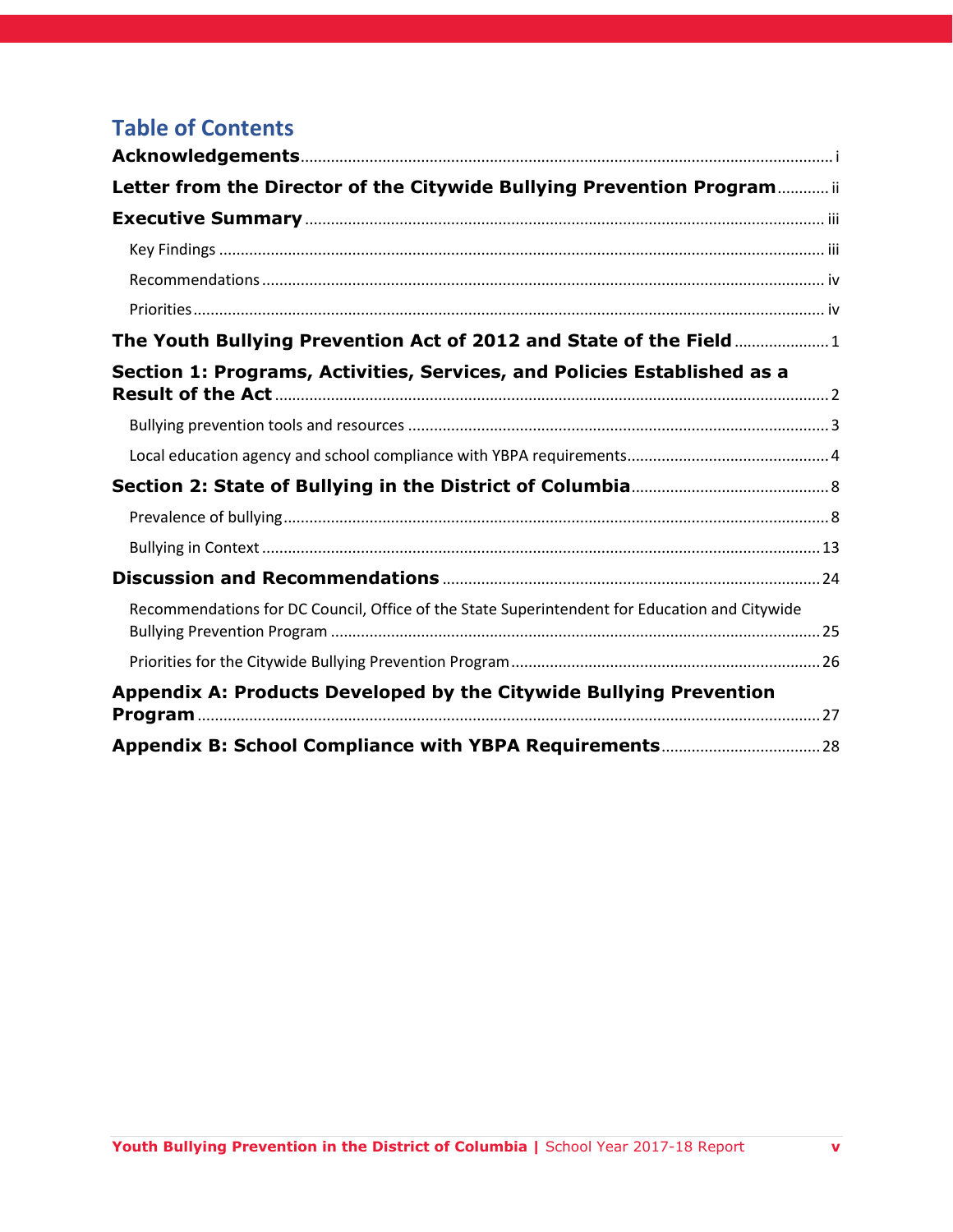| <b>School Name</b>                                             | <b>LEA</b>                                                 | <b>Provided</b><br><b>Data</b> | <b>Compliant</b><br><b>Policy on</b><br><b>Website</b> <sup>b</sup> | <b>Provided Staff</b><br><b>Training</b> |
|----------------------------------------------------------------|------------------------------------------------------------|--------------------------------|---------------------------------------------------------------------|------------------------------------------|
| Cesar Chavez PCS for Public Policy -<br>Chavez Prep            | <b>Cesar Chavez PCS for Public</b><br>Policy               | No <sup>2</sup>                | <b>No</b>                                                           | <b>No</b>                                |
| Cesar Chavez PCS for Public Policy -<br>Parkside High School   | <b>Cesar Chavez PCS for Public</b><br>Policy               | Yes                            | <b>No</b>                                                           | <b>No</b>                                |
| Cesar Chavez PCS for Public Policy -<br>Parkside Middle School | <b>Cesar Chavez PCS for Public</b><br>Policy               | No <sup>2</sup>                | <b>No</b>                                                           | <b>No</b>                                |
| CHOICE Academy @ Wash Met                                      | <b>DCPS</b>                                                | No <sup>1</sup>                | <b>No</b>                                                           | <b>No</b>                                |
| City Arts & Prep PCS                                           | City Arts & Prep PCS                                       | Yes                            | <b>No</b>                                                           | <b>No</b>                                |
| <b>Cleveland Elementary School</b>                             | <b>DCPS</b>                                                | No <sup>1</sup>                | <b>No</b>                                                           | Yes <sup>^</sup>                         |
| <b>Columbia Heights Education Campus</b>                       | <b>DCPS</b>                                                | Yes                            | <b>No</b>                                                           | Yes                                      |
| <b>Community College Preparatory</b><br>Academy PCS            | <b>Community College</b><br><b>Preparatory Academy PCS</b> | Yes <sup>3</sup>               | Yes                                                                 | Yes <sup>^</sup>                         |
| Coolidge High School                                           | <b>DCPS</b>                                                | No <sup>2</sup>                | <b>No</b>                                                           | Yes                                      |
| <b>Creative Minds International PCS</b>                        | <b>Creative Minds</b><br><b>International PCS</b>          | Yes                            | <b>No</b>                                                           | <b>No</b>                                |
| DC Bilingual PCS                                               | <b>DC Bilingual PCS</b>                                    | Yes                            | Yes                                                                 | <b>No</b>                                |
| DC Prep PCS - Anacostia Elementary<br>School                   | DC Prep PCS                                                | No <sup>2</sup>                | <b>No</b>                                                           | Yes <sup>^</sup>                         |
| DC Prep PCS - Benning Elementary<br>School                     | DC Prep PCS                                                | No <sup>2</sup>                | <b>No</b>                                                           | Yes <sup>^</sup>                         |
| DC Prep PCS - Benning Middle School                            | DC Prep PCS                                                | Yes                            | <b>No</b>                                                           | Yes <sup>^</sup>                         |
| DC Prep PCS - Edgewood Elementary<br>School                    | DC Prep PCS                                                | No <sup>2</sup>                | <b>No</b>                                                           | Yes <sup>^</sup>                         |
| DC Prep PCS - Edgewood Middle<br>School                        | DC Prep PCS                                                | Yes                            | <b>No</b>                                                           | Yes <sup>^</sup>                         |
| <b>DC Scholars PCS</b>                                         | <b>DC Scholars PCS</b>                                     | Yes                            | <b>No</b>                                                           | <b>No</b>                                |
| Deal Middle School                                             | <b>DCPS</b>                                                | No <sup>1</sup>                | No                                                                  | <b>No</b>                                |
| <b>Democracy Prep Congress Heights</b><br><b>PCS</b>           | <b>Democracy Prep Congress</b><br><b>Heights PCS</b>       | Yes                            | Yes                                                                 | <b>No</b>                                |
| District of Columbia International<br>School                   | District of Columbia<br><b>International School</b>        | Yes                            | Yes                                                                 | <b>No</b>                                |
| Dorothy I. Height Elementary School                            | <b>DCPS</b>                                                | Yes                            | Yes                                                                 | Yes <sup>^</sup>                         |

<sup>2</sup>School indicated 0 reported incidents of bullying

<sup>3</sup>School indicated 0 reported incidents of bullying but is a school that primarily serves young adults, early childhood, or online. In such cases, zero reported incidents may be valid. These schools are considered compliant

<sup>b</sup>Schools listed as "No" either: (1) indicated that their policy was not on their website or they did not know, or (2) indicated that the policy was on the website but it either was not found or was not compliant withthe YBPA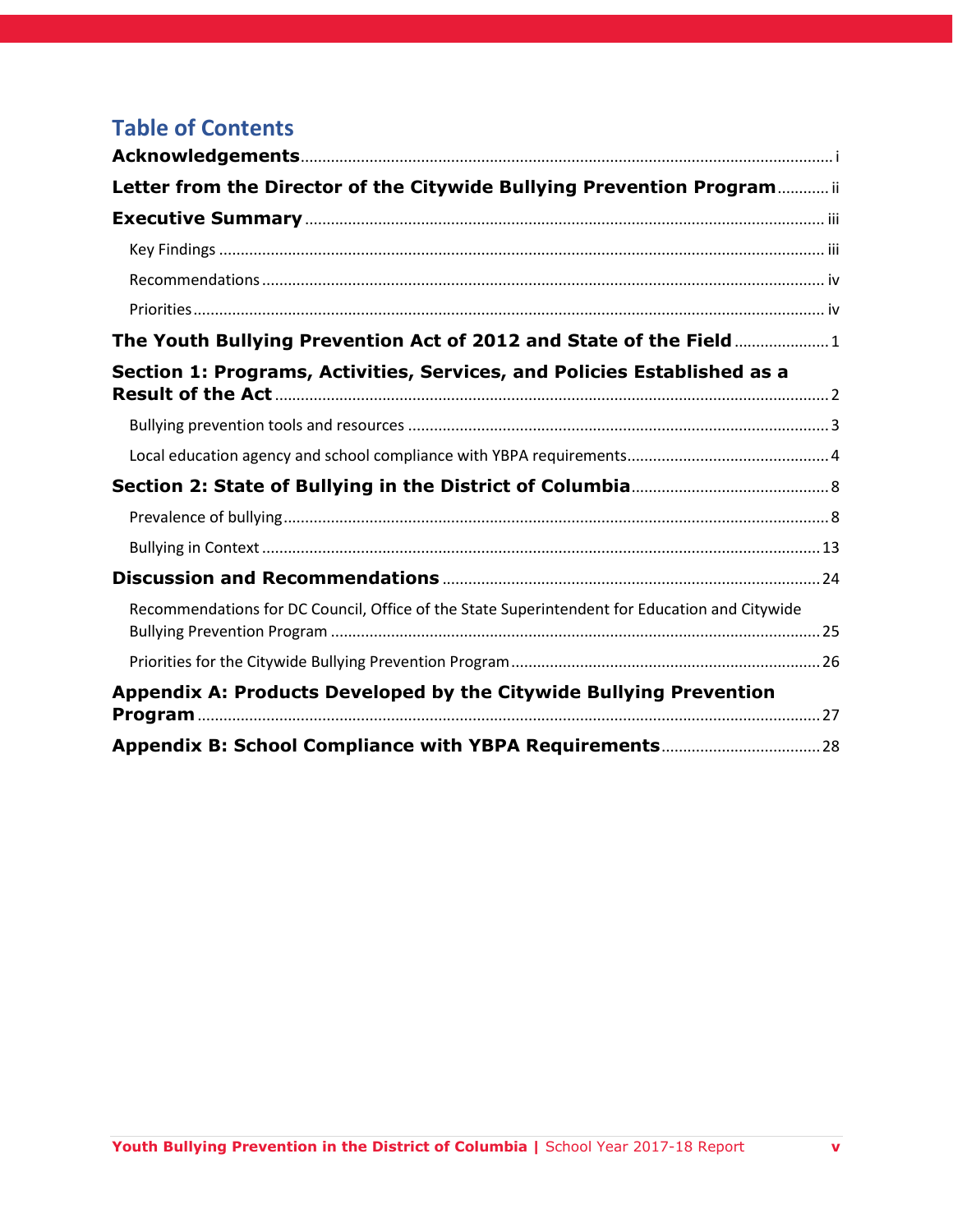| <b>School Name</b>                                       | <b>LEA</b>                                                  | <b>Provided</b><br><b>Data</b> | <b>Compliant</b><br><b>Policy on</b><br><b>Website</b> <sup>b</sup> | <b>Provided Staff</b><br><b>Training</b> |
|----------------------------------------------------------|-------------------------------------------------------------|--------------------------------|---------------------------------------------------------------------|------------------------------------------|
| Drew Elementary School                                   | <b>DCPS</b>                                                 | Yes                            | <b>No</b>                                                           | <b>No</b>                                |
| Duke Ellington School of the Arts                        | <b>DCPS</b>                                                 | Yes                            | <b>No</b>                                                           | Yes                                      |
| Dunbar High School                                       | <b>DCPS</b>                                                 | Yes                            | <b>No</b>                                                           | Yes <sup>^</sup>                         |
| E.L. Haynes PCS - Elementary School                      | E.L. Haynes PCS                                             | Yes                            | Yes                                                                 | Yes <sup>^</sup>                         |
| E.L. Haynes PCS - High School                            | E.L. Haynes PCS                                             | Yes                            | Yes                                                                 | Yes <sup>^</sup>                         |
| E.L. Haynes PCS - Middle School                          | E.L. Haynes PCS                                             | Yes                            | Yes                                                                 | Yes <sup>^</sup>                         |
| Eagle Academy PCS - Capitol<br>Riverfront                | Eagle Academy PCS                                           | Yes                            | <b>No</b>                                                           | <b>No</b>                                |
| Eagle Academy PCS - Congress<br>Heights                  | Eagle Academy PCS                                           | Yes                            | <b>No</b>                                                           | <b>No</b>                                |
| Early Childhood Academy PCS                              | Early Childhood Academy<br><b>PCS</b>                       | Yes <sup>3</sup>               | <b>No</b>                                                           | <b>Yes</b>                               |
| Eastern High School                                      | <b>DCPS</b>                                                 | Yes                            | <b>No</b>                                                           | Yes                                      |
| <b>Eaton Elementary School</b>                           | <b>DCPS</b>                                                 | Yes                            | <b>No</b>                                                           | Yes                                      |
| Eliot-Hine Middle School                                 | <b>DCPS</b>                                                 | Yes                            | <b>No</b>                                                           | <b>No</b>                                |
| Elsie Whitlow Stokes Community<br>Freedom PCS            | <b>Elsie Whitlow Stokes</b><br><b>Community Freedom PCS</b> | Yes                            | Yes                                                                 | Yes <sup>^</sup>                         |
| <b>Excel Academy PCS</b>                                 | <b>Excel Academy PCS</b>                                    | Yes                            | <b>No</b>                                                           | <b>No</b>                                |
| Friendship PCS - Armstrong                               | Friendship PCS                                              | Yes                            | Yes                                                                 | Yes                                      |
| Friendship PCS - Blow Pierce<br><b>Elementary School</b> | Friendship PCS                                              | No <sup>2</sup>                | Yes                                                                 | Yes                                      |
| Friendship PCS - Blow Pierce Middle<br>School            | Friendship PCS                                              | No <sup>2</sup>                | Yes                                                                 | Yes                                      |
| Friendship PCS - Chamberlain<br><b>Elementary School</b> | Friendship PCS                                              | Yes                            | Yes                                                                 | Yes                                      |
| Friendship PCS - Chamberlain Middle<br>School            | Friendship PCS                                              | No <sup>2</sup>                | Yes                                                                 | Yes                                      |
| Friendship PCS - Collegiate Academy                      | Friendship PCS                                              | Yes                            | Yes                                                                 | Yes                                      |
| Friendship PCS - Online                                  | Friendship PCS                                              | Yes <sup>3</sup>               | Yes                                                                 | Yes                                      |
| Friendship PCS - Southeast Academy                       | Friendship PCS                                              | Yes                            | Yes                                                                 | Yes                                      |
| Friendship PCS - Technology<br>Preparatory High School   | Friendship PCS                                              | Yes                            | Yes                                                                 | Yes                                      |

<sup>2</sup>School indicated 0 reported incidents of bullying

<sup>3</sup>School indicated 0 reported incidents of bullying but is a school that primarily serves young adults, early childhood, or online. In such cases, zero reported incidents may be valid. These schools are considered compliant

b Schools listed as "No" either: (1) indicated that their policy was not on their website or they did not know, or (2) indicated that the policy was on the website but it either was not found or was not compliant withthe YBPA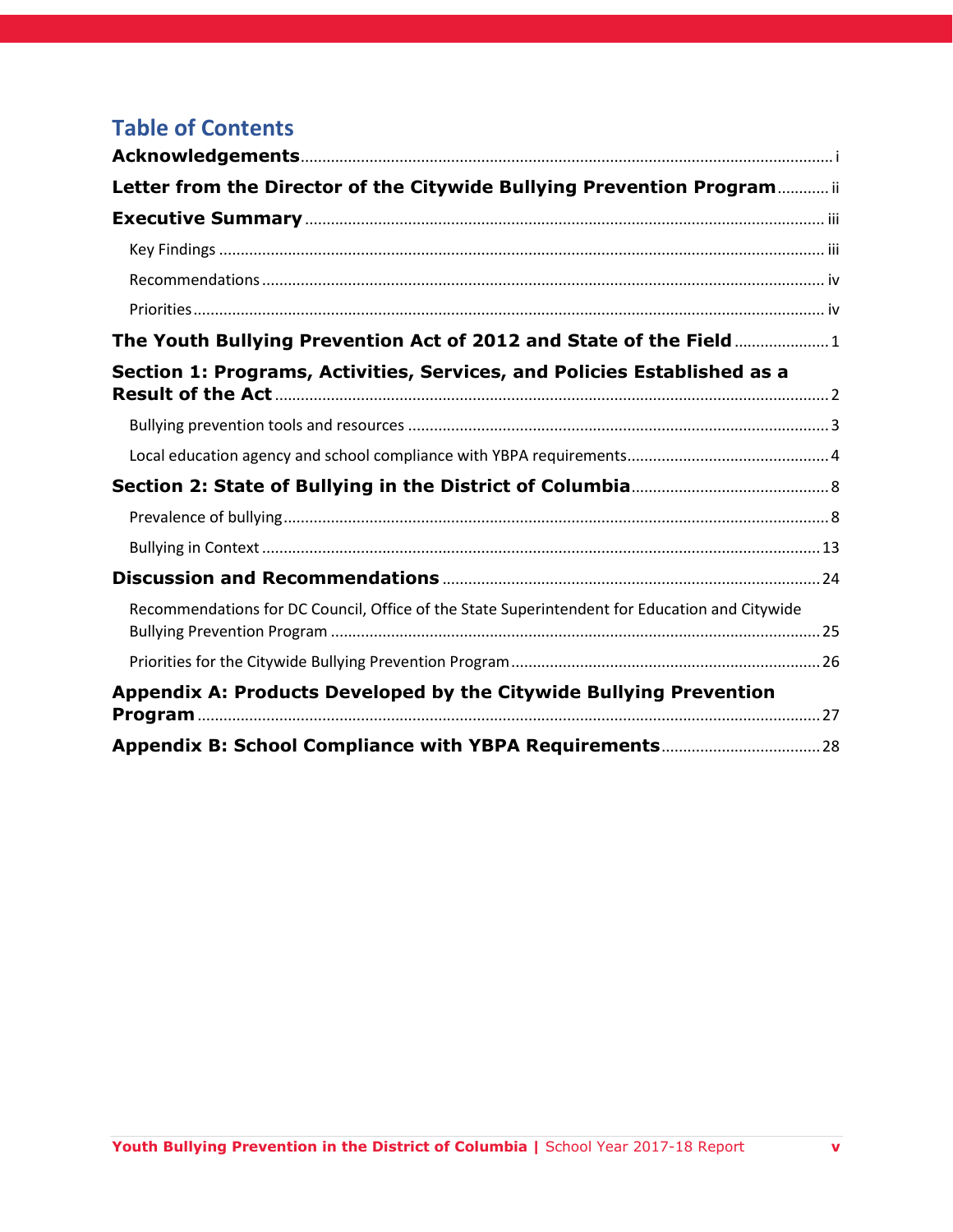| <b>School Name</b>                                                        | <b>LEA</b>                       | <b>Provided</b><br><b>Data</b> | <b>Compliant</b><br><b>Policy on</b><br><b>Website</b> <sup>b</sup> | <b>Provided Staff</b><br><b>Training</b> |
|---------------------------------------------------------------------------|----------------------------------|--------------------------------|---------------------------------------------------------------------|------------------------------------------|
| Friendship PCS - Technology                                               |                                  |                                |                                                                     |                                          |
| Preparatory Middle School                                                 | Friendship PCS                   | Yes                            | Yes                                                                 | Yes                                      |
| Friendship PCS - Woodridge                                                |                                  |                                |                                                                     |                                          |
| <b>Elementary School</b>                                                  | Friendship PCS                   | Yes                            | Yes                                                                 | Yes                                      |
| Friendship PCS - Woodridge Middle<br>School                               | Friendship PCS                   | No <sup>2</sup>                | Yes                                                                 | Yes                                      |
|                                                                           |                                  |                                |                                                                     |                                          |
| <b>Garfield Elementary School</b>                                         | <b>DCPS</b>                      | No <sup>2</sup>                | <b>No</b>                                                           | Yes                                      |
| <b>Garrison Elementary School</b><br><b>General Education Residential</b> | <b>DCPS</b>                      | Yes                            | <b>No</b>                                                           | <b>No</b>                                |
| Schools                                                                   | <b>DCPS</b>                      | No <sup>1</sup>                | <b>No</b>                                                           | <b>No</b>                                |
| <b>Goodwill Excel Center PCS</b>                                          | <b>Goodwill Excel Center PCS</b> | Yes                            | Yes                                                                 | <b>No</b>                                |
| H.D. Cooke Elementary School                                              | <b>DCPS</b>                      | Yes                            | <b>No</b>                                                           | <b>No</b>                                |
| H.D. Woodson High School                                                  | <b>DCPS</b>                      | Yes                            | <b>No</b>                                                           | <b>No</b>                                |
| Hardy Middle School                                                       | <b>DCPS</b>                      | Yes                            | <b>No</b>                                                           | Yes <sup>^</sup>                         |
| Harmony DC PCS - School of                                                | Harmony DC PCS - School          |                                |                                                                     |                                          |
| Excellence                                                                | of Excellence                    | No <sup>2</sup>                | <b>No</b>                                                           | <b>No</b>                                |
| Hart Middle School                                                        | <b>DCPS</b>                      | Yes                            | <b>No</b>                                                           | Yes <sup>^</sup>                         |
| <b>Hearst Elementary School</b>                                           | <b>DCPS</b>                      | Yes                            | <b>No</b>                                                           | Yes <sup>^</sup>                         |
| <b>Hendley Elementary School</b>                                          | <b>DCPS</b>                      | Yes                            | <b>No</b>                                                           | Yes                                      |
| Hope Community PCS - Lamond                                               | <b>Hope Community PCS</b>        | Yes                            | Yes                                                                 | Yes <sup>^</sup>                         |
| Hope Community PCS - Tolson                                               | <b>Hope Community PCS</b>        | Yes                            | Yes                                                                 | Yes <sup>^</sup>                         |
| <b>Houston Elementary School</b>                                          | <b>DCPS</b>                      | No <sup>1</sup>                | <b>No</b>                                                           | <b>No</b>                                |
|                                                                           | <b>Howard University Middle</b>  |                                |                                                                     |                                          |
| Howard University Middle School of                                        | School of Mathematics and        |                                |                                                                     |                                          |
| <b>Mathematics and Science PCS</b>                                        | <b>Science PCS</b>               | Yes                            | <b>No</b>                                                           | Yes                                      |
| Hyde-Addison Elementary School @<br>Meyer                                 | <b>DCPS</b>                      | Yes                            | <b>No</b>                                                           | <b>No</b>                                |
| <b>IDEA PCS</b>                                                           | <b>IDEA PCS</b>                  | Yes                            | <b>No</b>                                                           | Yes                                      |
| <b>Ideal Academy PCS</b>                                                  | <b>Ideal Academy PCS</b>         | No <sup>1</sup>                | <b>No</b>                                                           | <b>No</b>                                |
| <b>Ingenuity Prep PCS</b>                                                 | <b>Ingenuity Prep PCS</b>        | Yes                            | <b>No</b>                                                           | <b>No</b>                                |
|                                                                           | <b>Inspired Teaching</b>         |                                |                                                                     |                                          |
| <b>Inspired Teaching Demonstration PCS</b>                                | <b>Demonstration PCS</b>         | Yes                            | <b>No</b>                                                           | <b>No</b>                                |

<sup>2</sup>School indicated 0 reported incidents of bullying

<sup>3</sup>School indicated 0 reported incidents of bullying but is a school that primarily serves young adults, early childhood, or online. In such cases, zero reported incidents may be valid. These schools are considered compliant

<sup>b</sup>Schools listed as "No" either: (1) indicated that their policy was not on their website or they did not know, or (2) indicated that the policy was on the website but it either was not found or was not compliant withthe YBPA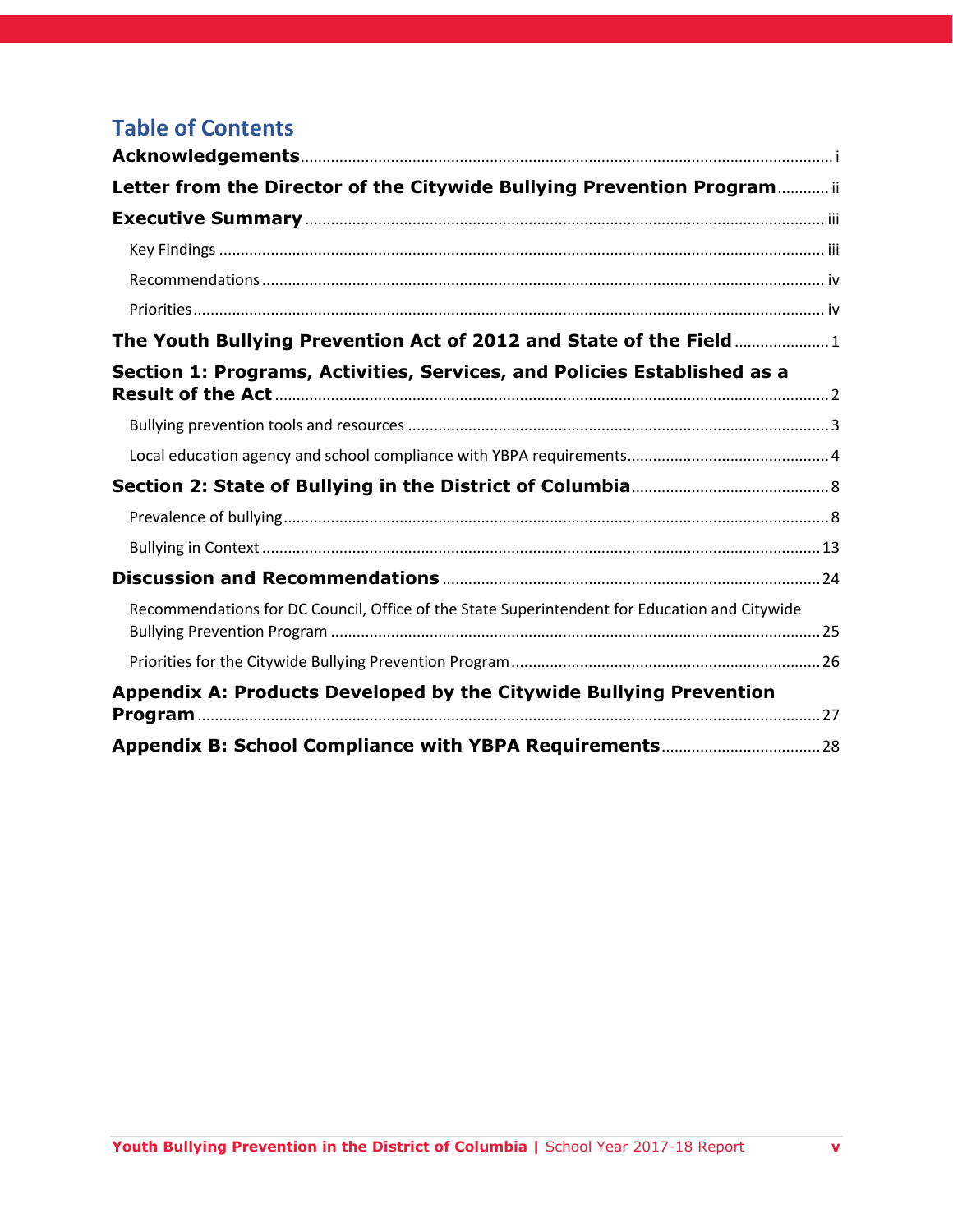| <b>School Name</b>                                  | <b>LEA</b>           | <b>Provided</b><br><b>Data</b> | <b>Compliant</b><br><b>Policy on</b><br><b>Website</b> <sup>b</sup> | <b>Provided Staff</b><br><b>Training</b> |
|-----------------------------------------------------|----------------------|--------------------------------|---------------------------------------------------------------------|------------------------------------------|
| <b>Inspiring Youth Program</b>                      | <b>DCPS</b>          | No <sup>1</sup>                | <b>No</b>                                                           | <b>No</b>                                |
| J.O. Wilson Elementary School                       | <b>DCPS</b>          | Yes                            | <b>No</b>                                                           | Yes                                      |
| Janney Elementary School                            | <b>DCPS</b>          | Yes                            | <b>No</b>                                                           | <b>No</b>                                |
| Jefferson Middle School Academy                     | <b>DCPS</b>          | Yes                            | <b>No</b>                                                           | <b>No</b>                                |
| Johnson Middle School                               | <b>DCPS</b>          | Yes                            | <b>No</b>                                                           | <b>No</b>                                |
| Kelly Miller Middle School                          | <b>DCPS</b>          | Yes                            | <b>No</b>                                                           | Yes                                      |
| Ketcham Elementary School                           | <b>DCPS</b>          | Yes                            | <b>No</b>                                                           | <b>No</b>                                |
| Key Elementary School                               | <b>DCPS</b>          | Yes                            | <b>No</b>                                                           | <b>No</b>                                |
| Kimball Elementary School @ Davis                   | <b>DCPS</b>          | Yes                            | <b>No</b>                                                           | <b>No</b>                                |
| King Elementary School                              | <b>DCPS</b>          | No <sup>2</sup>                | <b>No</b>                                                           | Yes                                      |
| Kingsman Academy PCS                                | Kingsman Academy PCS | Yes                            | Yes                                                                 | Yes <sup>^</sup>                         |
| KIPP DC - AIM Academy PCS                           | <b>KIPP DC</b>       | Yes                            | Yes                                                                 | Yes                                      |
| KIPP DC - Arts and Technology<br><b>Academy PCS</b> | <b>KIPP DC</b>       | No <sup>2</sup>                | Yes                                                                 | Yes                                      |
| KIPP DC - College Preparatory<br><b>Academy PCS</b> | <b>KIPP DC</b>       | Yes                            | Yes                                                                 | Yes                                      |
| KIPP DC - Connect Academy PCS                       | <b>KIPP DC</b>       | No <sup>2</sup>                | Yes                                                                 | Yes                                      |
| KIPP DC - Discover Academy PCS                      | <b>KIPP DC</b>       | No <sup>2</sup>                | Yes                                                                 | Yes                                      |
| KIPP DC - Grow Academy PCS                          | <b>KIPP DC</b>       | No <sup>2</sup>                | Yes                                                                 | Yes                                      |
| KIPP DC - Heights Academy PCS                       | <b>KIPP DC</b>       | Yes                            | Yes                                                                 | Yes                                      |
| KIPP DC - KEY Academy PCS                           | KIPP DC              | Yes                            | Yes                                                                 | Yes                                      |
| KIPP DC - Lead Academy PCS                          | <b>KIPP DC</b>       | Yes                            | Yes                                                                 | Yes                                      |
| KIPP DC - LEAP Academy PCS                          | <b>KIPP DC</b>       | No <sup>2</sup>                | Yes                                                                 | Yes                                      |
| KIPP DC - Northeast Academy PCS                     | <b>KIPP DC</b>       | Yes                            | Yes                                                                 | Yes                                      |
| KIPP DC - Promise Academy PCS                       | <b>KIPP DC</b>       | No <sup>2</sup>                | Yes                                                                 | Yes                                      |
| KIPP DC - Quest Academy PCS                         | <b>KIPP DC</b>       | Yes                            | Yes                                                                 | Yes                                      |
| KIPP DC - Spring Academy PCS                        | <b>KIPP DC</b>       | Yes                            | Yes                                                                 | Yes                                      |
| KIPP DC - Valor Academy PCS                         | <b>KIPP DC</b>       | Yes                            | Yes                                                                 | Yes                                      |
| KIPP DC - WILL Academy PCS                          | <b>KIPP DC</b>       | Yes                            | Yes                                                                 | Yes                                      |
| Kramer Middle School                                | <b>DCPS</b>          | Yes                            | <b>No</b>                                                           | Yes <sup>^</sup>                         |

<sup>2</sup>School indicated 0 reported incidents of bullying

<sup>3</sup>School indicated 0 reported incidents of bullying but is a school that primarily serves young adults, early childhood, or online. In such cases, zero reported incidents may be valid. These schools are considered compliant

b Schools listed as "No" either: (1) indicated that their policy was not on their website or they did not know, or (2) indicated that the policy was on the website but it either was not found or was not compliant withthe YBPA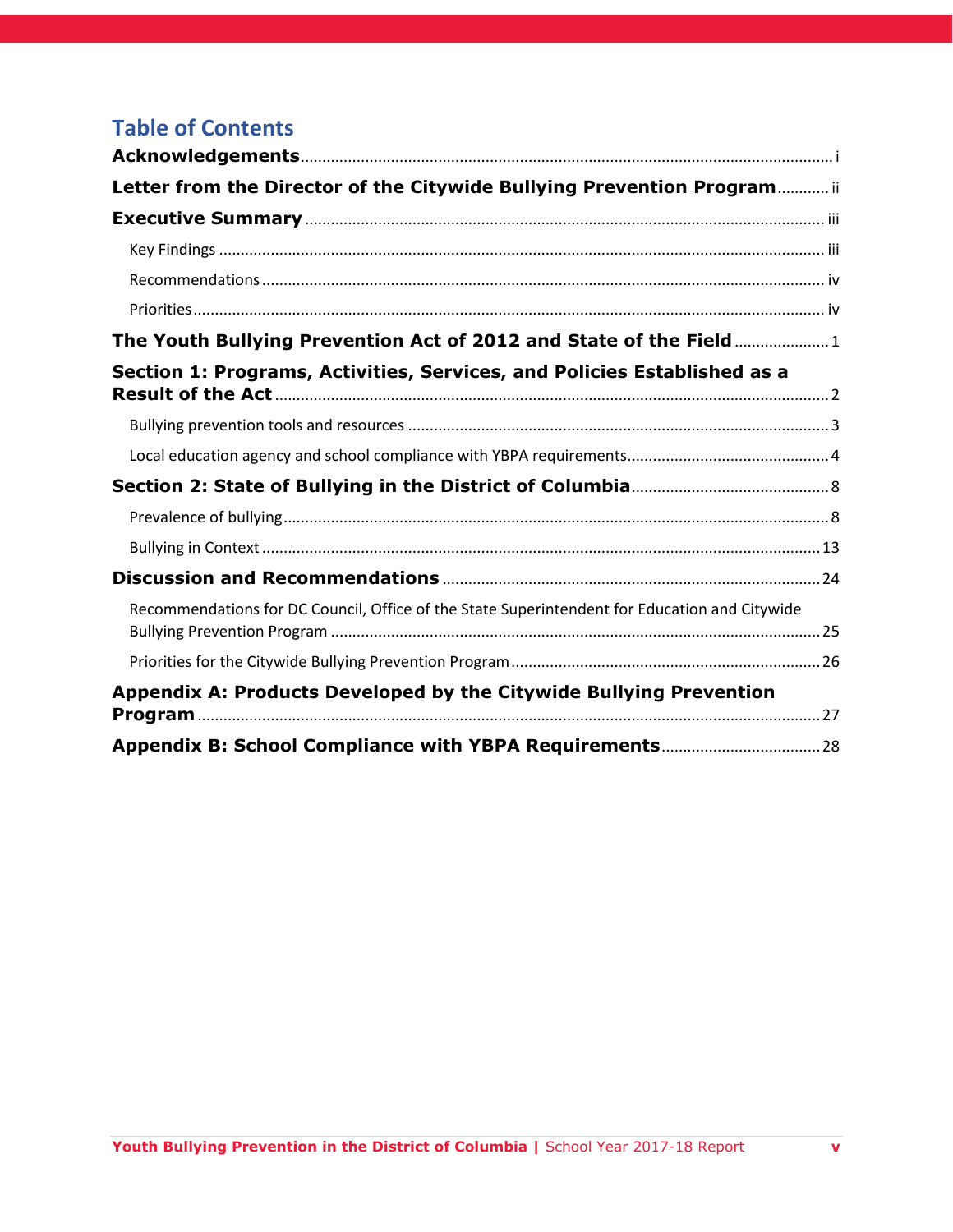| <b>School Name</b>                                | <b>LEA</b>                                        | <b>Provided</b><br><b>Data</b> | <b>Compliant</b><br><b>Policy on</b><br><b>Website</b> <sup>b</sup> | <b>Provided Staff</b><br><b>Training</b> |
|---------------------------------------------------|---------------------------------------------------|--------------------------------|---------------------------------------------------------------------|------------------------------------------|
| Lafayette Elementary School                       | <b>DCPS</b>                                       | No <sup>2</sup>                | No                                                                  | <b>No</b>                                |
| Langdon Elementary School                         | <b>DCPS</b>                                       | Yes                            | <b>No</b>                                                           | Yes                                      |
| Langley Elementary School                         | <b>DCPS</b>                                       | Yes                            | <b>No</b>                                                           | Yes                                      |
| LaSalle-Backus Education Campus                   | <b>DCPS</b>                                       | Yes                            | <b>No</b>                                                           | <b>No</b>                                |
| Latin American Montessori Bilingual<br><b>PCS</b> | Latin American Montessori<br><b>Bilingual PCS</b> | No <sup>2</sup>                | Yes                                                                 | <b>No</b>                                |
| LAYC Career Academy PCS                           | LAYC Career Academy PCS                           | No <sup>2</sup>                | <b>No</b>                                                           | <b>No</b>                                |
| <b>Leckie Education Campus</b>                    | <b>DCPS</b>                                       | Yes                            | <b>No</b>                                                           | Yes <sup>^</sup>                         |
| Lee Montessori PCS                                | Lee Montessori PCS                                | No <sup>2</sup>                | <b>No</b>                                                           | Yes <sup>^</sup>                         |
| Ludlow-Taylor Elementary School                   | <b>DCPS</b>                                       | Yes                            | <b>No</b>                                                           | <b>No</b>                                |
| Luke C. Moore High School                         | <b>DCPS</b>                                       | No <sup>2</sup>                | <b>No</b>                                                           | Yes <sup>^</sup>                         |
| <b>MacFarland Middle School</b>                   | <b>DCPS</b>                                       | Yes                            | Yes                                                                 | <b>No</b>                                |
| Malcolm X Elementary School @<br>Green            | <b>DCPS</b>                                       | Yes                            | <b>No</b>                                                           | <b>No</b>                                |
| Mann Elementary School                            | <b>DCPS</b>                                       | No <sup>2</sup>                | <b>No</b>                                                           | Yes <sup>^</sup>                         |
| Marie Reed Elementary School                      | <b>DCPS</b>                                       | No <sup>1</sup>                | <b>No</b>                                                           | <b>No</b>                                |
| Mary McLeod Bethune Day Academy<br><b>PCS</b>     | Mary McLeod Bethune Day<br><b>Academy PCS</b>     | Yes                            | <b>No</b>                                                           | Yes <sup>^</sup>                         |
| Maury Elementary School                           | <b>DCPS</b>                                       | Yes                            | <b>No</b>                                                           | <b>No</b>                                |
| Maya Angelou PCS - High School                    | Maya Angelou PCS                                  | Yes                            | Yes                                                                 | Yes                                      |
| Maya Angelou PCS - Young Adult<br>Learning Center | Maya Angelou PCS                                  | Yes <sup>3</sup>               | Yes                                                                 | <b>No</b>                                |
| McKinley Middle School                            | <b>DCPS</b>                                       | Yes                            | <b>No</b>                                                           | Yes <sup>^</sup>                         |
| McKinley Technology High School                   | <b>DCPS</b>                                       | Yes                            | <b>No</b>                                                           | Yes <sup>^</sup>                         |
| <b>Meridian PCS</b>                               | <b>Meridian PCS</b>                               | Yes                            | <b>No</b>                                                           | <b>No</b>                                |
| Miner Elementary School                           | <b>DCPS</b>                                       | Yes                            | <b>No</b>                                                           | <b>No</b>                                |
| <b>Monument Academy PCS</b>                       | Monument Academy PCS                              | Yes                            | <b>No</b>                                                           | Yes                                      |
| Moten Elementary School                           | <b>DCPS</b>                                       | Yes                            | <b>No</b>                                                           | Yes                                      |
| Mundo Verde Bilingual PCS                         | Mundo Verde Bilingual PCS                         | Yes                            | Yes                                                                 | <b>No</b>                                |
| Murch Elementary School @ UDC                     | <b>DCPS</b>                                       | Yes                            | <b>No</b>                                                           | <b>No</b>                                |
| Nalle Elementary School                           | <b>DCPS</b>                                       | Yes                            | <b>No</b>                                                           | <b>No</b>                                |

<sup>2</sup>School indicated 0 reported incidents of bullying

<sup>3</sup>School indicated 0 reported incidents of bullying but is a school that primarily serves young adults, early childhood, or online. In such cases, zero reported incidents may be valid. These schools are considered compliant

<sup>b</sup>Schools listed as "No" either: (1) indicated that their policy was not on their website or they did not know, or (2) indicated that the policy was on the website but it either was not found or was not compliant withthe YBPA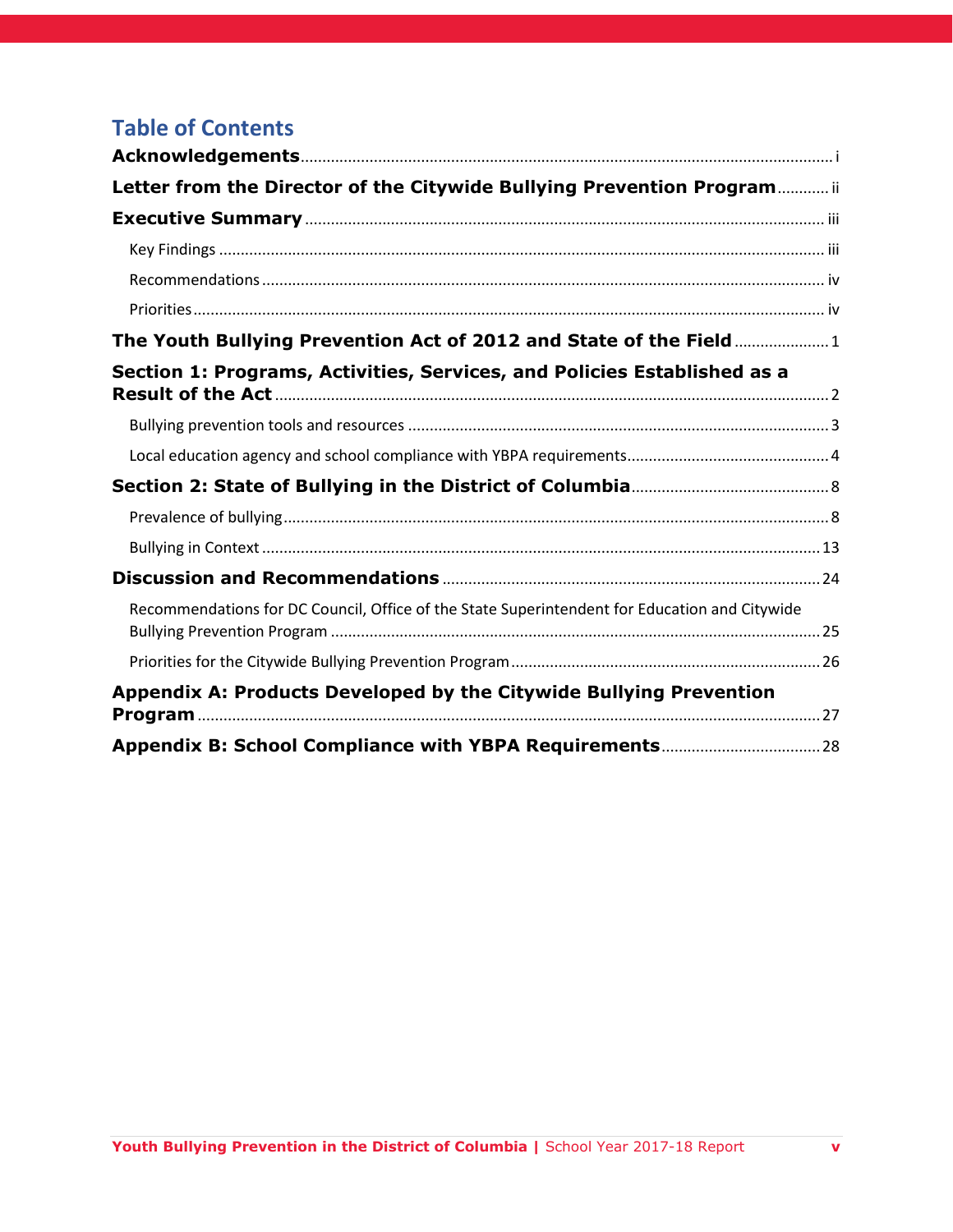| <b>School Name</b>                          | <b>LEA</b>                       | <b>Provided</b><br><b>Data</b> | <b>Compliant</b><br><b>Policy on</b><br><b>Website</b> <sup>b</sup> | <b>Provided Staff</b><br><b>Training</b> |
|---------------------------------------------|----------------------------------|--------------------------------|---------------------------------------------------------------------|------------------------------------------|
|                                             | <b>National Collegiate</b>       |                                |                                                                     |                                          |
| <b>National Collegiate Preparatory PCHS</b> | <b>Preparatory PCHS</b>          | No <sup>2</sup>                | <b>No</b>                                                           | Yes <sup>^</sup>                         |
| <b>Noyes Elementary School</b>              | <b>DCPS</b>                      | Yes                            | <b>No</b>                                                           | <b>No</b>                                |
| <b>Orr Elementary School</b>                | <b>DCPS</b>                      | No <sup>2</sup>                | <b>No</b>                                                           | <b>No</b>                                |
| Oyster-Adams Bilingual School               | <b>DCPS</b>                      | Yes                            | <b>No</b>                                                           | <b>No</b>                                |
| Patterson Elementary School                 | <b>DCPS</b>                      | No <sup>1</sup>                | <b>No</b>                                                           | <b>No</b>                                |
| Paul PCS - International High School        | Paul PCS                         | Yes                            | Yes                                                                 | <b>No</b>                                |
| Paul PCS - Middle School                    | Paul PCS                         | Yes                            | Yes                                                                 | Yes                                      |
| Payne Elementary School                     | <b>DCPS</b>                      | Yes                            | <b>No</b>                                                           | <b>No</b>                                |
| Peabody Elementary School (Capitol          | <b>DCPS</b>                      | No <sup>1</sup>                |                                                                     |                                          |
| Hill Cluster)                               | Perry Street Preparatory         |                                | <b>No</b>                                                           | <b>No</b>                                |
| Perry Street Preparatory PCS                | <b>PCS</b>                       | Yes                            | Yes                                                                 | Yes                                      |
| Phelps Architecture, Construction           |                                  |                                |                                                                     |                                          |
| and Engineering High School                 | <b>DCPS</b>                      | Yes                            | <b>No</b>                                                           | Yes <sup>^</sup>                         |
| <b>Plummer Elementary School</b>            | <b>DCPS</b>                      | Yes                            | <b>No</b>                                                           | <b>No</b>                                |
| Powell Elementary School                    | <b>DCPS</b>                      | Yes                            | <b>No</b>                                                           | <b>No</b>                                |
| Randle Highlands Elementary School          | <b>DCPS</b>                      | Yes                            | Yes                                                                 | Yes                                      |
| <b>Raymond Education Campus</b>             | <b>DCPS</b>                      | Yes                            | <b>No</b>                                                           | Yes                                      |
| Richard Wright PCS for Journalism           | <b>Richard Wright PCS for</b>    |                                |                                                                     |                                          |
| and Media Arts                              | Journalism and Media Arts        | Yes                            | <b>No</b>                                                           | Yes                                      |
| <b>River Terrace Education Campus</b>       | <b>DCPS</b>                      | No <sup>2</sup>                | <b>No</b>                                                           | <b>No</b>                                |
|                                             | Rocketship DC PCS - Legacy       |                                |                                                                     |                                          |
| Rocketship DC PCS - Legacy Prep             | Prep<br>Rocketship DC PCS - Rise | No <sup>2</sup>                | <b>No</b>                                                           | <b>No</b>                                |
| Rocketship DC PCS - Rise Academy            | Academy                          | No <sup>2</sup>                | <b>No</b>                                                           | <b>No</b>                                |
| Ron Brown College Preparatory High          |                                  |                                |                                                                     |                                          |
| School                                      | <b>DCPS</b>                      | Yes                            | <b>No</b>                                                           | Yes                                      |
| Roosevelt High School                       | <b>DCPS</b>                      | Yes                            | <b>No</b>                                                           | <b>No</b>                                |
| Roosevelt STAY High School                  | <b>DCPS</b>                      | Yes                            | <b>No</b>                                                           | <b>No</b>                                |
| Roots PCS                                   | Roots PCS                        | No <sup>2</sup>                | <b>No</b>                                                           | Yes <sup>^</sup>                         |
| Ross Elementary School                      | <b>DCPS</b>                      | No <sup>2</sup>                | <b>No</b>                                                           | <b>No</b>                                |

<sup>2</sup>School indicated 0 reported incidents of bullying

<sup>3</sup>School indicated 0 reported incidents of bullying but is a school that primarily serves young adults, early childhood, or online. In such cases, zero reported incidents may be valid. These schools are considered compliant

<sup>b</sup>Schools listed as "No" either: (1) indicated that their policy was not on their website or they did not know, or (2) indicated that the policy was on the website but it either was not found or was not compliant withthe YBPA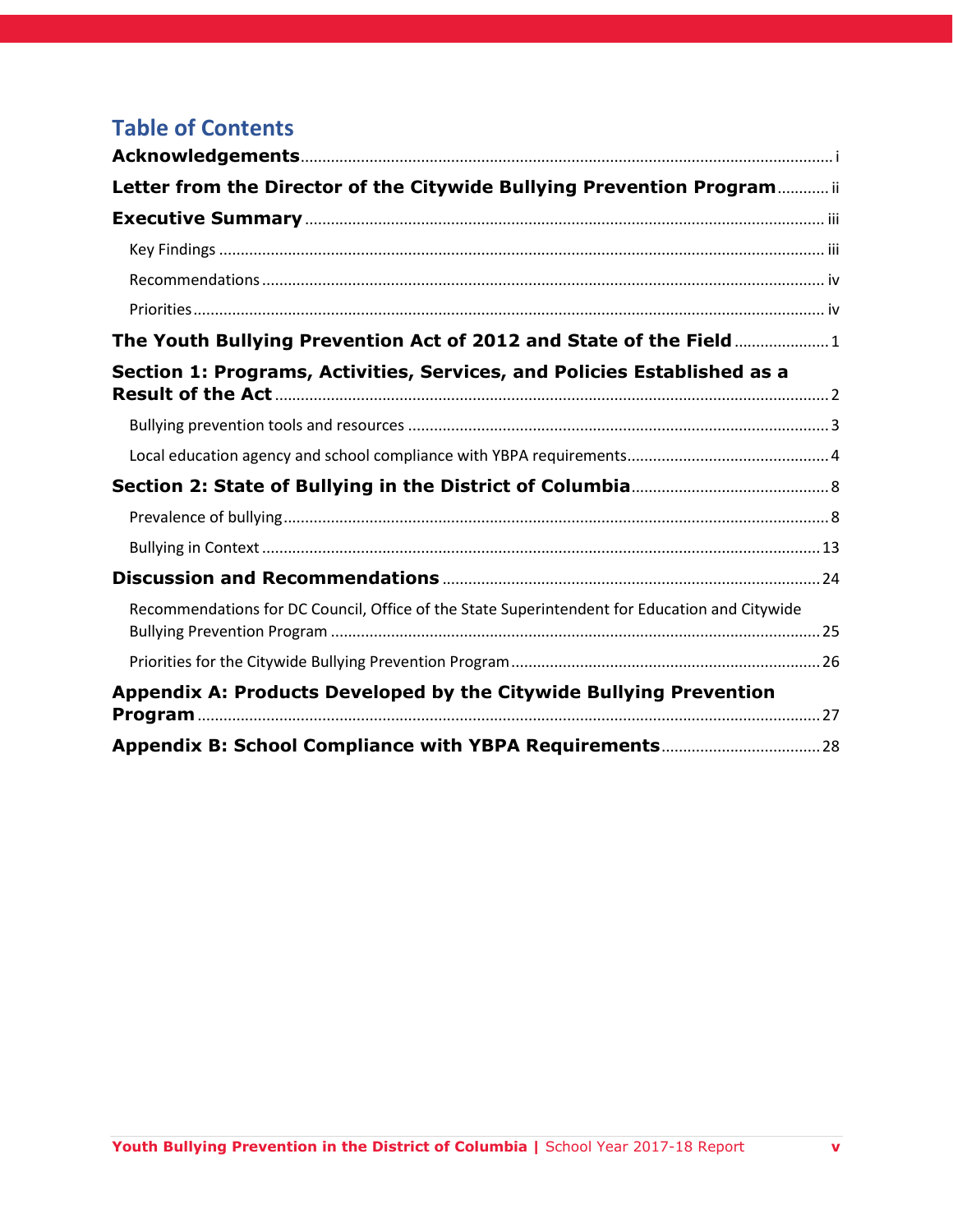| <b>School Name</b>                                    | <b>LEA</b>                                            | <b>Provided</b><br><b>Data</b> | <b>Compliant</b><br><b>Policy on</b><br><b>Website</b> <sup>b</sup> | <b>Provided Staff</b><br><b>Training</b> |
|-------------------------------------------------------|-------------------------------------------------------|--------------------------------|---------------------------------------------------------------------|------------------------------------------|
| Savoy Elementary School                               | <b>DCPS</b>                                           | Yes                            | <b>No</b>                                                           | <b>No</b>                                |
| School Without Walls @ Francis-                       |                                                       |                                |                                                                     |                                          |
| Stevens                                               | <b>DCPS</b>                                           | Yes                            | <b>No</b>                                                           | Yes <sup>^</sup>                         |
| School Without Walls High School                      | <b>DCPS</b>                                           | Yes                            | <b>No</b>                                                           | Yes <sup>^</sup>                         |
| School-Within-School @ Goding                         | <b>DCPS</b>                                           | Yes                            | <b>No</b>                                                           | Yes <sup>^</sup>                         |
| Seaton Elementary School                              | <b>DCPS</b>                                           | Yes                            | <b>No</b>                                                           | <b>No</b>                                |
| SEED PCS of Washington DC                             | SEED PCS of Washington<br>DC                          | No <sup>2</sup>                | <b>Yes</b>                                                          | Yes                                      |
| Sela PCS                                              | Sela PCS                                              | Yes <sup>3</sup>               | <b>No</b>                                                           | Yes                                      |
| Shepherd Elementary School                            | <b>DCPS</b>                                           | Yes                            | <b>No</b>                                                           | Yes <sup>^</sup>                         |
| Shining Stars Montessori Academy<br><b>PCS</b>        | <b>Shining Stars Montessori</b><br><b>Academy PCS</b> | Yes                            | Yes                                                                 | <b>No</b>                                |
| Simon Elementary School                               | <b>DCPS</b>                                           | Yes                            | <b>No</b>                                                           | Yes                                      |
| <b>Smothers Elementary School</b>                     | <b>DCPS</b>                                           | Yes                            | <b>No</b>                                                           | Yes <sup>^</sup>                         |
| Somerset Preparatory Academy PCS                      | <b>Somerset Preparatory</b><br><b>Academy PCS</b>     | No <sup>2</sup>                | <b>No</b>                                                           | <b>No</b>                                |
| Sousa Middle School                                   | <b>DCPS</b>                                           | Yes                            | <b>No</b>                                                           | No                                       |
|                                                       | St. Coletta Special                                   |                                |                                                                     |                                          |
| St. Coletta Special Education PCS                     | <b>Education PCS</b>                                  | Yes                            | <b>No</b>                                                           | <b>No</b>                                |
| <b>Stanton Elementary School</b>                      | <b>DCPS</b>                                           | Yes                            | <b>No</b>                                                           | <b>No</b>                                |
| <b>Stoddert Elementary School</b>                     | <b>DCPS</b>                                           | Yes                            | Yes                                                                 | <b>No</b>                                |
| Stuart-Hobson Middle School (Capitol<br>Hill Cluster) | <b>DCPS</b>                                           | Yes                            | <b>No</b>                                                           | Yes <sup>^</sup>                         |
| <b>Sustainable Futures PCS</b>                        | <b>Sustainable Futures PCS</b>                        | No <sup>1</sup>                | <b>No</b>                                                           | <b>No</b>                                |
| <b>Takoma Education Campus</b>                        | <b>DCPS</b>                                           | No <sup>2</sup>                | Yes                                                                 | Yes <sup>^</sup>                         |
| The Children's Guild PCS                              | The Children's Guild PCS                              | Yes                            | Yes                                                                 | <b>No</b>                                |
| The Next Step El Proximo Paso PCS                     | The Next Step El Proximo<br>Paso PCS                  | Yes                            | <b>No</b>                                                           | <b>No</b>                                |
| <b>Thomas Elementary School</b>                       | <b>DCPS</b>                                           | Yes                            | <b>No</b>                                                           | <b>No</b>                                |
| Thomson Elementary School                             | <b>DCPS</b>                                           | Yes                            | <b>No</b>                                                           | Yes <sup>^</sup>                         |
| Thurgood Marshall Academy PCS                         | <b>Thurgood Marshall</b><br><b>Academy PCS</b>        | Yes                            | Yes                                                                 | Yes <sup>^</sup>                         |

<sup>2</sup>School indicated 0 reported incidents of bullying

<sup>3</sup>School indicated 0 reported incidents of bullying but is a school that primarily serves young adults, early childhood, or online. In such cases, zero reported incidents may be valid. These schools are considered compliant

<sup>b</sup>Schools listed as "No" either: (1) indicated that their policy was not on their website or they did not know, or (2) indicated that the policy was on the website but it either was not found or was not compliant withthe YBPA